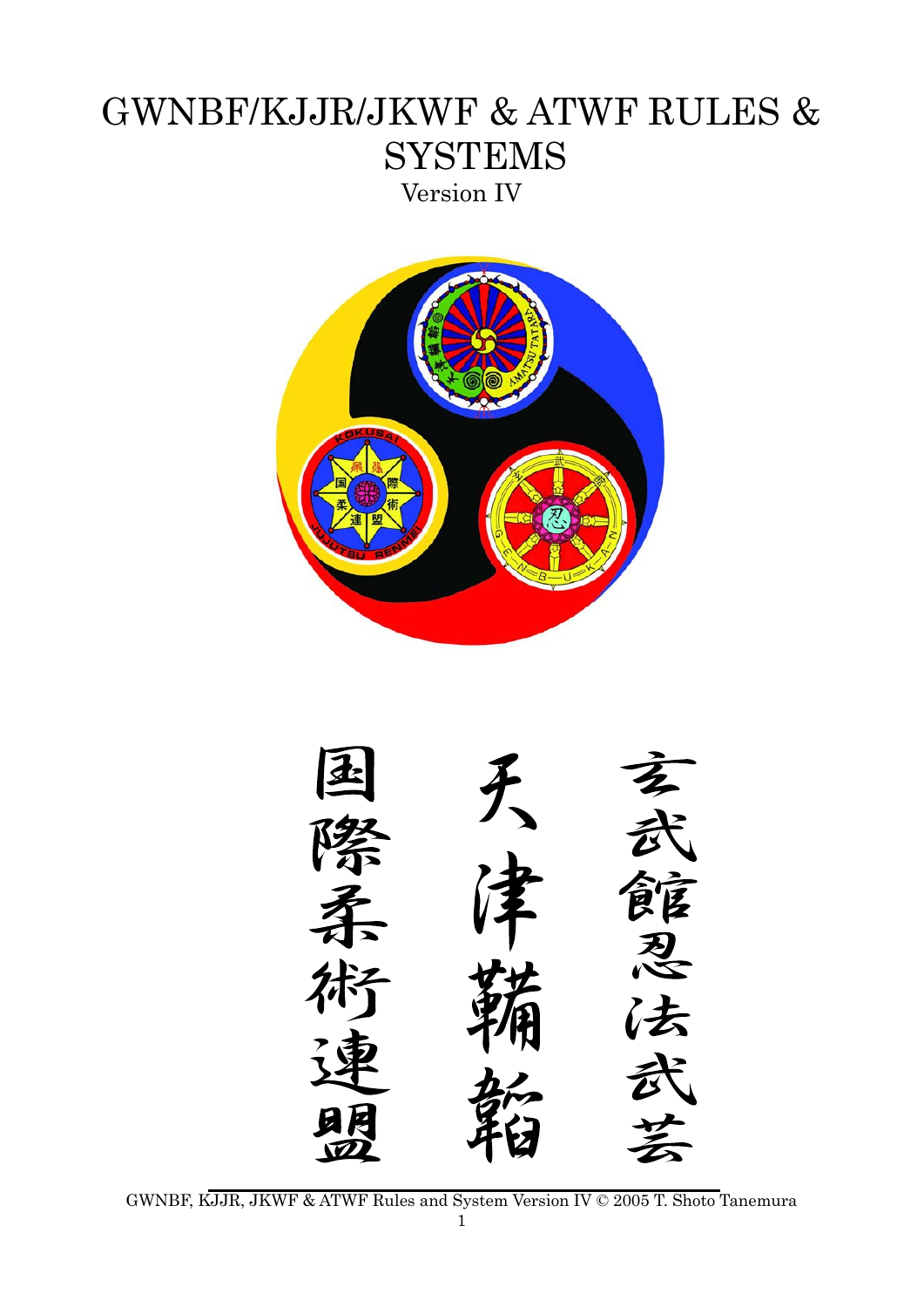# Change details

| Date                | Versi                    | Section         | Details                                                                                                          |
|---------------------|--------------------------|-----------------|------------------------------------------------------------------------------------------------------------------|
|                     | $\mathbf{o}$             |                 |                                                                                                                  |
|                     | n                        |                 |                                                                                                                  |
| 28th November 1984  | $\overline{\phantom{a}}$ | Initial draft   | Genbukan created.                                                                                                |
| 1st January 1991    | ä,                       | All sections    | KJJR rules added.                                                                                                |
| 1st November 2004   | $\overline{\phantom{a}}$ | All sections    | JKWF rules added.                                                                                                |
| $12th$ March $2005$ | L                        | 1,7,10,11       | Sections added for clarity and understanding of the organizational                                               |
|                     |                          |                 | structure. Also to refine current rules.                                                                         |
| 21st March 2005     | I                        | $1,5$ and $9$   | Updated introduction, added adult grading requirements and dojo                                                  |
|                     |                          |                 | attire.<br>Reordered some of the sections.                                                                       |
| 21st Feb 2006       | $\rm II$                 | 4, 8 & 9        | Added Version and Agreement to document.                                                                         |
|                     |                          |                 | Updated Returning member's section.                                                                              |
|                     |                          |                 | Added information about Resigning and Ex-GWNBF / KJJR /                                                          |
|                     |                          |                 | JKWF members.                                                                                                    |
|                     |                          |                 | Added ATWF                                                                                                       |
| 9th March 2006      | $\rm II$                 | 8               | Added the titles for ATWF                                                                                        |
|                     |                          |                 | Added Special Dojo-Cho Licenses                                                                                  |
|                     |                          |                 | Added Amatsu Tatara Seminars                                                                                     |
| 23rd March 2006     | $II-i$                   | 5,6             | Added rule about contact between the Grandmaster and a Chief                                                     |
|                     |                          |                 | Dojo-Cho's affiliated instructors.                                                                               |
|                     |                          |                 | Added information for instructors about how to write a report when<br>fees to Honbu and about Paypals 3% charge. |
| 29th March 2006     | $II-i$                   | 6               | Pg 9 Sending application fee within 3months & what to do with                                                    |
|                     |                          |                 | drop out student's fees.                                                                                         |
|                     |                          |                 | Pg 13, Keep a copy of this report.                                                                               |
| 5th April 2006      | $II-i$                   | 9               | $\overline{Pg}$ 24 – 25 Ex-Dojo-Cho must give Students the option to remain as                                   |
|                     |                          |                 | a GWNBF / KJJR / JKWF/ATWF member.                                                                               |
| 16th April 2006     | $II-i$                   | 4, 8            | Pg 7 & 15 Added criteria for joining and learning JKWF and                                                       |
|                     |                          |                 | Weapons tests.                                                                                                   |
| 20th April 2006     | $II-i$                   | 8               | Pg 16 Age requirements for Shodan and Yondan                                                                     |
| 8th May 2006        | $II-i$                   | 7               | Pg 14 Added section on Taikai& Seminars                                                                          |
| 16th June 2008      | $II$ -ii                 | 9<br>$\sqrt{4}$ | Pg 19 Added rules about training under another Dojo-Cho.                                                         |
| 16th June 2008      | $II$ -ii<br>II-ii        | $\,6\,$         | Pg 7 Change to how to join if you there is no Dojo close to you.<br>Pg 11, added Kirigami Certificate fee        |
| 29th October 2008   |                          |                 | Pg 15-16, added Ryu-ha, Special Instructor Course and Training at                                                |
|                     |                          |                 | Honbu sections.                                                                                                  |
| 16th October 2008   | $II$ -ii                 | $\,6\,$         | Pg 15-16, updated Special Instructor Course information and                                                      |
|                     |                          |                 | removed duplicate information on pg20.                                                                           |
|                     |                          |                 | Pg 11, Dojo-Cho / Shibu-Cho Renewal Fee Changed.                                                                 |
| 25th January 2009   |                          |                 | Welcome Message p4. Fees are stated in Yen only. Conversion rate                                                 |
|                     |                          |                 | table added p14. Renewal fees updated p12                                                                        |
| 17th February 2009  | $\rm III$                |                 | General update of file                                                                                           |
| 28th February 2009  | $\rm III$                | Appendix        | Added visitor agreement form p34                                                                                 |
| 29th March 2009     | $\rm III$                |                 | Added Densho description and permissions p18-19, p29. Starting a                                                 |
| 16th November 2010  | III                      | 10              | Dojo $p10$<br>Updated joining information, if there is no Genbukan dojo in                                       |
|                     |                          |                 | country.                                                                                                         |
| 7th March 2018      | IV                       | 5,6,7,11,       | Updated Amatsu Tatara explanation p7                                                                             |
|                     |                          | Appendix        | Added Dojo-Cho must explain about rules p9                                                                       |
|                     |                          |                 | Updated Dojo Name format p11, p30                                                                                |
|                     |                          |                 | New applications format p13                                                                                      |
|                     |                          |                 |                                                                                                                  |
|                     |                          |                 | Updated test fees for Branch Dojo p14                                                                            |
|                     |                          |                 | Updated membership number explanation p16                                                                        |
|                     |                          |                 | Updated conversion rates p16                                                                                     |
|                     |                          |                 | Added section about handing fees directly p15                                                                    |
|                     |                          |                 | Updated Bank account details p17                                                                                 |
|                     |                          |                 | Updated teaching only own students section p18                                                                   |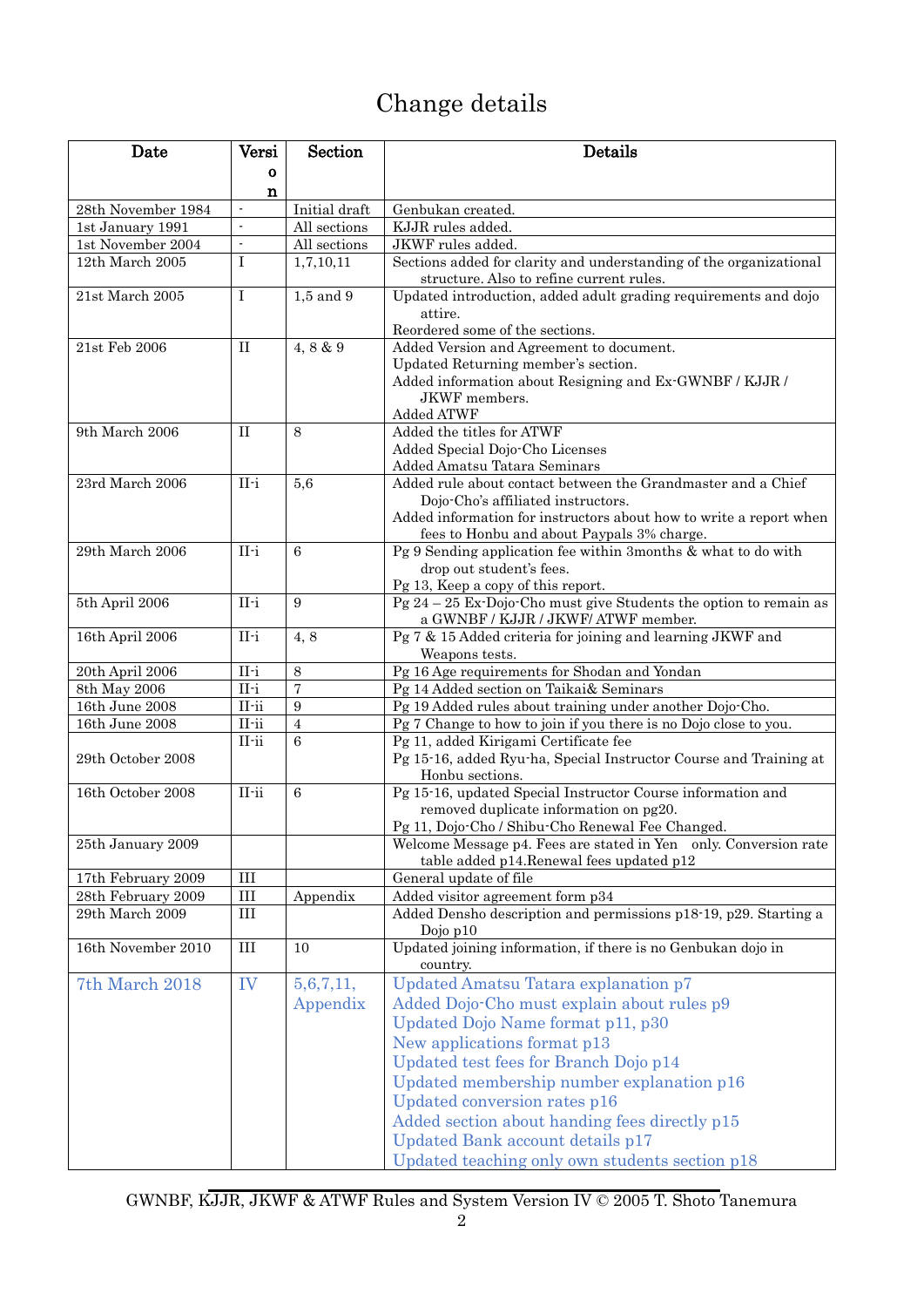| Updated Seminar description p19<br>Added section about injuries during class p18<br>Updated Honbu patch description p29<br>Added latest application form and updated wording p33<br>Added Black belt agreement p35 |  |
|--------------------------------------------------------------------------------------------------------------------------------------------------------------------------------------------------------------------|--|
|--------------------------------------------------------------------------------------------------------------------------------------------------------------------------------------------------------------------|--|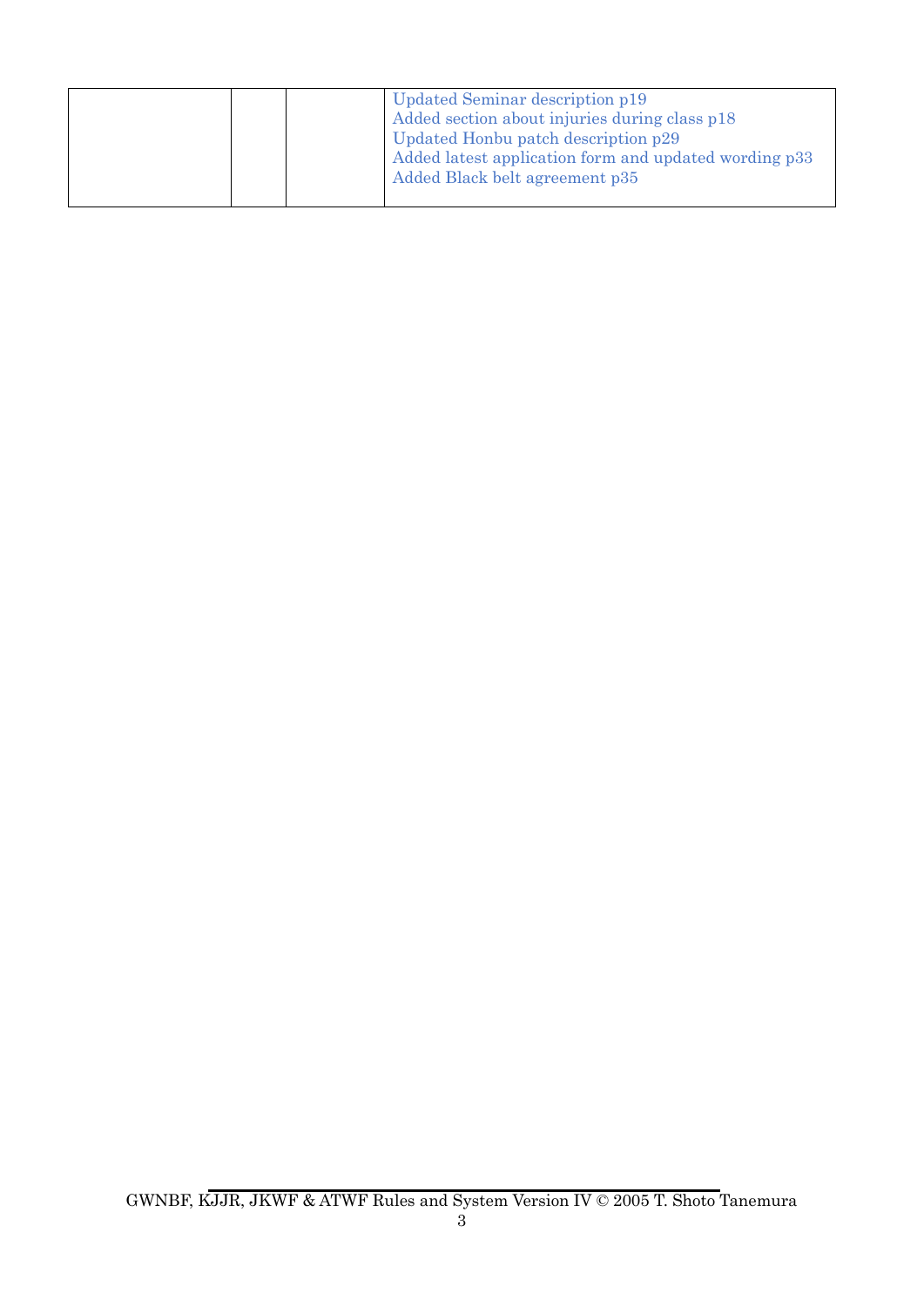## Table of Contents

| 1.              |  |
|-----------------|--|
| 2.              |  |
| $\mathcal{S}$ . |  |
| 4.              |  |
|                 |  |
| 6.              |  |
| $Z_{\rm c}$     |  |
|                 |  |
|                 |  |
|                 |  |
|                 |  |
|                 |  |
| 9.              |  |
|                 |  |
|                 |  |
|                 |  |
|                 |  |
|                 |  |
|                 |  |
|                 |  |
|                 |  |
|                 |  |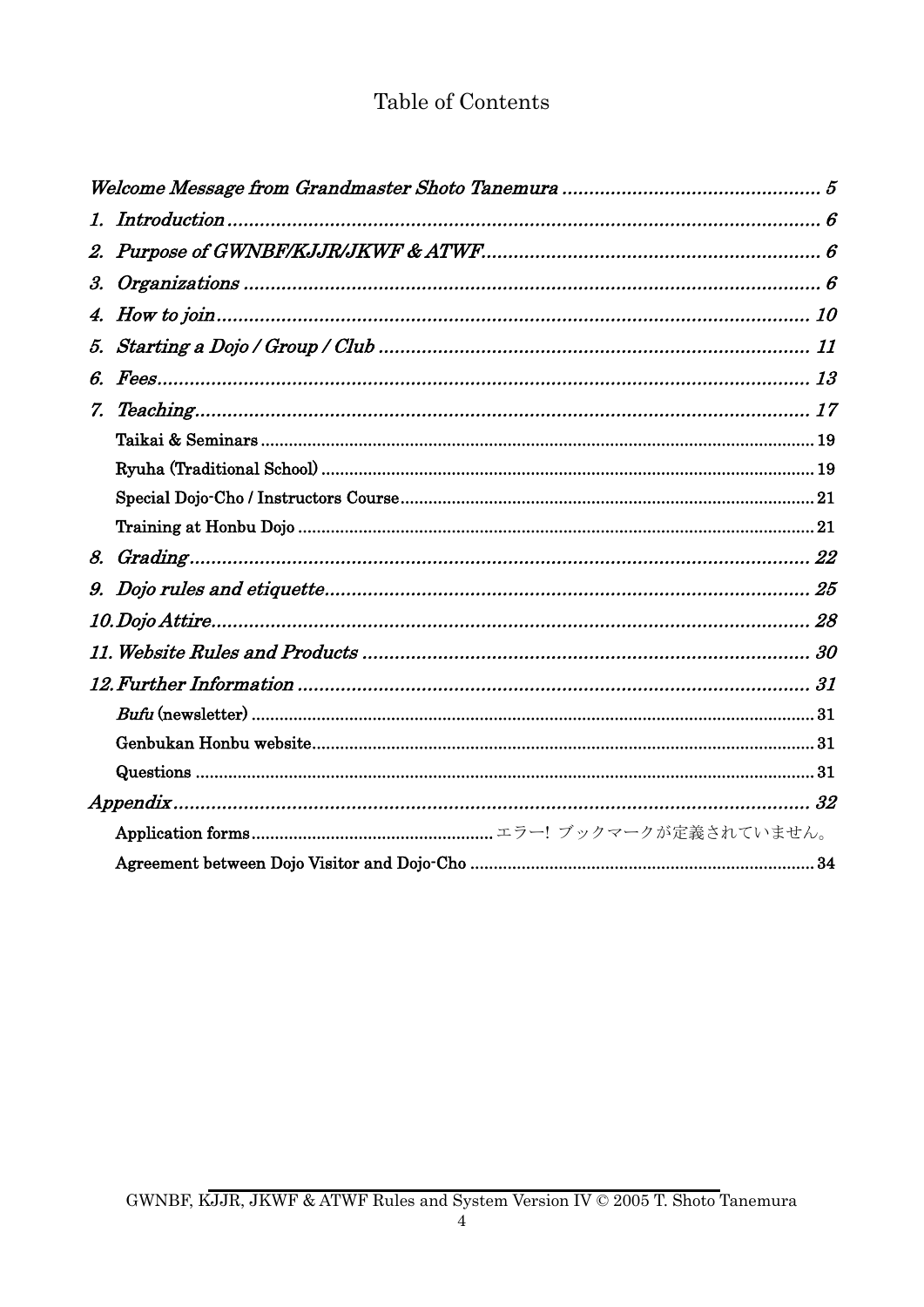## <span id="page-4-0"></span>Welcome Message from Grandmaster Shoto Tanemura

Welcome to Genbukan. I have created this document to present the truth about this organization, so that everyone can clearly understand our rules, our systems and our purpose.

The rules and systems are outlined in later sections, but the purpose is the most important point that I wish to stress here. My purpose of forming these organizations is to reach as many people as possible and give them the ability to use techniques for true case self-defense, not only for the body, but also for the defense of the mind and spirit. My instructors and I also wish to guide people in their spiritual and philosophical development, through teachings about fundamental questions such as "Why are we born in this world?" and "What is the purpose and mission of human beings".

It is my hope that you will reach true happiness and understanding through the practice of our systems.



Grandmaster Shoto Tanemura's history

- Grandmaster Shoto Tanemura started learning martial arts from the age of 9. At first he learned Kendo from his father, then Jujutsu from his uncle. From 15 years old he was studying Shindo Muso Ryu Kenpo, Asayama Ichiden Ryu Taijutsu, Takagi Yoshin Ryu Jujutsu, Gikan Ryu Koppojutsu as well as other ancient schools of Bujutsu and by the age of 20 he had already received Menkyo Kaiden in Shinden Fudo Ryu and Kukishin Ryu.
- He has had many teachers over the years, including Takamatsu Sensei's student instructors and teachers from many other traditional Ryuha, even from Chinese martial arts.
- Currently Grandmaster Shoto Tanemura has about 23 grand masterships and several masterships, including not only martial art schools but spiritual ones as well.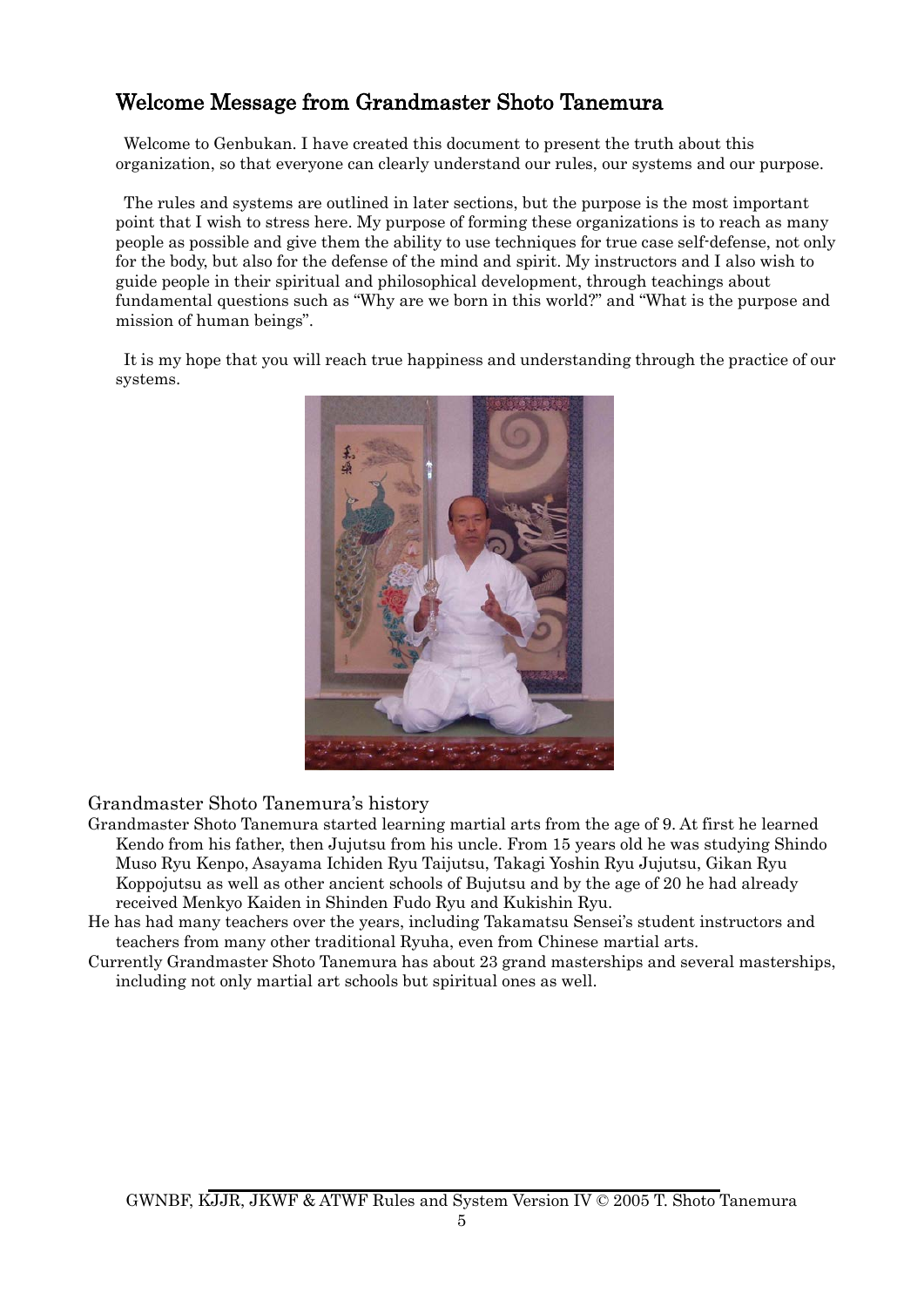- <span id="page-5-0"></span>1. Introduction<br>This document defines the system and rules for all members of Genbukan. Where Genbukan incorporates Genbukan World Ninpo Bugei Federation (GWNBF), Kokusai Jujutsu Renmei (KJJR), Japan Kobudo / Koryu Bujutsu World Federation (JKWF), Amatsu Tatara World Federation (ATWF) organizations and all systems taught by Genbukan Honbu, as shown in the Genbukan Organizational Structure diagram (see figure 1 below).
- Contained within this document are matters pertaining to training, such as grading, training attire etc., teaching and general dojo rules and manners.
- The purpose of this document is to act as a guide, rule book and first place to look for general answers about GWNBF / KJJR / JKWF & ATWF. It should be used not only by new students but by every member of the organization.
- The rules stated in this document will be effective as of February 21st 2006, unless otherwise stated.

- <span id="page-5-1"></span>2. Purpose of GWNBF/KJJR/JKWF & ATWF<br>The purpose of these organizations is to continue to hand down the traditions of Japanese martial arts (Ninpo Taijutsu, Jujutsu, Bojutsu, Ryuha etc.), developing it further and actively spreading it by nurturing future instructors. These future instructors will then be able to teach the next generation and so on.
- These organizations will continually develop and therefore by necessity all dojo/groups and members must also develop along with them.
- It is the intent that these organizations will teach and take care of their members, in terms of not only the system techniques, but also for the traditional spiritual learning's, so that members can experience a good life in tune with nature.

<span id="page-5-2"></span>3. Organizations<br>Genbukan Honbu (headquarters office and dojo) currently controls three sub organizations. It is run out of Honbu dojo in Japan by the President /Kancho, who is presently Grandmaster Shoto Tanemura. These separate organizations have their own purpose and history but are fundamentally linked to the Genbukan headquarters. This hierarchy is shown in Figure 1, Genbukan Organizational Structure. A brief introduction to GWNBF, KKJR, KJWF and ATWF is presented in this section.

### Genbukan World Ninpo Bugei Federation (GWNBF)

- This organization was founded on 28th November 1984; as such it is the oldest organization in Genbukan and includes everything from Taijutsu to Bikenjutsu and Shuriken-jutsu. The basics for Taijutsu have evolved from various schools including Gikan Ryu, Koto Ryu, Togakure Ryu, Kumogakure Ryu, Kukishin Ryu, Gyokko Ryu, etc.
- "I started this Genbukan World Ninpo Bugei Federation to teach true Ninpo martial art and to spread the knowledge of traditional Japanese Ninjutsu, Ninpo and Ninja, as the most respected Ninpo martial artist Toshitsugu Takamatsu once did. Ninpo is my favorite martial art, because it is a complete system of martial arts. It includes techniques from 36 systems, as well as their philosophy and history. I want to introduce this great traditional martial art to the world and I would like to develop leaders in each country, each state, each prefecture and at last until each town or village. So it is a very great social service because this system has the best self-defense techniques and is the best way to raise the quality of human life."

- Grandmaster Shoto Tanemura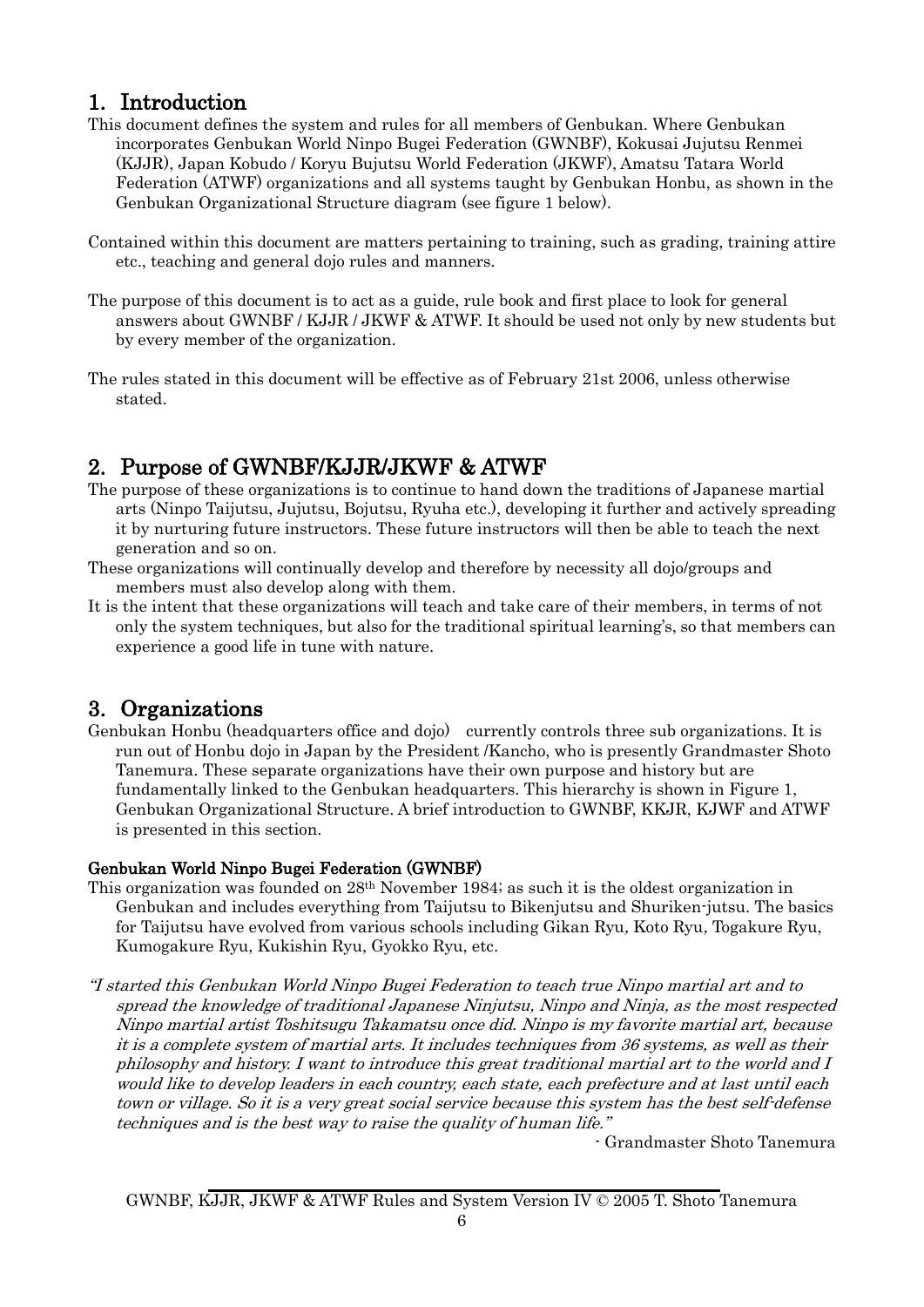### Kokusai Jujutsu Renmei (KJJR)

This organization was founded on 1st January 1991. It contains modern Jujutsu techniques that have been developed from several additional Jujutsu schools. It was created as a way to keep the traditional part of Japanese Jujutsu alive, but focuses on how to use the patterns for real situations.

### Japan Kobudo / Koryu Bujutsu World Federation (JKWF)

- This organization was founded on 1st November 2004. Kobudo or Koryu Bujutsu means traditional Japanese martial arts, which have been studied for about 100 years continuously since first being founded. The founder also had to receive some traditional school's Menkyo Kaiden, (grandmaster ship or at least mastership). JKWF already lists up 24 Ryuha, this number will increase.
- JKWF was created so that individual Ryuha can be studied.

### Amatsu Tatara

This is Heaven's law or nature's law. It is a system for protecting the mind and spirit, while improving our understanding of the nature of this world and ourselves. By following the teachings we can improve as human beings and start to lead more natural and balanced lives. This system was officially launched on August 28th 2006. Special Spiritual instructor courses have created the first level of instructors in this system.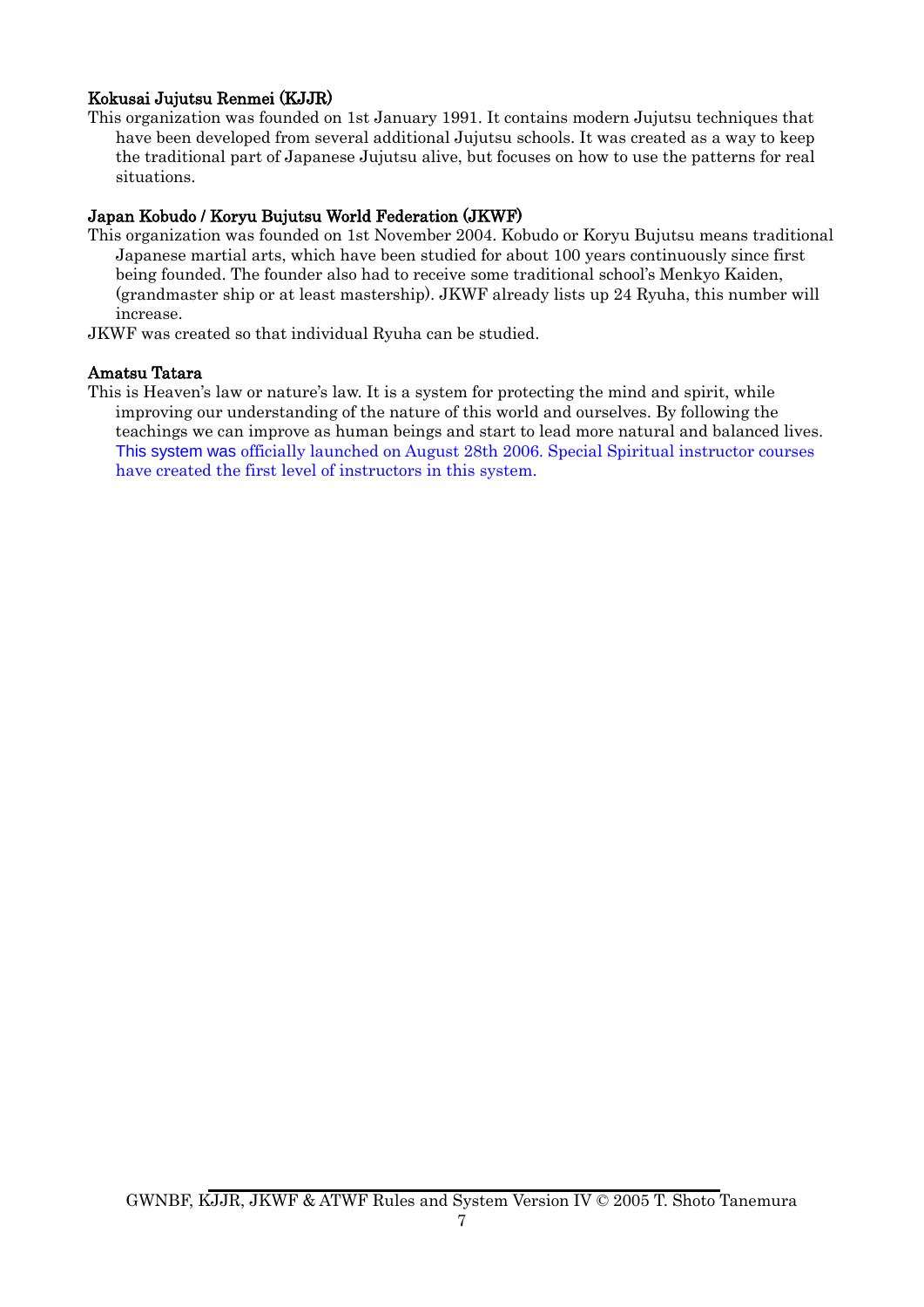### Figure 1, Genbukan Organizational Structure



The diagram shows that Genbukan Honbu controls both the martial (bumon) and spiritual (shumon) organizations. Under the martial organizations are GWNBF, KJJR and KJWF.

### Communication Channels

Each of these organizations is co-ordinated and managed from the main headquarters, where the Grandmaster / President of that organization teaches, below that level are Shihan-Cho, Shibu-Cho, Chief Dojo-Cho, groups leaders, clubs chiefs, etc. These are defined as followed: Headquarters: Honbu (main) dojo in Japan.

Shihan-Cho: Leader of the Shihan (masters) within the organization.

- Shibu-cho: This is the director of an area, as defined by Honbu. The area Shibu-Cho selected by Honbu, from the Dojo-Cho who are above Yon Dan in that area. All Dojo-Cho in that area should channel communications through the Shibu-Cho, and must ask permission from their Shibu-Cho to hold seminars etc.
- Chief Dojo-Cho: This is a Dojo-Cho, who also has branch dojos / groups / clubs.
- Dojo-cho: This is an instructor who has passed at least Shodan, and been granted permission by Honbu to use the title "Dojo-Cho". They also have no affiliated branch dojos / groups / clubs.
- Groups leaders / Club Chiefs: This is a person who runs a dojo / group / club, but is not yet a Shodan, or who does not have permission to use the Dojo-Cho title. Groups and clubs are usually affiliated to a Chief Dojo-Cho.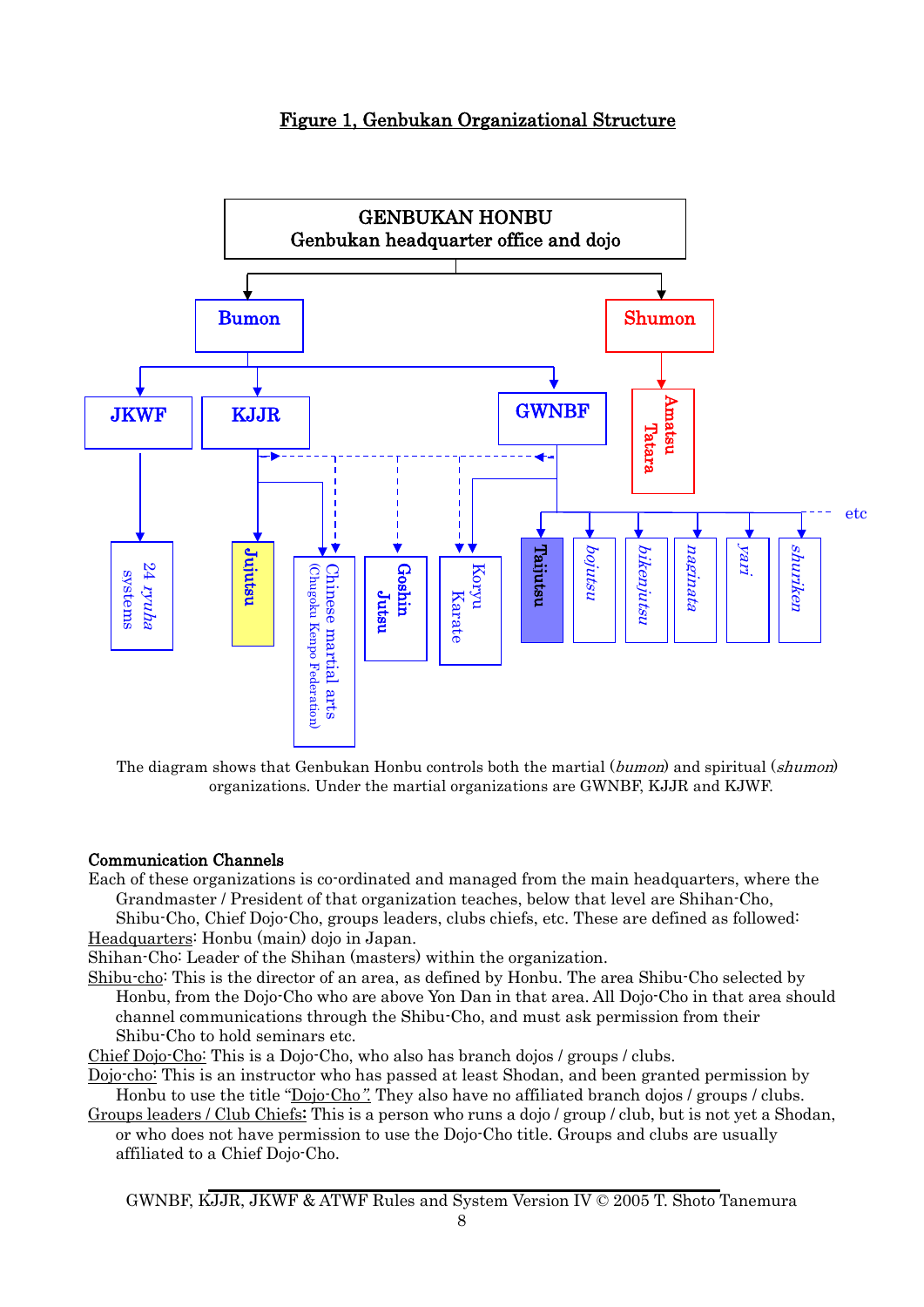Communication is hierarchical, so that loyalty, fees and requests are passed up the chain of command and teaching and instruction flows from Honbu downwards. An example of this style of communication is illustrated in Figure 2, for a limited number of dojos in the GWNBF organization. Similar organization and communications channels are applied in all of the organizations.

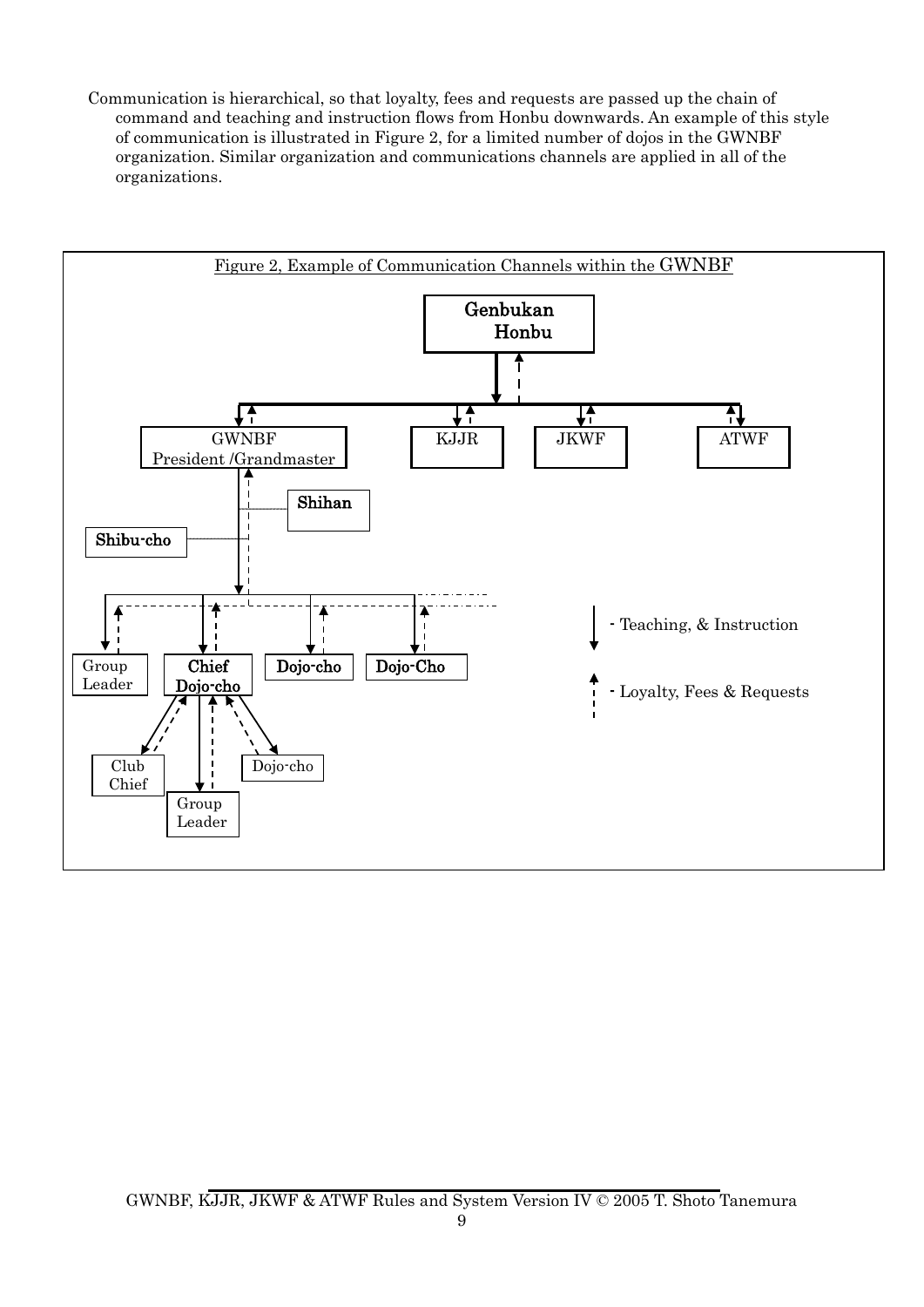## <span id="page-9-0"></span>4. How to join

- The method of joining any of our organizations varies slightly depending on individual circumstances. The following outlines the procedure for new students, people who wish to join from another organization and keep their rank and members who are returning to Genbukan after some break.
- Please be aware that Genbukan only allows people of good standing into our organization and as such people who are members of any anti-social organization or a group that has been linked to violence or terrorism may not join.

### New Students

- Before learning any of the systems listed under the Genbukan, you must first join the appropriate organization.
- Members of GWNBF can learn and check test in Taijutsu, Bojutsu, Bikenjutsu, Naginata, Yari and other weapons systems, as well as Koryu Karate, individual Ryuha (after obtaining at least Shodan in Taijutsu), Goshinjutsu and Chinese martial arts.
- Members of KJJR can learn and check test in Jujutsu, Koryu Karate, individual Ryuha (after obtaining at least Shodan in Jujutsu), Goshinjutsu and Chinese martial arts.
- Members of JKWF can only learn and check test in the individual Ryuha. To be accepted as a member of JKWF, individuals must either have obtained at least Shodan in Taijutsu or KJJR Jujutsu or have obtained a black belt in another martial art, such as Aikido, Karate, Judo etc. Members of Ninja or Ninjutsu systems other than GWNBF will not be allowed to join.

Members of ATWF can only learn and check test in the Amatsu Tatara system.

- The normal method to join these organizations is through a recognized Dojo-Cho. If you are not already training at a dojo, then please research the closest dojo to you, for example, by using the dojo Locator on the Genbukan home page. If there is no dojo close to you then you should research the closest dojo within your country and join Genbukan by contacting the Dojo-Cho of that dojo. If there are no dojos within your country, then you may contact Honbu and ask for a recommendation. In this case please contact Honbu dojo directly via the Genbukan home page, and Honbu will give guidance on how to proceed.
- Dojo-Cho have the responsibility to inform all members about these rules and how to access them when/ before new members join any of the organizations.
- The application forms for joining these organizations are available from Honbu. New members should only use the standard application form that Honbu has defined, and give the completed form, together with their application fee and two photos (32mm tall x 30mm wide) to their direct teacher. These forms can be downloaded from Genbukan home page, and are also included in the Appendix of this document.
- If a Dojo-Cho / group leader / club chief receives a new application, they have to send it to Honbu within 3 months. If this time period elapses, a new application form will be required.
	- In the case that you join as a Honbu dojo member then you must study techniques from the resource available to you, for example from the Taijutsu manual, Jujutsu manual, video tapes, CD ROMs, DVDs, etc. If possible you should also study at a recommended dojo, where you will not have to pay any entrance fees, only the dojo class fees that the instructor asks for. Rank promotion can be done in a GWNBF / KJJR / JKWF / ATWF dojo or at a Taikai.

### Students / Instructors from other organizations

People wishing to join GWNBF / KJJR / JKWF from another organization, who hope to retain the same grade, may test for the appropriate grade. This applies until 1st kyu, but from Shodan onwards, every grade must be tested by the grandmaster, and there will be a special fee for the certificate.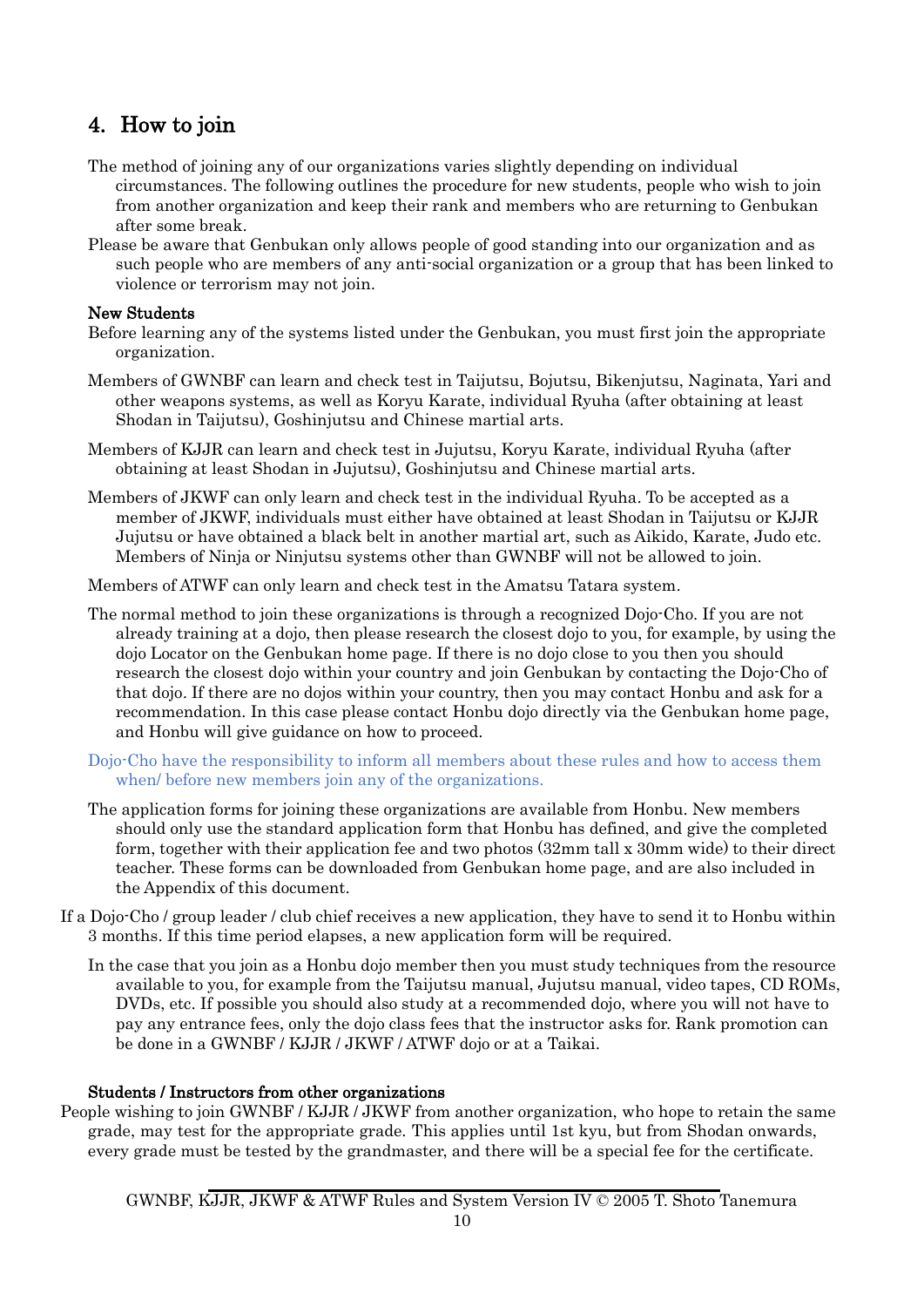- Honbu may award an honorable black belt, to instructors from other organizations, who wish to join GWNBF / KJJR / JKWF and bring their students with them. The instructor must then study all of the Kyu Waza before testing for Shodan, when they will receive their Shodan certificate.
	- For those instructors who wish to join GWNBF / KJJR / JKWF / ATWF, but cannot come to Japan, Honbu will introduce another Dojo-Cho as a director. This director will act on the Grandmasters' behalf, in instructing and guiding the new member.
	- It is acceptable for an individual to continue to belong to another martial art organization, provided the GWNBF / KJJR / JKWF / ATWF President/Grandmaster has agreed it. However, no other Ninpo / ninja organizations are acceptable. An individual in this organization can either belong to GWNBF or not belong to any ninja / Ninpo system.

### Returning GWNBF / KJJR / JKWF & ATWF Members

- A Kyu level member who leaves the organization, then at a later date wishes to rejoin will have to re-test from 9th Kyu upwards, regardless of their previous grade.
- A black belt member who leaves the organization, then at a later date wishes to rejoin, will have to review all grades from 9th Kyu upwards and will have to re-test from Shodan, regardless of their previous grade.
- All titles previously obtained will also have to be re-tested as they are lost when a member leaves or is expelled from the organization.
- If there are extenuating circumstances as to why you left the organization and can now return, then please consult with your teacher.

- <span id="page-10-0"></span>5. Starting a Dojo / Group / Club<br>Before starting a GWNBF/KJJR/JKWF/ATWF dojo/group/club, you must seek permission from the GWNBF/KJJR/JKWF/ATWF President/Grandmaster.
- If the Grandmaster is not your direct teacher, then you must ask your direct teacher if you can start a branch dojo, then your teacher must seek permission from the GWNBF/KJJR/JKWF/ATWF President/Grandmaster.
- Students above 5th Kyu may be given permission to open a Group, in which case the student will become a Group leader.
- Black belt level students may be given permission to open a Dojo, in which case the student will become a Dojo-Cho. Group leaders who grade up to Shodan will automatically become Dojo-Cho.
- If the GWNBF/KJJR/JKWF/ATWF President/Grandmaster grants you permission to open a dojo/group/club, then you will be required to sign the dojo/group/club contract and pay the renewal fee for Instructors. You will be given a "Certificate Registration", stating that you have permission to teach. The "Certificate Registration" will be issued annually and without which you can not teach.
- You must ask the GWNBF/KJJR/JKWF/ATWF President/Grandmaster for a name for your dojo/group/club. If you wish to continue using an existing name, or need to operate under a company/business name, you must ask the GWNBF/KJJR/JKWF/ATWF President/Grandmaster for his permission first.
- Once given a Dojo name from the GWNBF/KJJR/JKWF/ATWF President/Grandmaster, all Dojo's should use their given dojo name in the following format: Genbukan <Dojo name> Dojo <Country>, for example: Genbukan Kijin Dojo UK or GWNBF/KJJR Kijin Dojo UK. This format should be used for all dojo communication, including but not limited to email, websites, posters, handouts, T-shirts etc.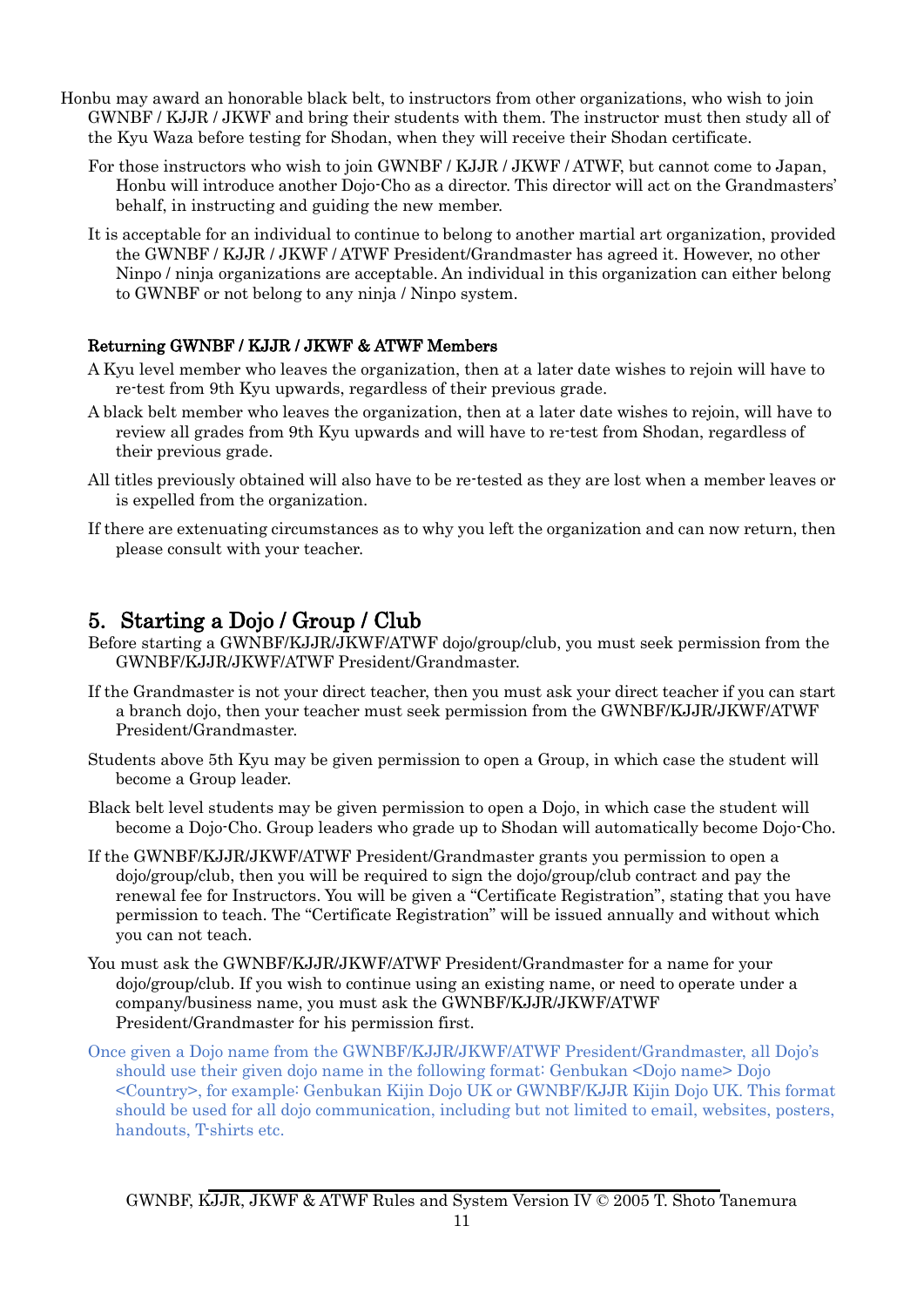- All advertising for this dojo/group/club, including websites, demonstrations, posters, T-shirts, handouts etc. must first be approved by the GWNBF/KJJR/JKWF/ATWF President/Grandmaster.
- All of the official forms for opening and running a dojo, such as Ninpo Taijutsu Promotion forms, KJJR Promotion Forms, JKWF Promotion forms, Black Belt Agreement Forms, Membership Applications, Syllabi forms, etc can be downloaded from the Dojo-Cho Only / Download section of the Genbukan Web site. Application forms are also included at the end of this document.
- If you wish to use any forms that are not standard Honbu issue, for example an application form, medical details form or contract for your dojo, you must first obtain permission of the GWNBF/KJJR/JKWF/ATWF President/Grandmaster.
- It is advised that each Dojo-Cho signs an agreement with each student stating that during training, the student will listen and follow the Dojo-Cho's rules and guidance, and that if any injury were to occur, they will not sue the instructor. This agreement should first be approved by the GWNBF/KJJR/JKWF/ATWF President/Grandmaster. Dojo-Cho should also remind students, that all students are required to inform their teacher of any medical issues as soon as possible. See section 9 for details about medical issues.
- If you are a direct student of the GWNBF/KJJR/JKWF/ATWF President/Grandmaster, then all fees and communication should be sent directly to Honbu. However, if you run a group or club, then your fees and communication should usually be sent to Honbu via your Chief Dojo-Cho. As shown in figure 2 of the organizations section of this document. In some cases, it is ok for a Dojo-Cho / Group leader / club chief to have direct contact with the GWNBF/KJJR/JKWF/ATWF President/Grandmaster, but this must first be agreed between the Dojo-Cho and the Chief Dojo-Cho as well as the GWNBF/KJJR/JKWF/ATWF President/Grandmaster.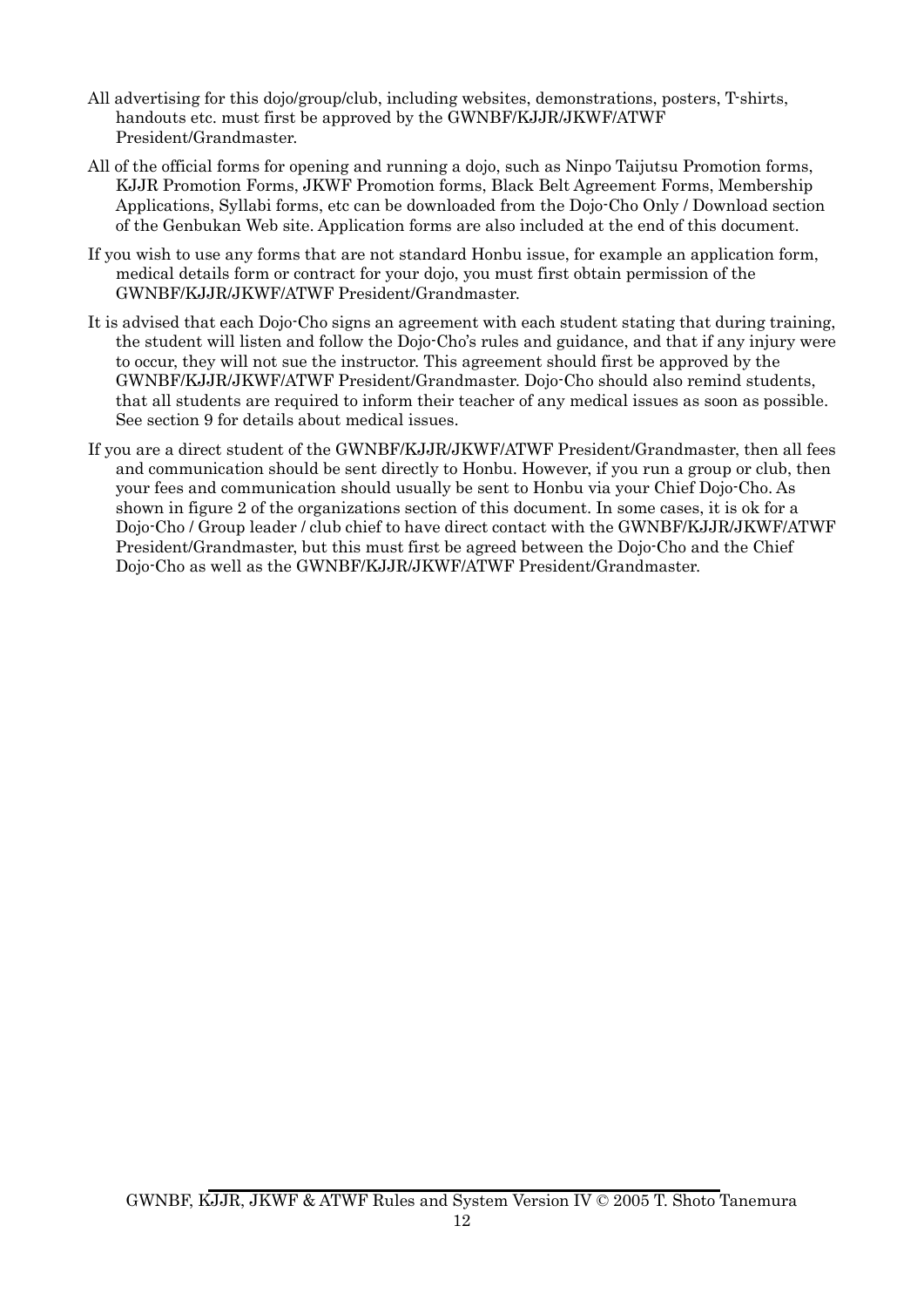- <span id="page-12-0"></span>**6. Fees**<br>When a new student applies to join GWNBF/KJJR/JKWF/ATWF, they will need to fill out the application form and send it to Honbu along with the appropriate application fee and 2 photos (32mm tall x 30mm wide), either by post or as a PDF attachment to an email. If the application is for a child member, then the parent or legal guardian must sign the application form. Thereafter, members are required to pay an annual renewal fee and certification / test fees for any grading they take.
- Chief Dojo-Cho have the responsibility to send their own and all their affiliated group's fees to Honbu. Affiliated groups must send all fees via their Chief Dojo-Cho, unless otherwise agreed by both the Chief Dojo-Cho and the GWNBF/KJJR/JKWF/ATWF President/Grandmaster.
- After receiving and application form and fee or renewal fee, Dojo-Cho must send this on to Honbu preferably within a month but it must reach Honbu within 3months. If after receiving the application form and fee, the student drops out before the Dojo-Cho has posted these things onto Honbu, then the application form and 50% of the fee must still be sent to Honbu, so that Honbu can make a record of it. If a renewal fee is given and the student then drops out before the fee is sent onto Honbu, then it is the Dojo-Cho's responsibility to return the fee to that student.

Chief Dojo-Cho can ask affiliated groups for all cost required for postal services, bank fees etc.

### Application Fees

When a new student joins one of the organizations, Honbu (headquarter office) will issue a membership license booklet or card and a patch for new members with a special "Kancho's greetings" autographed letter. The license book should be kept up to date with the student's rank, courses attended and membership renewal dates. The student may be asked by an instructor to fill in the details (rank and date), but only a licensed instructor may stamp / sign the book.

The application fees are dependant on age, rank, position and number of organizations joined.

- New members joining either GWNBF or KJJR or JKWF: Adult (16 years old and above) application fee is ¥3,000 Child (below 16 years old) application fee is ¥2,000
- New members joining two organizations from GWNBF, KJJR, JKWF & ATWF: Adult application fee is ¥4,000 Child application fee is ¥3,000
- New members joining three organizations from GWNBF, KJJR, JKWF & ATWF: Adult application fee is ¥5,000 Child application fee is ¥3,500
- New members joining all organizations (GWNBF, KJJR, JKWF & ATWF): Adult application fee is ¥6,000 Child application fee is ¥4,000
- Black-Belt members or Instructor (these are people who are joining the organization (s), who have been allowed to keep their black belt as an honorable black belt member): GWNBF/ KJJR/JKWF/ATWF the application fee is ¥10,000 GWNBF & KJJR & JKWF & ATWF the application fee is  $\yen 12,000$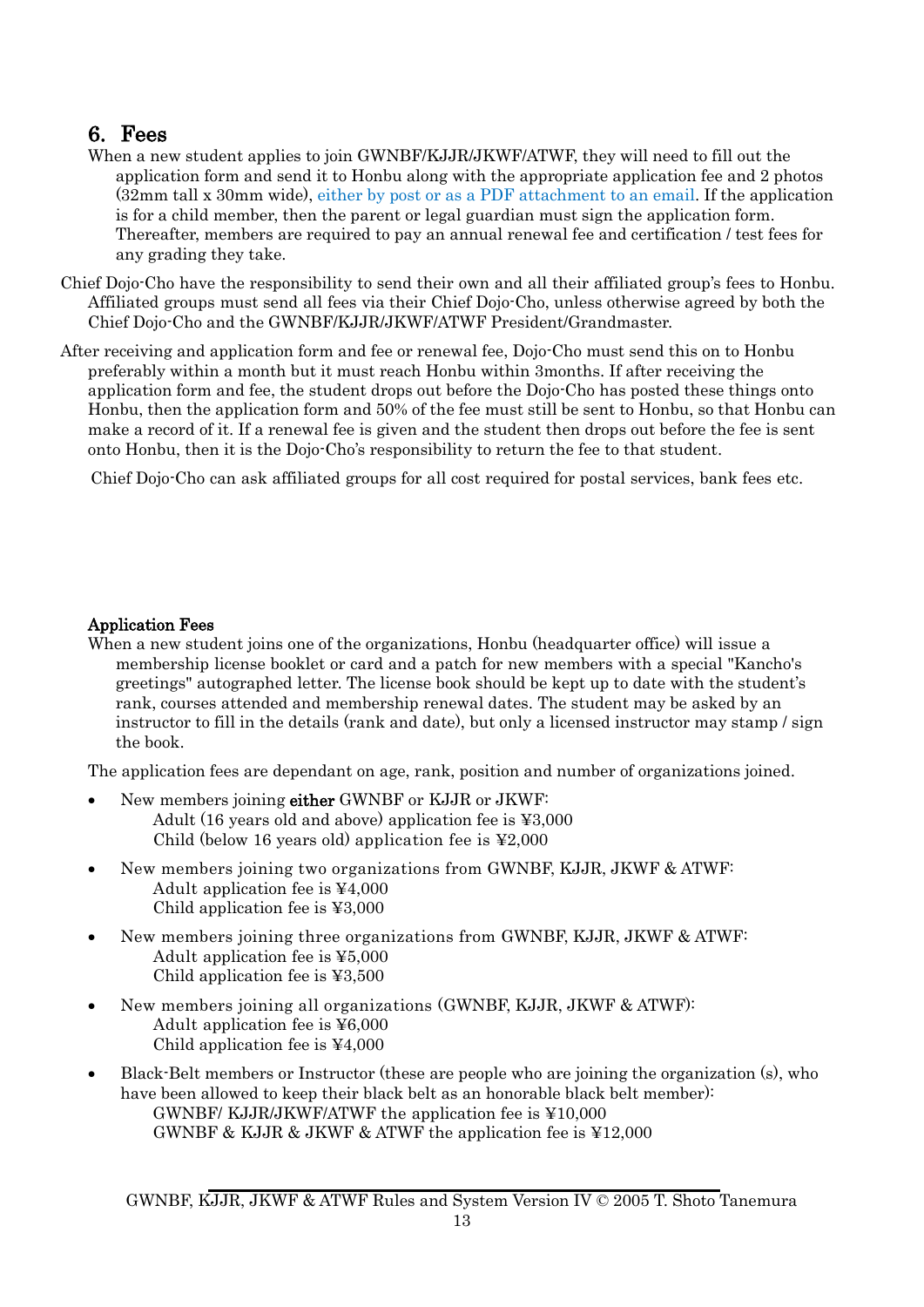Additional patches and membership licenses can be order from Honbu through instructors. The fee is ¥1,000 for each patch and ¥1,000 for each membership booklet. The price for a patch or license booklet is the same for Adults and children.

### Renewal Fees

The renewal fee has to be paid by the end of March of each year. If it is not paid, then the person will drop out from the GWNBF/KJJR/JKWF and lose all ranks and titles.

The renewal fees from January 1st 2007 are as follows:

- Renewal fee for GWNBF or KJJR or JKWF or ATWF: Adult fee is ¥2,500 Child fee is ¥1,500
- Renewal fee for two organizations out of GWNBF, KJJR, JKWF and ATWF: Adult fee is ¥3,500 Child fee is ¥2,000
- Renewal fee for three organizations out of GWNBF, KJJR, JKWF and ATWF: Adult fee is ¥4,500 Child fee is ¥2,500
- Renewal fee for all four organizations (GWNBF, KJJR, JKWF and ATWF): Adult fee is ¥5,000 Child fee is ¥3,000
- Renewal fee for Black-Belt members, group leaders or Instructors who are not Dojo-Cho-Fee for one organization from GWNBF, KJJR, JKWF or ATWF: ¥10,000 Fee for 2, 3 or all 4 organizations (GWNBF, KJJR, JKWF and ATWF): ¥11,000
- Renewal fee for Dojo-Cho: Fee for one organization from GWNBF, KJJR, JKWF or ATWF: ¥13,000 Fee for 2, 3 or 4 organizations (GWNBF, KJJR, JKWF and ATWF): ¥14,000
- Renewal fee for Shihan, Shibu-Cho & Instructors above Kyoshi. Fee for one organization from GWNBF, KJJR, JKWF or ATWF: ¥15,000 Fee for 2, 3 or 4 organizations (GWNBF, KJJR, JKWF and ATWF): ¥16,000

### Test & Certificate Fees

After a check test, the certificate fee must be posted to Honbu within 6 months. If this time period elapses, then the test for that rank must be retaken. If the test is performed in front of an official Instructor, then they can ask for the Instructor's test fee

If the system being tested does not follow the Kyu / Dan system, then the equivalent rank fee should be given (see the Grading section for equivalency).

After taking the Shodan level test in any of the organisations, students must sign the "Dojo-cho / Group Leader / Instructor / Black belt Contract", as shown in the Appendix of this document.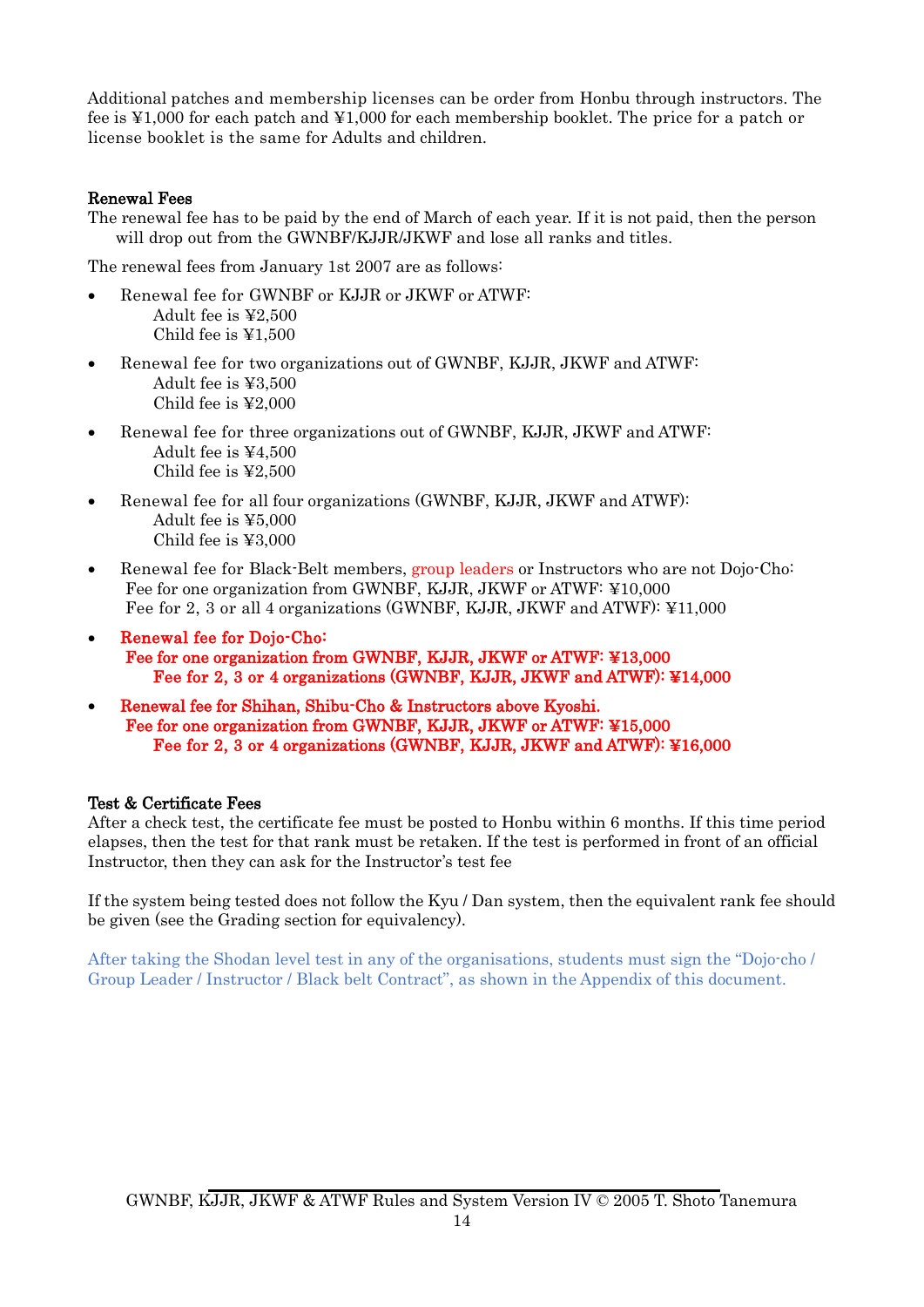If the test is performed in front of the Grandmaster directly, then a different test fee applies (see below).

|                       | Certificate Fee |          | Test Fee                                           |                                     |
|-----------------------|-----------------|----------|----------------------------------------------------|-------------------------------------|
| Grade                 | Adult           | Child    | Grandmaster                                        | Instructor*                         |
| 9th $Kyu - 4th Kyu$   | 43,000          | ¥1,500   | ¥3,000                                             | $\textcolor{blue}{\textbf{42.000}}$ |
| $3rd$ Kyu $-$ 1st Kyu | ¥4,000          | ¥2,000   | ¥3,000                                             | $\textcolor{blue}{\textbf{42.000}}$ |
| Shodan                | ¥10,000         | ¥5,000** | 45,000                                             | 43,000                              |
| Ni Dan                | ¥15,000         |          | 45,000                                             | 43,000                              |
| San Dan               | ¥20,000         |          | 45,000                                             | 43,000                              |
| Yon Dan               | ¥25,000         |          | $\Psi$ 5,000                                       | ¥3,000                              |
| Renshi                | ¥30,000         |          | 45,000                                             |                                     |
| Go Dan                | ¥35,000         |          | 45,000                                             |                                     |
| Kyoshi                | ¥40,000         |          | 45,000                                             |                                     |
| Roku Dan              | ¥45,000         |          | 45,000                                             |                                     |
| Nana Dan              | ¥55,000         |          | 45,000                                             |                                     |
| Jun Shihan            | ¥60,000         |          | 45,000                                             |                                     |
| Hachi Dan             | ¥70,000         |          | $\Psi$ 5,000                                       |                                     |
| Shihan                | ¥75,000         |          | $\textcolor{blue}{\boldsymbol{\mathfrak{2}}5.000}$ |                                     |
| Ku Dan                | ¥80,000         |          | 45,000                                             |                                     |

The Certificate Fees and Test Fees from April 1st 2006 are as follows:

\* This fee is the maximum an Instructor may charge, but they can set any value below this, or not charge at all.

\*\*this is the highest grade a child may take

### Ryuha Test Fees

- Kirigami Certificate fee is ¥10,000
- Shodan / Shoden Menkyo Certificate fee is ¥20,000 (Makimono / scroll fee is ¥100,000)
- Chuden Menkyo Certificate fee is ¥35,000 (Makimono / scroll fee is ¥100,000 ~ ¥150,000)
- Okuden Menkyo Certificate fee is  $\text{\textsterling}50,000$  (Makimono / scroll fee is  $\text{\textsterling}150,000 \sim \text{\textsterling}200,000$ )
- Shinan Menkyo Certificate fee is ¥70,000 (Makimono / scroll fee is ¥200,000 ~ ¥250,000)
- Kaiden Menkyo Certificate fee is ¥100,000 (Makimono / scroll fee is ¥250,000 ~ ¥500,000)

When a student is recommended to jump grades, they will have to send fees for all the grades they have jumped, (e.g. if somebody ranks up suddenly from 9th to 7th Kyu, that person has to pay certificate fees for both 8th Kyu and 7th Kyu.)

### Sending Fees from Abroad

When sending any fee to Honbu, a report about the transaction must also be sent. The report can be sent either as an email, letter or fax, but all members' names must be either printed or written clearly in block capitals. The Dojo-Cho must keep a copy of the report for their reference.

The report should contain the information shown in the following "STANDARD REPORT FORM"

### Test Fees at a Taikai

When tests are performed in front of the Grandmaster at a Taikai, pay via your normal payment channel (Paypal, bank to bank transfer, etc). Please do not hand check test fees directly to the Grandmaster at a Taikai.

### Handing Fees /Memberships directly to Sensei

If the GWNBF/KJJR/JKWF/ATWF President/Grandmaster gives permission for an instructor to hand any fee or membership forms to him directly, either at Honbu or elsewhere, this must also be accompanied by an email report stating exactly what was included, when it was given and from whom.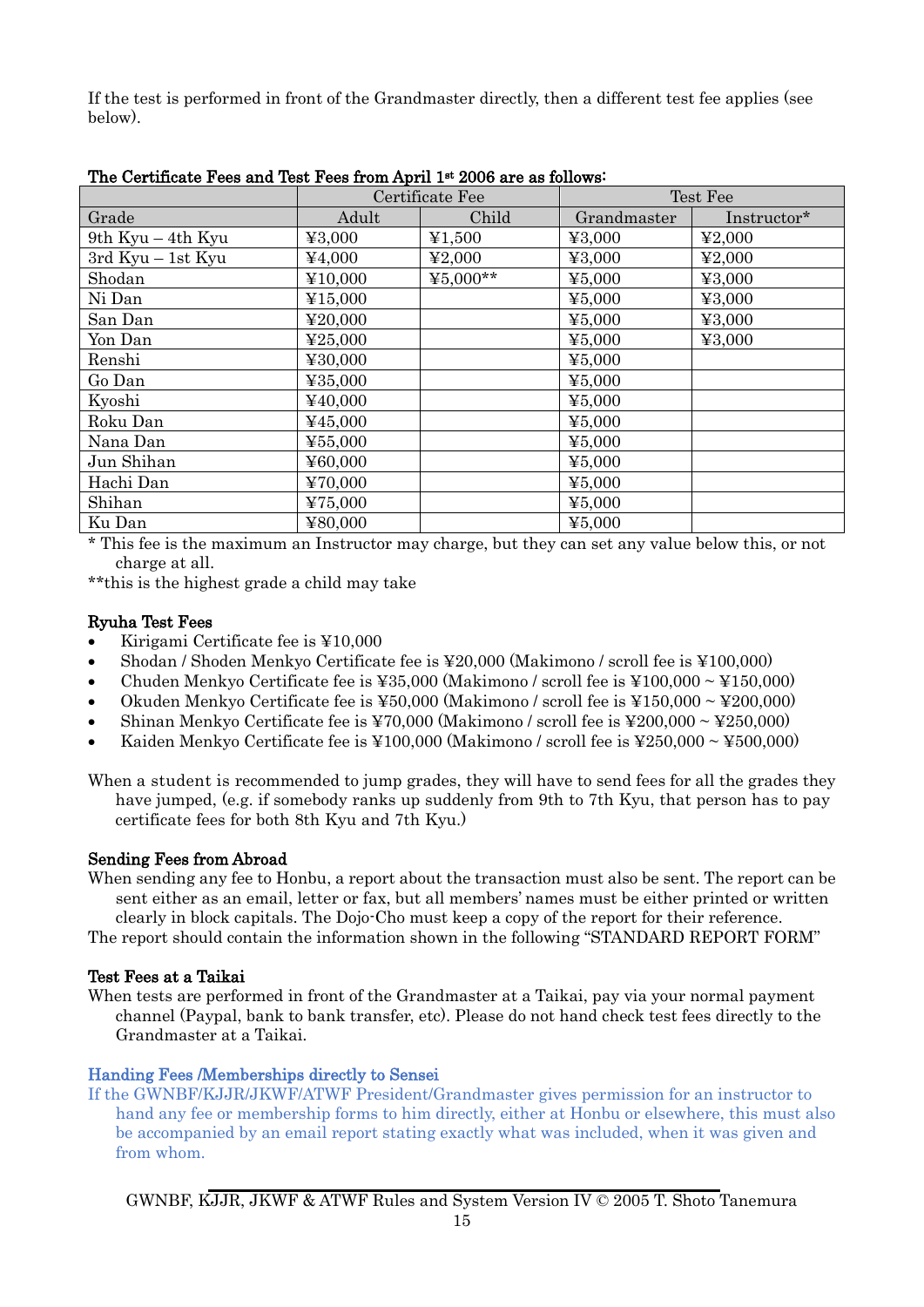|                                                                                                             |                  |  | STANDARD REPORT FORM                                            |            |         |                 |
|-------------------------------------------------------------------------------------------------------------|------------------|--|-----------------------------------------------------------------|------------|---------|-----------------|
|                                                                                                             |                  |  |                                                                 |            |         |                 |
|                                                                                                             |                  |  |                                                                 |            |         |                 |
|                                                                                                             |                  |  |                                                                 |            |         |                 |
| Date payment sent:<br>Payment method: <paypal, bank="" bank,="" etc.="" order="" postal="" to=""></paypal,> |                  |  |                                                                 |            |         |                 |
|                                                                                                             |                  |  |                                                                 |            |         |                 |
| Number of applications:                                                                                     |                  |  |                                                                 |            |         |                 |
| <b>Applicant Name</b>                                                                                       | Organization (s) |  | Fee                                                             |            |         |                 |
|                                                                                                             |                  |  |                                                                 |            |         |                 |
|                                                                                                             |                  |  |                                                                 |            |         |                 |
|                                                                                                             | Total A          |  |                                                                 |            |         |                 |
|                                                                                                             |                  |  |                                                                 |            |         |                 |
| Number of renewals:                                                                                         |                  |  |                                                                 |            |         |                 |
| Name                                                                                                        | Organization (s) |  | Membership No.                                                  |            | Fee     |                 |
|                                                                                                             |                  |  |                                                                 |            |         |                 |
|                                                                                                             |                  |  |                                                                 | Total B    |         |                 |
|                                                                                                             |                  |  |                                                                 |            |         |                 |
| Number of rank promotions:                                                                                  |                  |  |                                                                 |            |         |                 |
| Name                                                                                                        | Organization     |  | Membership No.                                                  | Check test | Test %  | Fee             |
|                                                                                                             |                  |  |                                                                 | Grade      |         | (inc. test fee) |
|                                                                                                             |                  |  |                                                                 |            |         |                 |
|                                                                                                             |                  |  |                                                                 |            |         |                 |
|                                                                                                             |                  |  |                                                                 |            | Total C |                 |
|                                                                                                             |                  |  |                                                                 |            |         |                 |
| Total $A$ + Total $B$ + Total $C =$ (Sub Total)                                                             |                  |  |                                                                 |            |         |                 |
| Dojo-Cho fee $(20%) = (Sub Total x 0.2)$                                                                    |                  |  |                                                                 |            |         |                 |
|                                                                                                             |                  |  |                                                                 |            |         |                 |
| Honbu fee $(80\%) = (Sub Total x 0.8)$                                                                      |                  |  |                                                                 |            |         |                 |
|                                                                                                             |                  |  | <report be="" can="" excel="" format="" or="" word=""></report> |            |         |                 |

been unified. Please only use the GWNBF number for each student, or if that doesn't exist the KJJR number. For example:

Name: Kohtaroh Tanemura

GWNBF No. JP-010 KJJR No. JM-012 ATWF No. JA-002 JKWF No. JN-002 All of the above numbers are unified as JP-010.

Honbu prefers to receive money in Yen, American Dollars or Euro, if you would like to pay in Pounds Sterling, Australian Dollar or Canadian Dollar by bank to bank transfer or by PayPal, it may be possible, but please consult with Genbukan Honbu / President / Grandmaster first. Please only use Yen, American Dollars or Euro for International Postal Money Order, Ordinary International Money Order by the Post Office.

Please don't use bank draft checks, personal checks or Postal Money Order if not international.

## Genbukan Conversion Rates 2017/09/27:

| 1 USD   | 105 JPY        |
|---------|----------------|
| 1 Euro  | 125 JPY        |
| 1 GBP   | <b>140 JPY</b> |
|         |                |
| 100 JPY | 0.95 USD       |
| 100 JPY | 0.8 Euro       |
| 100 JPY | 0.71 GBP       |
|         |                |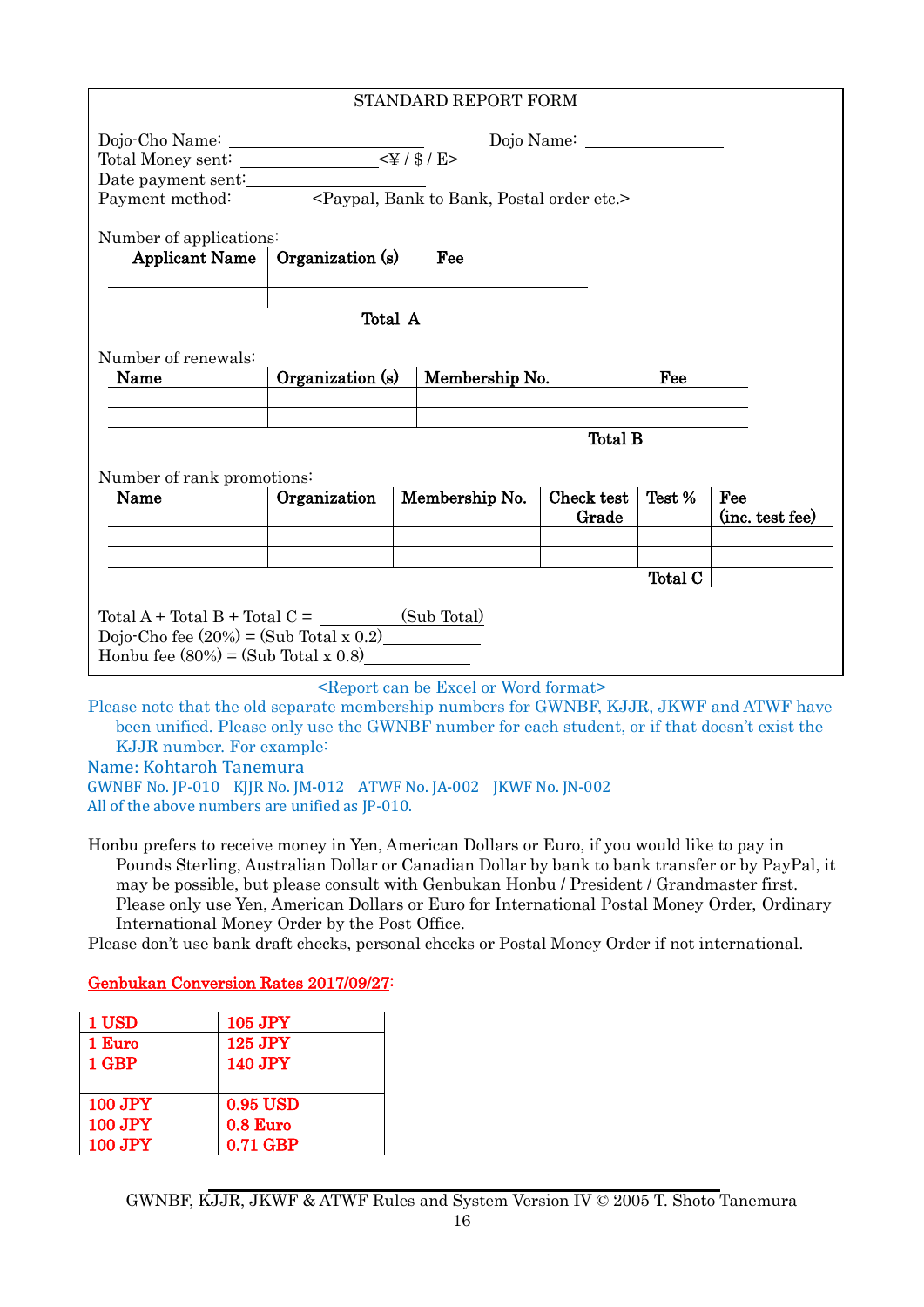For other conversion rates, please contact Honbu.

Genbukan Honbu reserves the right to change these rates in the future due to economic change, and may also specify that fees should be paid in a specific currency.

Paypal Account information:

 To set up a Paypal account, go to [www.paypal.com](http://www.paypal.com/) and create an account with them, this may take a few days or more. Once you have an account, you can pay from your credit card or bank account.

Please send Paypal fees to: [paypal@genbukan.org](mailto:paypal@genbukan.org)

PayPal charges the receiver  $3\%$  for each transaction so Honbu asks that you add an additional 3% to whatever fee you are sending.

International Postal Money Order: Pay to: Tsunehisa Tanemura Address: 219-1 Tajima, Matsubushi-Machi, Saitama-Ken, 343-0105 Japan

Bank to Bank: Bank Name: SMBC Trust Bank Ltd. Account Name: Tsunehisa Tanemura Account Number: 1811436 Bank Address: Nishi-Shinbashi Square 1-3-1, Nishi-Shinbashi, Minato-Ku, Tokyo 105-0003, Japan SWIFT (BIC): SMTCJPJT Correspondent Bank:Citibank Japan LTD., Tokyo, Japan Correspondent Bank SWIFT (BIC): CITIJPJT Bank Code: 0300 Branch: Otemachi (Code; 021)

Please note that it is easiest for Honbu to accept International Postal Money Orders, or Bank-to-Bank transfers with the sender accepting all charges.

- <span id="page-16-0"></span>7. Teaching Teaching Teaching Teaching of GWNBF / KJJR / JKWF  $T_{\text{e}}$  Teaching of GWNBF / KJJR / JKWF instructors, who have been given explicit permission from the GWNBF / KJJR / JKWF President/Grandmaster and who have signed the Dojo Contract.
- To teach any of the GWNBF / KJJR / JKWF systems, you are usually required to have at least obtained Shodan (or equivalent rank) in that system. If you wish to teach from any of the systems before you have reached Shodan in that system, please consult with your teacher.
- The Amatsu Tatara system is usually only taught by the Grandmaster / President of GWNBF / KJJR / JKWF / ATWF, but some instructors may also be given permission and certification to teach. Specific instructor courses will also give instruction and licensing for instructors to teach the Amatsu Tatara system.
- Instructors of GWNBF / KJJR / JKWF / ATWF systems are required follow the specific syllabus as defined by Honbu. The exception to this rule is for Goshinjutsu. In this case, instructors may define their own syllabus, but the GWNBF / KJJR / JKWF / ATWF President/Grandmaster must approve it. In addition to this, when students check test, the GWNBF / KJJR / JKWF / ATWF President/Grandmaster must be informed so that the appropriate certificate can be issued.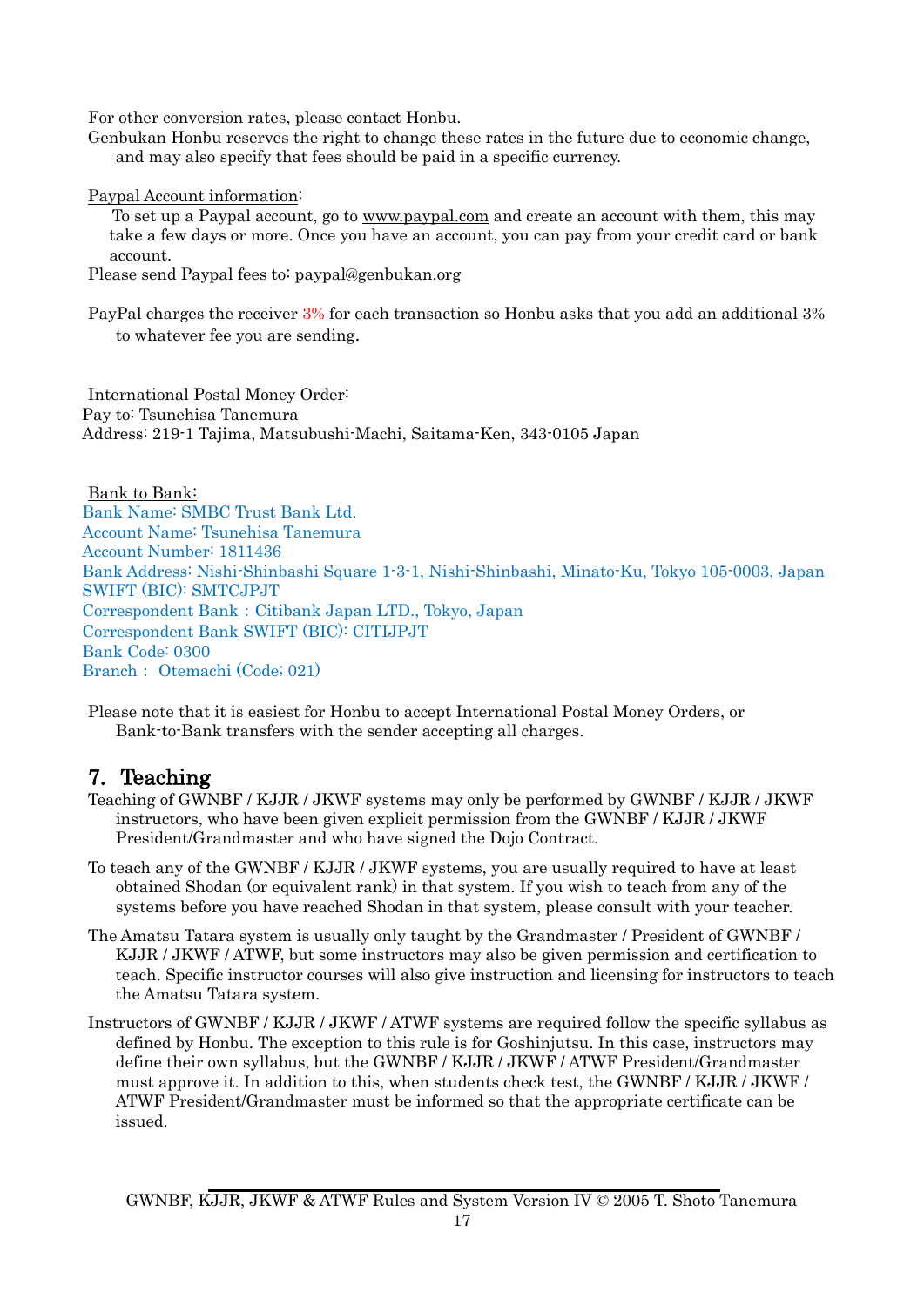- Instructors can only teach techniques from GWNBF / KJJR / JKWF / ATWF systems, to members of that specific organization, for example an instructor qualified to teach in both GWNBF and KJJR can only teach GWNBF system techniques to GWNBF members and KJJR system techniques to KJJR members.
- Instructors teaching GWNBF can not teach systems which are not in GWNBF / KJJR / JKWF / ATWF, unless agreed in writing by the Grandmaster / President of GWNBF / KJJR / JKWF / ATWF.
- Instructors must have written permission from the Grandmaster / President of GWNBF / KJJR / JKWF / ATWF, before allowing another Instructor or senior Instructor to teach their students.
- Before each class, Instructors should check whether any of their student has any injury or illness. At the end of each class, Instructors should check whether any student has had an injury, this must be recorded (Date, time, who, what happened, what injury and if any treatment was given), this record must be sent to Honbu.
- If any injury is sustained during a class, the Instructor must ensure the injured person receives appropriate first aid or is seen by a health care professional.

### KJJR Fellowship System

There are two ways to teach the KJJR system. The first is as a pure KJJR system dojo / group, where the Dojo-Cho / instructor only teaches the KJJR system patterns. The second is as a Fellowship dojo / group, where other systems (i.e. non-GWNBF / KJJR / JKWF/ ATWF systems) are also taught. This way of teaching started in 1997.

GWNBF can only be taught as a pure system.

Fellowship Dojo-Cho / instructors can grade up to Shodan level, by the GWNBF / KJJR / JKWF/ ATWF President/Grandmaster's direct judgment, but they cannot learn or train anything above Shodan patterns.

- Fellowship Dojo-Cho / instructors cannot teach KJJR system patterns (from 7th Kyu techniques and above) to non-KJJR members. Patterns from 7th Kyu and above may not be taught to members until they have graded to that level.
- After 2 years, if a Fellowship Dojo-Cho / instructor has not changed to a pure KJJR system, then they will not be allowed to change in the future and they will not become a personal student of the GWNBF / KJJR / JKWF/ ATWF President/Grandmaster. A Fellowship Dojo-Cho / instructor is not a personal student of Grandmaster Shoto Tanemura; they are an instructor or guest member of KJJR.
- KJJR Fellowship members will at no time receive the opportunity to learn Ryuha systems (scrolls, secret books etc.).

### Teaching Children

- Instructors may choose to use the child syllabus when teaching youths under 16 years old, or they may insist on the adult syllabus for everybody.
- The child syllabus contains the same patterns as those for adults, but the number of techniques in each grade is reduced. This is achieved by splitting each of 9th, 8th, 7th, 6th and 5th Kyu from the adult system into two grades in the child system, as shown.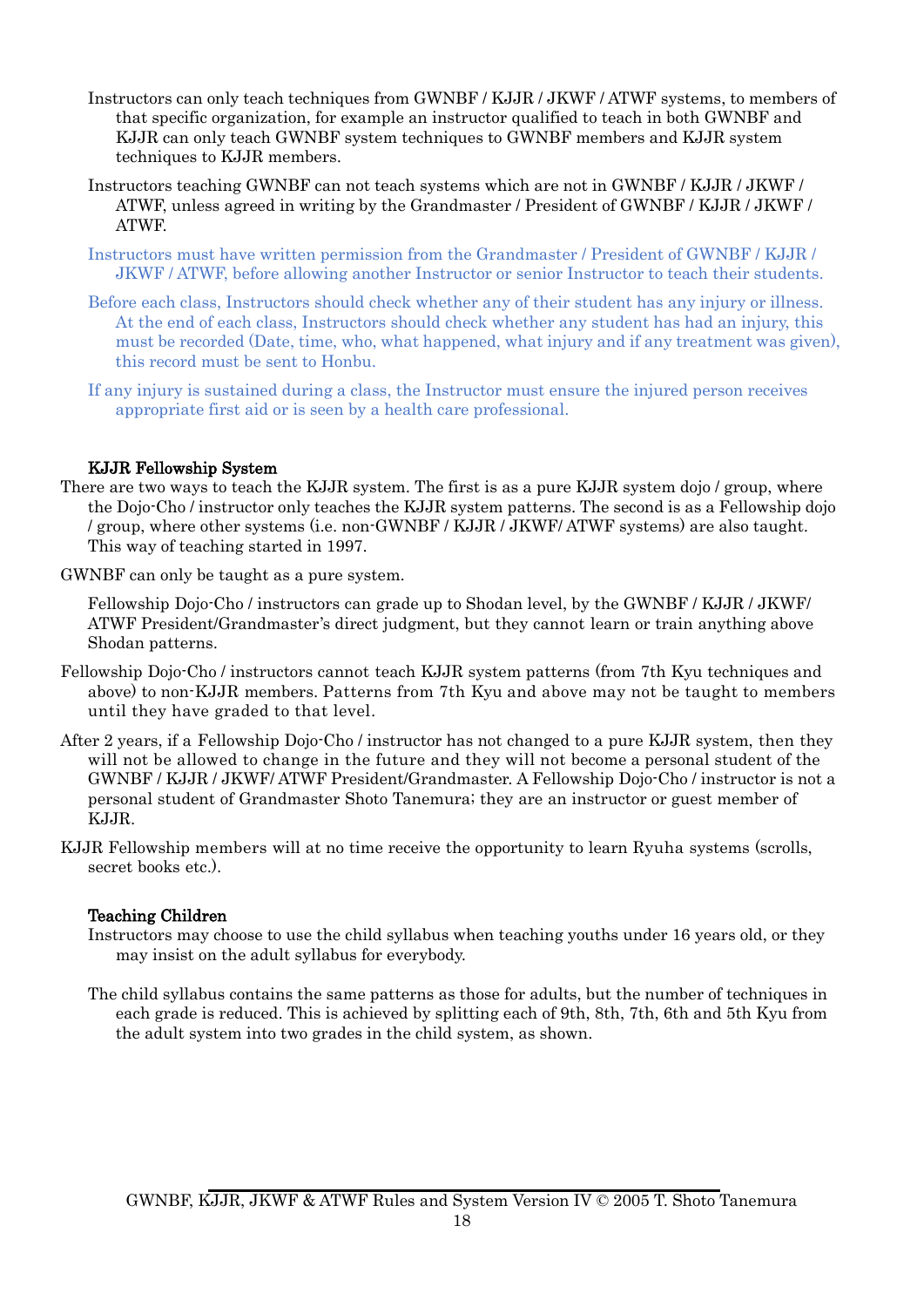- So a child member may wear a black belt after passing the equivalent of the adult 5th Kyu. After this they will learn each Kyu Waza as a full adult Kyu, and grade in the adult system.
	- If a child member becomes an adult, they will cross over to the equivalent adult Kyu. For example if the child has passed their 4th Kyu in the child syllabus, they will become a 7th Kyu adult member.
	- A child member, who has studied the adult syllabus, may not take their Shodan test until they become 16 years old. If they reach this level, then they should focus on other systems such as Bikenjutsu and Bojutsu.

| <b>Adult Kyu</b> | Child Kyu                   |
|------------------|-----------------------------|
|                  | 9th                         |
| 9th              | 8th                         |
|                  | 7th                         |
| 8th              | 6th                         |
|                  | 5th                         |
| 7th              | 4th                         |
|                  | 3rd                         |
| 6th              | 2nd                         |
|                  | 1st                         |
| 5th              | 1st Dan                     |
| 4th              | Change to adult<br>syllabus |

It is acceptable to allow child members to wear different color belts, to reflect their grade as defined in the dojo attire

section, or they can follow the same system as the adults. This is up to the instructors' discretion.

### Teaching Other Martial Arts

Instructors may continue to teach other martial arts, such as Aikido, Judo, etc. as well as from KJJR or JKWF syllabi, provided it has been agreed by the Grandmaster/President. They may not teach or be involved with any other Ninpo, Ninjutsu or Ninja organization.

### <span id="page-18-0"></span>Taikai & Seminars

- A Taikai is considered an event which may be international in scope and the GWNBF / KJJR / JKWF / ATWF President/Grandmaster has been invited to teach.
- Instructors, who wish to organize a Taikai, must contact the GWNBF / KJJR / JKWF / ATWF President/Grandmaster at least 1 year in advance and ask for permission. If granted permission, the GWNBF / KJJR / JKWF / ATWF President/Grandmaster will give you further instructions about the specifics of holding a Taikai at that time.
- The Taikai organizer may not offer free invites to specific individuals or groups, for example above Renshi or above Kyoshi without first obtaining the agreement of GWNBF / KJJR / JKWF / ATWF President/Grandmaster. If the organizer wishes to invite an individual to the Taikai for free or pay transportation costs for personal reasons, such as friendship, this must not be financed from Taikai money. In other words the organizer is expected to pay from their personal finances, if they invite friends to attend for free.
- A seminar is an event held by any instructor, which is longer in duration than a normal class and may cover specialized training which is not normally taught. A seminar may be open only to students of the instructor, or if agreed by the Shibu-Cho and the GWNBF / KJJR / JKWF / ATWF President/Grandmaster, may be open to other members or the public.
- All seminars and any class not taught by the normal Instructor (for example if a senior instructor is invited attend), must first be approved by the Shibu-Cho of that area and the GWNBF/KJJR/JKWF/ATWF President /Grandmaster.

### <span id="page-18-1"></span>Ryuha (Traditional School)

- In July 2008, traditional Ryuha Taikai were introduced. This allows members of GWNBF and KJJR to have a chance to learn the original Ryuha of the Genbukan Ninpo system, KJJR Jujutsu system, Koryu Karate system, Goshinjutsu system, etc. under Genbukan Honbu.
- These Ryuha will only be taught to our members, and only our members can get ranks and certification.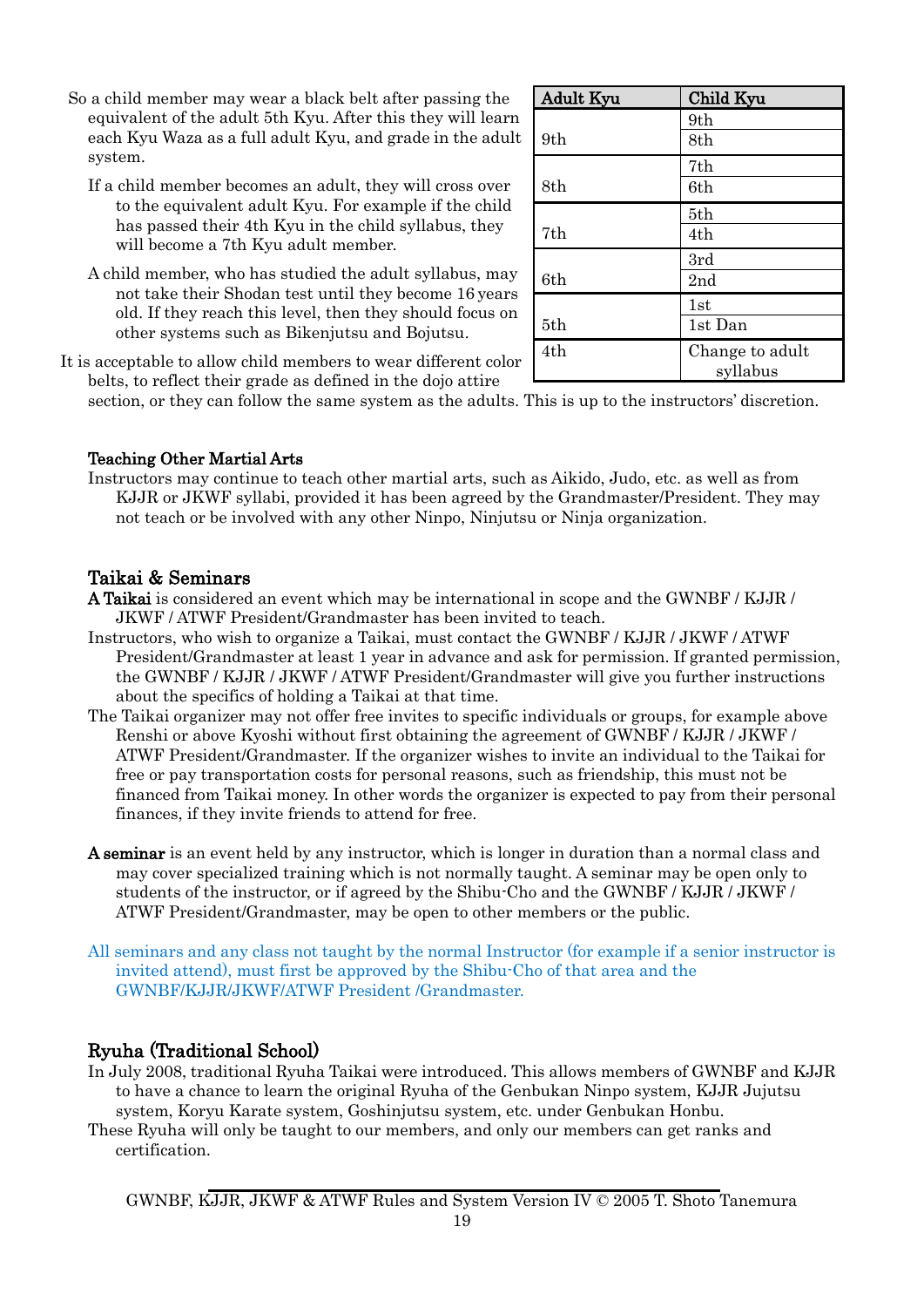Before studying these Ryuha, members must first buy the relevant Densho, from the Shoden / Chuden / Okuden series of that particular Ryuha.

Honbu must be informed, via Dojo-Cho, of each member's name, membership number and Densho book number. Only members who have the correct Densho and have informed Honbu of their Densho number before the Taikai will be allowed to test.

To inform Honbu of members with Densho, please send an Excel spreadsheet with the following columns:

| Country: | Dojo Name:          |                    |                      |                             | Dojo-Cho Name:  |                                |
|----------|---------------------|--------------------|----------------------|-----------------------------|-----------------|--------------------------------|
| Name     | <b>GWNBF</b><br>No. | <b>KJJR</b><br>No. | Gyokko<br>Ryu<br>No. | S. Fudo Ryu<br>Daken<br>No. | Koto Ryu<br>No. | Kukishin Ryu<br>Jujutsu<br>No. |
|          |                     |                    |                      |                             |                 |                                |

The levels within a Ryuha are defined as follows:

- Kirigami system: Kirigami is equivalent to pre-black belt, as a traditional system. Members who are above 9th Kyu may learn this system, it is recommended that members attain at least 7th Kyu before attempting to check test at this level, but it is permitted for anyone above 9th Kyu to test, provided that their Dojo-Cho recommends them and they have a copy of the Shoden Densho, Members who pass the test can be issued the Ryuha Kirigami certificate from the Grandmaster. Kirigami certification fee is ¥10,000. Members, who attended a Taikai and obtained their Kirigami Certificate, may take the Shoden level check test at another Taikai or at Honbu once they reach the appropriate level, they must have their Dojo-Cho's permission to do this.
- Shoden system: Shoden means first level instructor, it is equivalent to Shodan or Nidan level. Members, who are at least Shodan level in GWNBF or KJJR systems and have a copy of the Shoden Densho, can learn and check test at this level. After passing the test, members can receive the Ryuha Shoden diploma from the Grandmaster. The fee is ¥20,000.
- After receiving Shoden certification, Dojo-Cho and Instructors may teach these techniques to their students and can check test their students for Kirigami. Dojo-Cho may also use some of these techniques as part of an Enbu (public demonstration), but they must first consult and obtain permission from Honbu and the GWNBF / KJJR / JKWF / ATWF President/Grandmaster. These techniques may not be taught to the public.
- All tests of Shoden level and above must be taken in front of the GWNBF / KJJR / JKWF / ATWF President/Grandmaster.
- Chuden or Chugokui system: Chuden means middle class instructor of the Ryuha, it is equivalent to Sandan / Yondan level. Members, who are at least San Dan level in GWNBF or KJJR systems and have the Chuden Densho, can learn and check test at this level.
- Okuden system: Okuden means upper class instructor of the Ryuha, equivalent to Godan level. Members, who are at least Godan level in GWNBF or KJJR systems and have the Okuden Densho, can learn and check test at this level.
- Menkyo / Kaiden system: Members, who are at least Nana Dan level in GWNBF or KJJR systems can learn and check test at this level.

### Makimono / Scroll

A person, who has passed Shoden level or above, and wishes to receive that Ryuha's scroll, have a chance, depending on the Grandmaster judgment. These scrolls include special Kudens. Please check the Ryuha Test Fee section for details.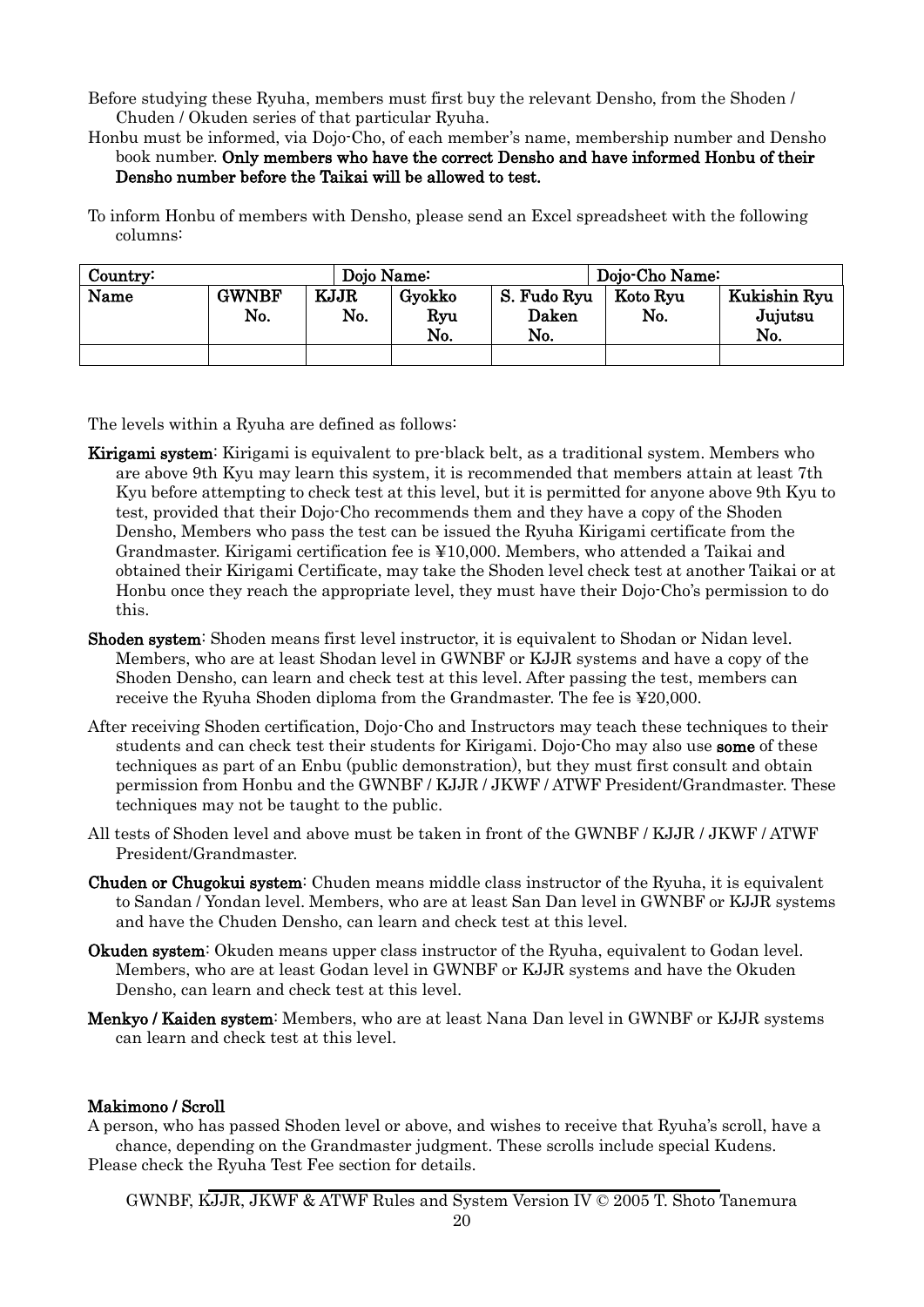### <span id="page-20-0"></span>Special Dojo-Cho / Instructors Course

A special Dojo-Cho / Instructor course was introduced in 2005. The aim of this course is to make complete Ninpo Technical martial artists. For this purpose the Grandmaster has selected techniques from a range of 36areas of study, however completion of this course does not give a person any rank in any of these areas of study. It does make broad-minded individuals, who have a wide understanding and can do basic techniques in many special areas. These areas of study are seldom taught outside of Honbu Dojo, so it is a very unique chance to learn and be tested.

There are 7 levels of Special Dojo-Cho / Instructor course and participation is dependent on rank and the Grandmasters' permission, as detailed below:

Level 1: To be considered for admittance to the Level 1 seminar you must be a Dojo-Cho/Instructor above Sho Dan (1st Dan).

Level 2: To be considered for admittance to the Level 2 seminar you must be a Dojo-Cho/Instructor above Ni Dan (2nd Dan) who has passed the Level 1 course.

Level 3: To be considered for admittance to the Level 3 seminar you must be a Dojo-Cho/Instructor above San Dan (3rd Dan) who has passed the Level 2 course.

Level 4: To be considered for admittance to the Level 4 seminar you must be a Dojo-Cho/Instructor above Yon Dan (4th Dan) who has passed the Level 3 course.

Level 5: To be considered for admittance to the Level 5 seminar you must be a Dojo-Cho/Instructor above Go Dan (5th Dan) who has passed the Level 4 course.

Level 6: To be considered for admittance to the Level 6 seminar you must be a Dojo-Cho/Instructor above Roku Dan (6th Dan) who has passed the Level 5 course.

Level 7: To be considered for admittance to the Level 7 seminar you must be a Dojo-Cho/Instructor above Nana Dan (7th Dan) who has passed the Level 6 course.

### Teaching Curriculum:

- Ninpo Taijutsu Kuden, Jujutsu Kuden, Koryu Karate, Goshinjutsu, Yari / Sojutsu, Bikenjutsu, Bojutsu, Naginata-Jutsu, Jutte-Jutsu, Martial art history, instructor teaching methods, main Ryu-ha patterns (Asayama Ichiden Ryu, Shinden Tatara Ryu, Takagi Yoshin Ryu, Kukishin Ryu, Gyokko Ryu, Koto Ryu, Hakkesho, etc.), Hichibuku Goshin-Jutsu (martial art healing), Kappo (healing for a knocked down person), Kyusho Kuden (pressure points), Kuji Kiri, Seishinteki Kyoyo (marital artist spiritual intelligence), Amatsu Tatara (spiritual system and Kuden), etc. about 36 systems.
- As a basic rule, the direct teacher must check test each level before their student. But exceptions can be made with both the permission of the direct teacher and the Grandmaster.
- Once a level has been passed, that person can teach the learned material to their students, give public demonstrations or hold seminars for their students. But Honbu must give permission before a seminar or demonstration can be held.
- To pass any level in this system requires attendance and training at a seminar in Japan, followed by a test. For example the examination for Level 1 will include a written test of 100 questions and a physical test of 100 techniques. To pass the test, members must get at least 80% in both sections.

### <span id="page-20-1"></span>Training at Honbu Dojo

Honbu Dojo and the Grandmaster welcome our members to come to Honbu Dojo for training, and the Grandmaster has prepared apartments just for this purpose. If a member wants to come to Honbu Dojo to train, the best way is to come with their direct teacher. If a student wishes to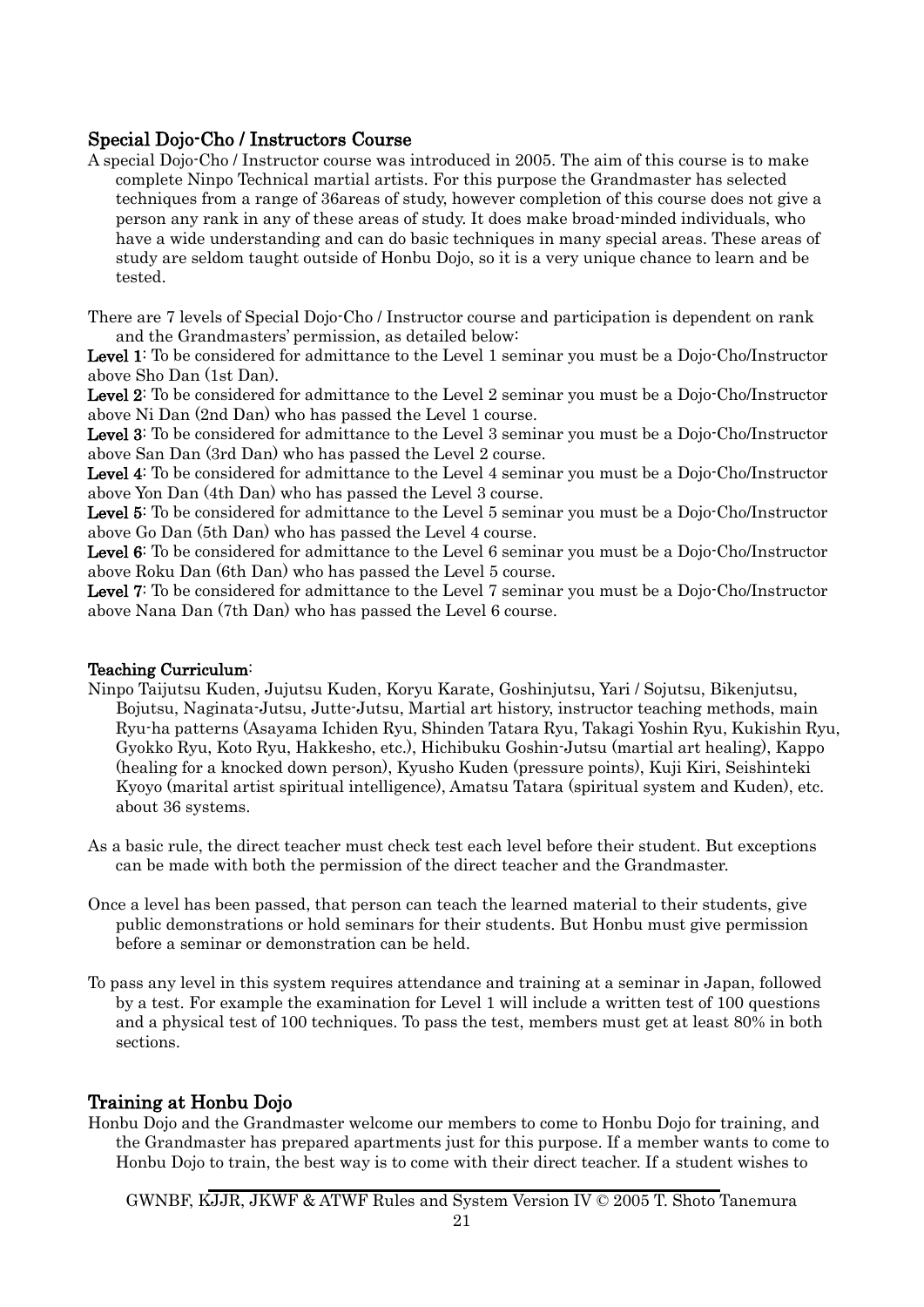come to Honbu Dojo, but their instructor can not accompany them, they still must receive permission from their direct teacher. The direct teacher must then contact the Grandmaster for permission.

People who come to train at Honbu must check their intended flight schedule with the Grandmaster before booking, once the booking has been made, they may not change these dates without permission from the Grandmaster. When members come to Japan with a leader, the leader has responsibility for their students and they must go back together.

## <span id="page-21-0"></span>8. Grading

### Grading Rules

All the diplomas for Kyu, Dan or any other titles will be issued by the GWNBF/KJJR/JKWF/ATWF President/Grandmaster. All certificates will have the President/Grandmaster's signature and stamp, an issue date and issue number on it. No certificate may be issued otherwise.

### Ninpo Taijutsu / Jujutsu / Koryu Karate Tests

Instructors can only grade students at the Kyu level, up to one grade below their own rank, without sending a video / CD of the grading to Honbu.

Shodan Onwards:

- Instructors from Nidan until Yondan can grade students up to two ranks below their present level without sending a video of the test to Honbu. They can also grade the rank below their present level, but the test must be videoed and a copy of this video (either on tape or as a DVD / CD) must be sent to Honbu, along with the percentage grade given.
- Tests from Yondan onwards must be checked directly by the Grandmaster / President of GWNBF / KJJR / JKWF/ ATWF.
- After passing Shodan, a person is a black-belt member and will have to pay renewal fees as a black-belt member from then on.
- Black belt members have to sign a contract, the "Yudansha agreement", in accordance with traditional martial arts practices and ceremony and as a true student instructor of the President/Grandmaster of GWNBF/KJJR/JKWF/ATWF. It is the responsibility of the Dojo-Cho / instructor to make sure that all of their black belt members have signed this contract, and send it to Honbu. Instructors may sign their name on the bottom left-hand corner of the certificate with Group Leaders name in the top half of this space, and affiliated leader names under this.
- This agreement is included in the Appendices of this document as "Dojo-cho / Group Leader / Instructor / Black belt Contract"

### Weapons / Ryuha Tests

To test in any of the individual Ryuha, members must first have obtained at least Shodan in either GWNBF Taijutsu or KJJR Jujutsu, with the exception of special permissions at Ryuha Taikai. Usually all Ryuha and weapons (Bikenjutsu, Iai, Jutte, Bojutsu, etc.) tests will be directly checked by the Grandmaster / President of GWNBF/KJJR/JKWF/ATWF.

Only instructors who have passed Okuden level in that Ryuha or weapon system can grade students. In this case, they can test up to Shodan/Shoden level without sending a video of the grading to Honbu. They can also test students at Chuden level, but a video of the test must be made and sent to Honbu, along with the percentage grade given.

### Chugoku Kenpo (Hakkesho)

Usually all Chugoku Kenpo tests will be directly checked by the Grandmaster / President of GWNBF/KJJR/JKWF.

Only instructors who have passed 1st Kyu in Chugoku Kenpo can grade students. In this case, they can test up to 2nd Kyu without sending a video of the grading to Honbu. From 1st Kyu onwards, all tests must be directly checked by the Grandmaster / President of GWNBF/KJJR/JKWF/ATWF.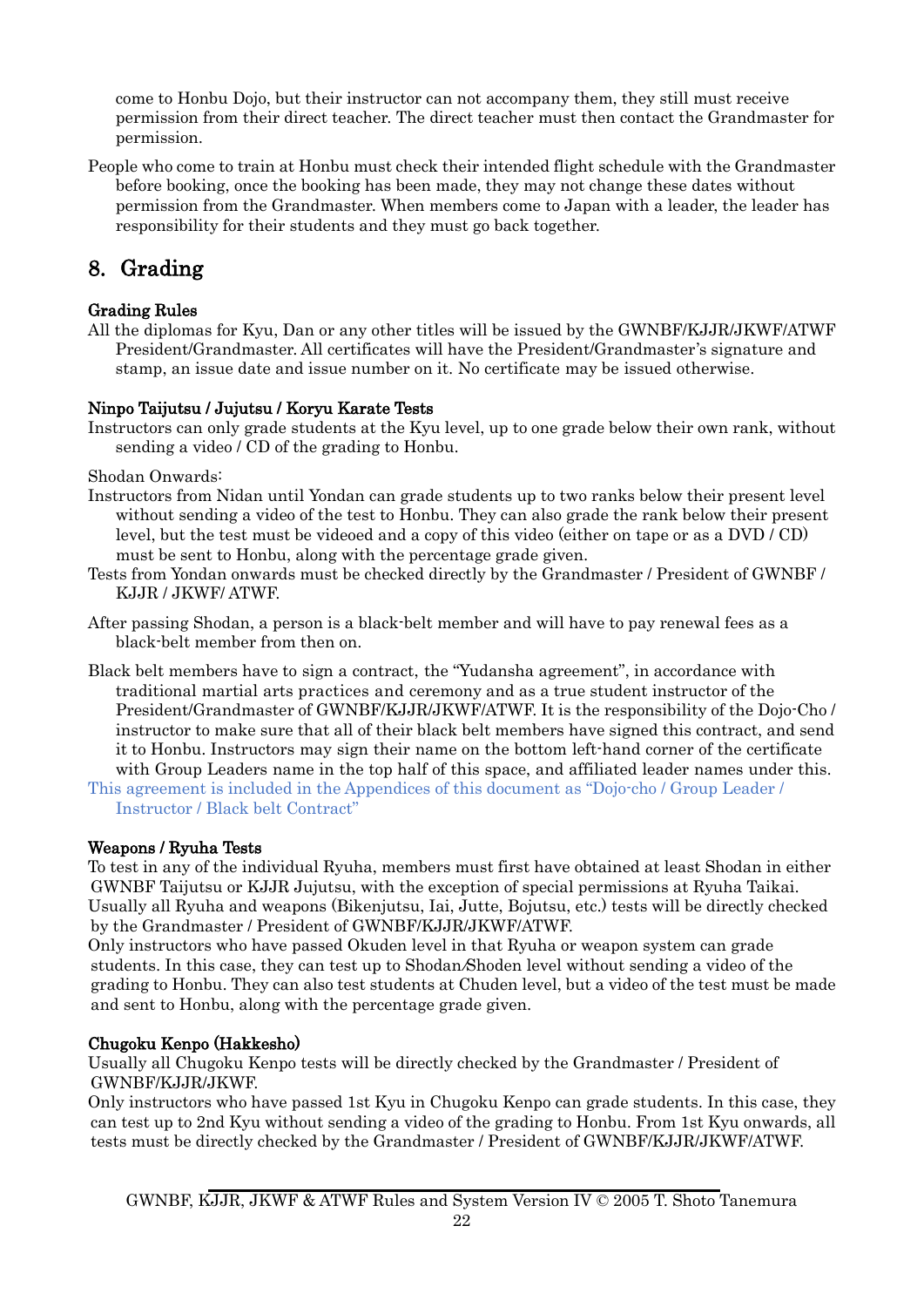### Adult Grading Requirements

For members to be promoted, the following requirements are to be observed; For GWNBF Taijutsu and KJJR Jujutsu

| Level / Title           | Requirements                                                                                |
|-------------------------|---------------------------------------------------------------------------------------------|
| 10th $(\text{Ju})$ Kyu: | This is the entrance level grade, which is checked by the instructor without                |
|                         | the need for a formal test or certificate.                                                  |
| 9th $(Kyu/Kyu$ :        | Attendance of over 30 times after entry to the Genbukan.                                    |
|                         | Attainment of 9th Kyu techniques.                                                           |
|                         | It is of no importance if the individual is unable to do a Zenpo Kuten or a                 |
|                         | Koho Kuten.                                                                                 |
| 8th (Hachi) Kyu         | Attainment of 8th Kyu techniques.                                                           |
|                         | Attendance of over 30 classes since being awarded 9th Kyu.                                  |
| 7th (Nana) Kyu          | Attainment of 7th Kyu techniques.                                                           |
|                         | Attendance of over 30 classes since being awarded 8th Kyu.                                  |
| 6th (Roku) Kyu          | Attainment of 6th Kyu techniques.                                                           |
|                         | Attendance of over 30 classes since being awarded 7th Kyu.                                  |
| 5th (Go) Kyu            | Attainment of 5th Kyu techniques.                                                           |
|                         | Attendance of over 30 classes since being awarded 6th Kyu.                                  |
| 4th (Yon) Kyu           | Attainment of 4th Kyu techniques.                                                           |
|                         | Attendance of over 30 classes since being awarded 5th Kyu.                                  |
| 3rd (San) Kyu           | Attainment of 3rd Kyu techniques.                                                           |
|                         | Attendance of over 45 classes since being awarded 4th Kyu.                                  |
| 2nd (Ni) Kyu            | Attainment of 2 <sup>nd</sup> Kyu techniques.                                               |
|                         | Attendance of over 45 classes since being awarded 3rd Kyu.                                  |
| 1st (Ichi) Kyu          | Attainment of 1st Kyu techniques.                                                           |
| (Ikkyu)                 | Attendance of over 45 classes since being awarded 2nd Kyu.                                  |
| 1st (Sho) Dan.          | Attainment of Shodan techniques.                                                            |
|                         | Attendance of over 90 classes since being awarded 1st Kyu.                                  |
|                         | After Shodan, you may start learning an individual Ryuha such as                            |
|                         | Asayama Ichiden, Takagi Ryu etc. and test from Shoden onwards in the                        |
|                         | weapons systems.                                                                            |
| 2nd (Ni) Dan            | Attainment of Nidan techniques.                                                             |
|                         | Attendance of over 150 classes during a minimum of one year since being                     |
|                         | awarded Shodan.                                                                             |
| 3rd (San) Dan           | Attainment of Sandan techniques.                                                            |
|                         | Attendance of over 150 classes during a minimum of one year since being                     |
|                         | awarded Nidan.                                                                              |
| 4th (Yon) Dan           | Attainment of Yondan techniques.                                                            |
|                         | Attendance of over 200 classes during a minimum of one year since being                     |
|                         | awarded Sandan.                                                                             |
|                         | Only members older than 20 may check test for Yondan.                                       |
| Renshi                  | Yondan in Ninpo Taijutsu / KJJR.                                                            |
| 1st level mastership    | Shoden in a Ryuha.                                                                          |
|                         | The Renshi title is awarded after successful completion of the appropriate                  |
|                         | test of being cut from the front by a bamboo or wooden sword.                               |
| 5th (Go) Dan            | Attainment of Godan techniques.                                                             |
|                         |                                                                                             |
|                         | Shoden in both Bojutsu and Bikenjutsu.                                                      |
|                         | Attendance of over 300 classes during a minimum of two years since being<br>awarded Yondan. |
|                         |                                                                                             |
| Kyoshi                  | Godan in Ninpo Taijutsu / KJJR.                                                             |
| 2nd level mastership    | Chuden in a Ryuha.                                                                          |
|                         | The Kyoshi title is awarded after successful completion of the appropriate                  |
|                         | test of being cut from behind by a bamboo or wooden sword.                                  |
| 6th (Roku) Dan          | Attainment of Rokudan techniques.                                                           |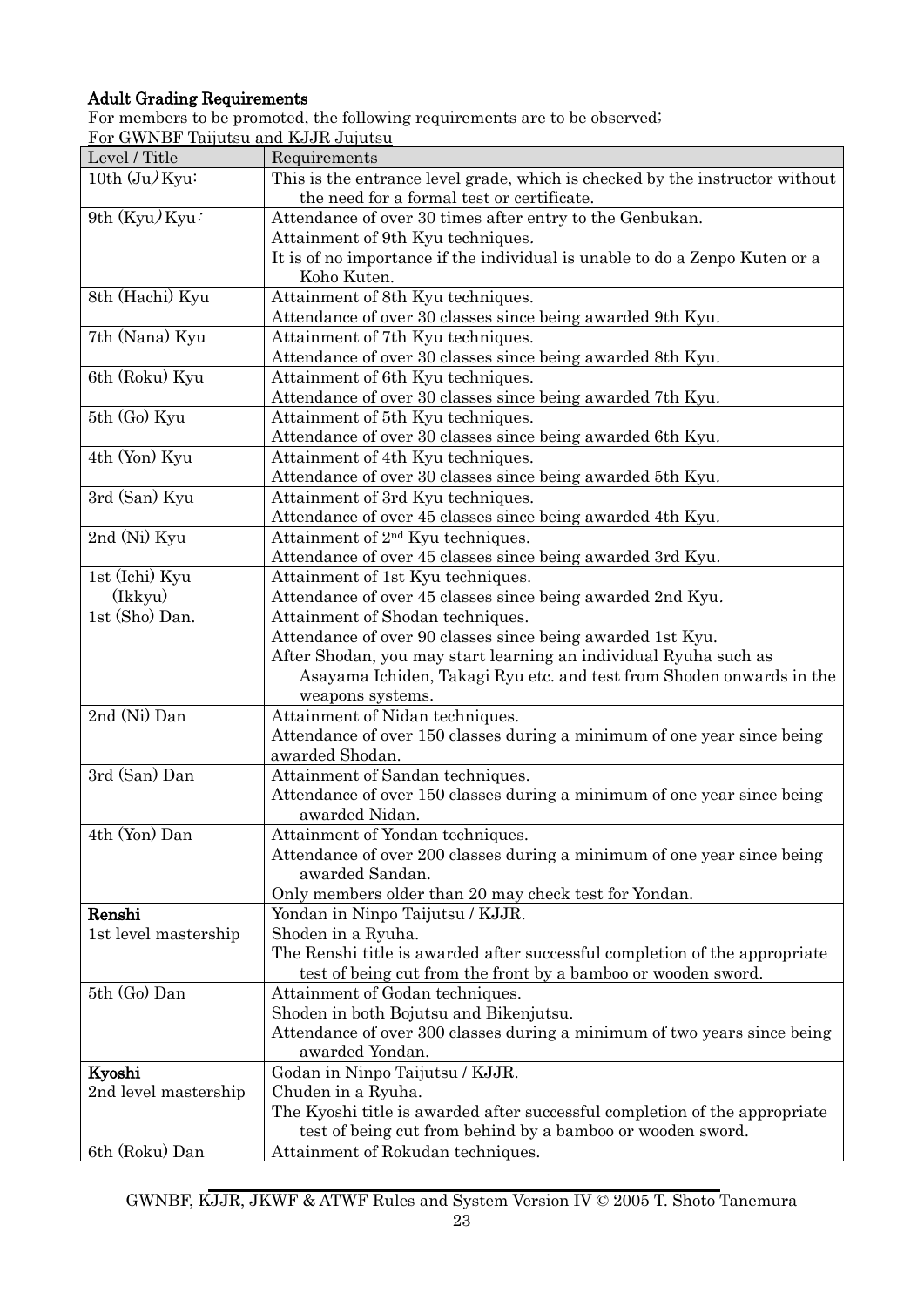|                       | Okuden in a Ryuha.                                                         |
|-----------------------|----------------------------------------------------------------------------|
|                       | Attendance of over 300 classes during a minimum of two years since being   |
|                       | awarded Godan.                                                             |
| 7th (Nana) Dan        | Attainment of Nanadan techniques.                                          |
|                       | Attendance of over 450 classes during a minimum of two years since being   |
|                       | awarded Rokudan.                                                           |
| Jun Shihan            | Nanadan in Ninpo Taijutsu / KJJR.                                          |
| 3rd level mastership  | The Jun Shihan title is awarded after successful completion of the         |
|                       | appropriate test of a vertical (Hasso Kesa-Giri or Daijodan Makko-Giri)    |
|                       | cut from behind by a true sword.                                           |
|                       | From this class onwards, it is normal to be referred to as "Shihan" –      |
|                       | master.                                                                    |
| 8th (Hachi) Dan       | Attainment of Hachidan techniques.                                         |
|                       | Shinan Menkyo or Menkyo Kaiden in a Ryuha.                                 |
|                       | Attendance of over 500 classes during a minimum of three years since       |
|                       | being awarded Nanadan.                                                     |
| Shihan                | Hachidan in Ninpo Taijutsu / KJJR.                                         |
| 4th level mastership  | The Shihan title is awarded after successful completion of the appropriate |
|                       | test of a thrust from behind by a true sword.                              |
| 9th (Ku) Dan          | Attainment of Ninpo Taijutsu Kudan techniques.                             |
|                       | Completion of KJJR HachiDan, Menkyo Kaiden in two Ryuha.                   |
|                       | Attendance of over 500 classes during a minimum of three years since       |
|                       | being awarded Hachidan.                                                    |
| Dai Shihan            | The Dai Shihan title is awarded after successful completion of the         |
| 5th level mastership  | appropriate test of a horizontal cut from behind by a true sword.          |
| 10th (Ju) Dan         | Attainment of Ninpo Taijutsu Judan techniques.                             |
|                       | Completion of KJJR Kudan, Menkyo Kaiden in three Ryuha and Menkyo          |
|                       | Kaiden in Kujikiri.                                                        |
|                       | Attendance of over 700 classes during a minimum of five years since being  |
|                       | awarded Kudan.                                                             |
| Shihan Cho            | The Shihan cho title is awarded after successful completion of the         |
| 6th level mastership  | appropriate test of a sword thrust from the front that they must grab.     |
| Soshi                 | The Soshi title is given to a person chosen by the first generation Soshi  |
| Last level mastership | Shoto Tanemura. This person will be awarded the Amatsu Tatara              |
| $=$ Grandmaster.      | scrolls.                                                                   |

The rank's names for Ryuha and the weapons systems are different to those obtained in GWNBF Taijutsu and KJJR Jujutsu. Their equivalency is shown below:

| <b>GWNBF</b> Taijutsu /<br>KJJR | Ryuha     | Bikenjutsu | Bojutsu/<br>weapon | Chugoku Kenpo<br>(Hakkesho) | Amatsu Tatara            |
|---------------------------------|-----------|------------|--------------------|-----------------------------|--------------------------|
|                                 |           |            | S.                 |                             |                          |
| 9th Kyu                         | 9th Kyu   | 9th Kyu    |                    | $\overline{\phantom{0}}$    | ۰                        |
| 8th Kyu                         | 8th Kyu   | 8th Kyu    |                    |                             |                          |
| 7th Kyu                         | 7th Kyu   | 7th Kyu    |                    |                             |                          |
| 6th Kyu                         | 6th Kyu   | 6th Kyu    |                    |                             | $\overline{\phantom{a}}$ |
| 5th Kyu                         | 5th Kyu   | 5th Kyu    |                    |                             |                          |
| 4th Kyu                         | 4th Kyu   | 4th Kyu    |                    |                             | $\blacksquare$           |
| 3rd Kyu                         | 3rd Kyu   | 3rd Kyu    | Shokyu             | 3rd Kyu                     | $\blacksquare$           |
| 2nd Kyu                         | 2nd Kyu   | 2nd Kyu    | Chukyu             | 2nd Kyu                     | $\blacksquare$           |
| 1st Kyu                         | 1st Kyu   | 1st Kyu    | Jokyu              | 1st Kyu                     | $\blacksquare$           |
| 1st Dan                         | *Shoden/  | Shoden     | Shoden             | Sho-Kei                     | Shokyu Doshi             |
| 2nd Dan                         | Mokuroku  |            |                    |                             | Chukyu Doshi             |
| 3rd Dan                         | Chuden/   | Chuden     | Chuden             | Chu-Kei                     | Jokyu Doshi              |
| 4th Dan                         | Chu-Gokui |            |                    |                             | Shoden Kyoshi            |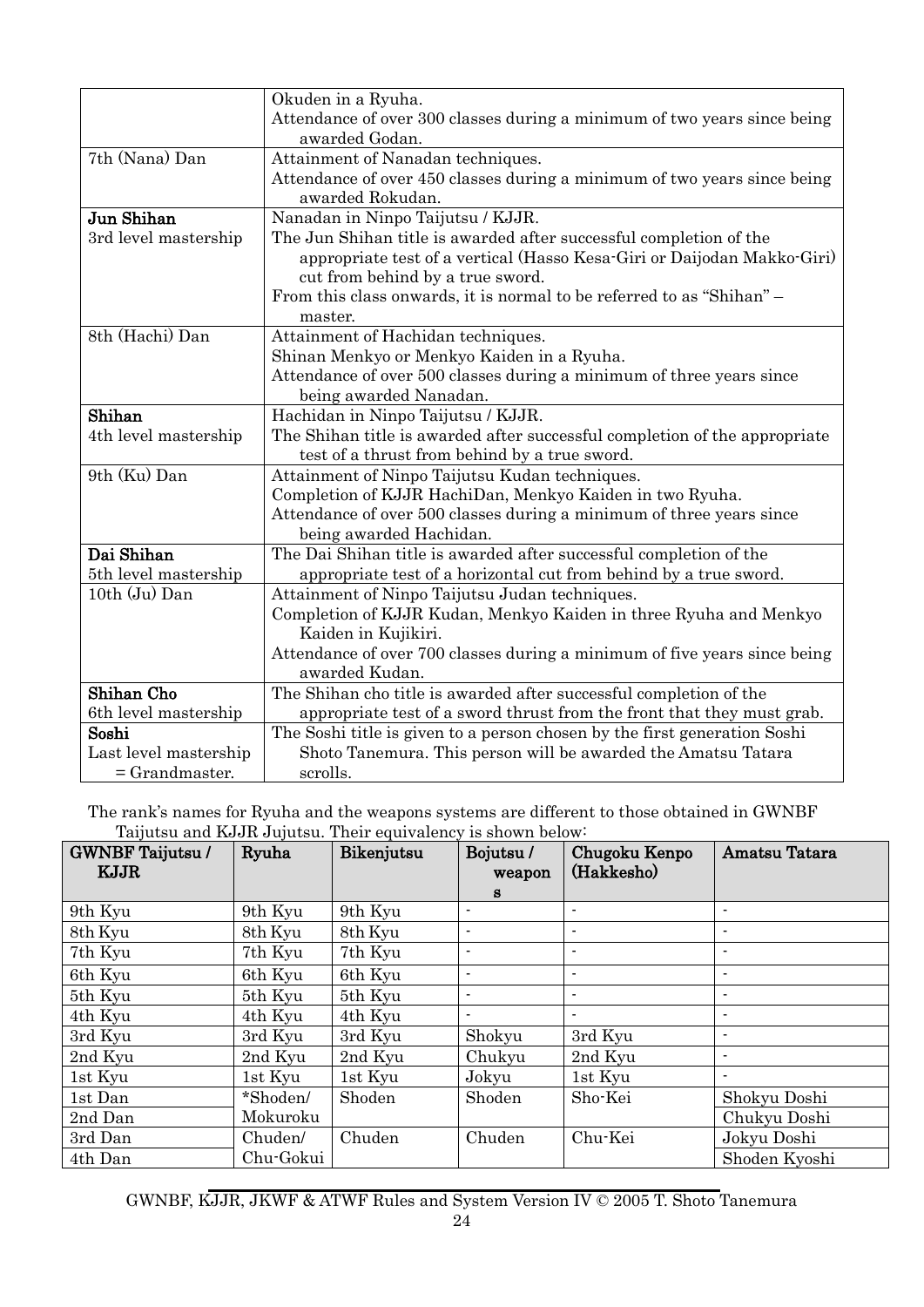| 5th Dan | Okuden/  | Okuden | Okuden | Dai-Kei | Chuden Kyoshi   |
|---------|----------|--------|--------|---------|-----------------|
| 6th Dan | Gokui    |        |        |         | Okuden Kyoshi   |
| 7th Dan | Menkyo/  | Menkyo | Menkyo | Kyoren  | Jo-Kyoju        |
| 8th Dan | Shinan   |        |        |         | Kyoju Dairi     |
|         | Menky    |        |        |         |                 |
|         | $\Omega$ |        |        |         |                 |
| 9th Dan | Kaiden/  | Kaiden | Kaiden | Denjin  | Kyoju           |
| 10thdan | Souden   |        |        |         | Soke/So-Tsukasa |

\* Kirigami is a level which may be taken before Shoden. It is equivalent to pre-black belt

A certified instructor will check whether a student has attained the techniques of their level in a formal "Check Test". The instructor will issue a percentage based on the physical attainment of the techniques, the level at which the student is grading, the student's manners and general bearing/posture, the student's Kiai, etc.

80% plus is required to pass a grade.

### Amatsu Tatara

Amatsu Tatara Spiritual Taikai will start from August 2009.

These Taikais are not open to the public; only the following people may attend, after they have been given permission by the President/Grandmaster of GWNBF / KJJR / JKWF/ ATWF:

- Members of ATWF / GWNBF / KJJR / JKWF
- Family of ATWF / GWNBF / KJJR / JKWF members
- People who are recommended by ATWF / GWNBF / KJJR / JKWF members

Only members of ATWF, who wish to become leaders / teachers can grade in this system.

Members who pass with the President/Grandmaster of GWNBF / KJJR / JKWF/ ATWF's blessing will be given a certificate with a special ceremony.

# <span id="page-24-0"></span>9. Dojo rules and etiquette Dojo-Cho title / Dojo Names

After attaining the rank of Shodan, an instructor may ask permission from Honbu to use the title Dojo-Cho.

The title of Dojo-Cho may not be used by anybody with an honoree Shodan, nor can they use the name Genbukan dojo.

### Allowing visitors to the Dojo

If a Dojo-Cho / Instructor wants to allow a visitor to watch a class, or participate in a trial lesson, Genbukan Honbu recommends that the visitor should sign an agreement. This agreement should state that the visitor will follow instructions by the teacher, will not steal any techniques and will not sue or make any claim against that Dojo, or any member of Genbukan. A sample of such a form is included in the Appendix of this document.

### Using GWNBF/KJJR/JKWF or ATWF Techniques

GWNBF / KJJR / JKWF or ATWF system techniques are taught for self-protection of the mind, body and soul. They are not to be used lightly, nor are members allowed to teach techniques they have learnt to non-members. If you wish to show a technique to a non-member, such as your family, please consult with your teacher.

### Training at another Dojo or with another Instructor

Students who wish to train at different dojo or with a different Instructor / Dojo-Cho, because they are travelling or relocating, must first contact their original Dojo-Cho / Instructor to ask for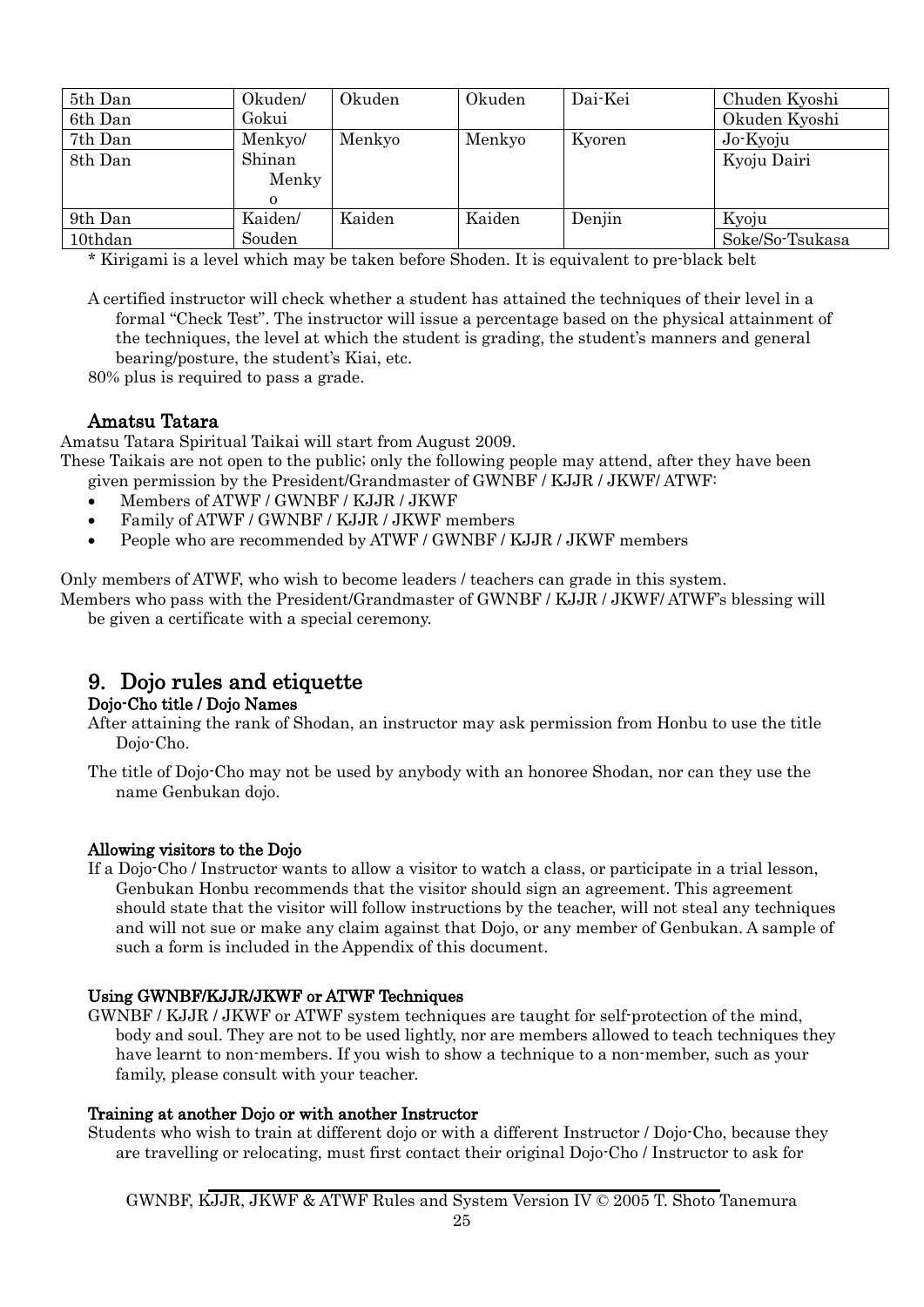permission. The Dojo-Cho / Instructor of that student should then contact Honbu and the new Dojo-Cho / Instructor about a referral for that student.

### Contacting Honbu

Usually only Dojo-Cho / Instructors should contact the GWNBF/KJJR/JKWF/ATWF Grandmaster / president directly, but students may make contact, if there is no other route available to them, or if it has been agreed. It is best to put your request in writing, for example by fax / air mail or email, but in an emergency it is also acceptable to phone Honbu office.

When writing to the GWNBF/KJJR/JKWF/ATWF President / Grandmaster please use either: Dear Tanemura Sensei,

Or Dear Soke / Grandmaster,

Always finish your letter with: Yours sincerely, <Insert name>

Never start the letter with "Hi…" Please use plain English, stating clearly what the issue is and always be polite.

If you have cause to phone Honbu, it is best to write first and ask permission to phone the office; agreeing a time and date. When you phone Honbu, you should first clearly state your name and where you are from.

When speaking to the Grandmaster, please say "Soke" or if you are a direct student, use "Sensei".

### Absent Members

Members who are absent from practice and / or who have not paid their fees for three months, without prior notification or discussion may be stricken from the dojo roster.

If you plan to be absent from the dojo for a period of time, for example whilst attending University, then you must inform your teacher of your intentions. You will still be expected to pay the annual membership fee.

### Absent Teacher

If a teacher leaves GWNBF / KJJR / JKWF/ ATWF, that does not mean that all of his / her students must leave GWNBF / KJJR / JKWF/ ATWF. But that teacher may not continue to teach any of the GWNBF / KJJR / JKWF/ ATWF system techniques or grade in those systems. Students who wish to continue learning and grading in GWNBF / KJJR / JKWF/ ATWF should write to their teacher (by email/ fax/letter), informing them that they wish to continue with GWNBF / KJJR / JKWF/ ATWF so they must resign as their student. This letter should be copied and sent to Honbu. The student should then join another GWNBF / KJJR / JKWF/ ATWF dojo or ask to become a direct student of the GWNBF / KJJR / JKWF/ ATWF Grandmaster / President.

### Leaving GWNBF / KJJR / JKWF / ATWF

- There are three ways that a student can leave GWNBF / KJJR / JKWF/ ATWF; Dakkai, Tsukoku, Jomei and Hamon. Dakkai is not so serious and causes no problems between GWNBF / KJJR / JKWF / ATWF and the student. However, Tsukoku, Jomei and Hamon increase in severity, as reflected by the actions of the student leading up to leaving GWNBF / KJJR / JKWF/ ATWF. These four cases are described below.
- 1. Dakkai (Drop out). This is where, with some correct reason for example an injury or because of work, study, money etc. a student can ask to leave GWNBF / KJJR / JKWF/ ATWF. In this case the student should inform their teacher. Students who don't pay their annual membership fee, or are absent from practice and / or who have not paid their dojo / group fees for three months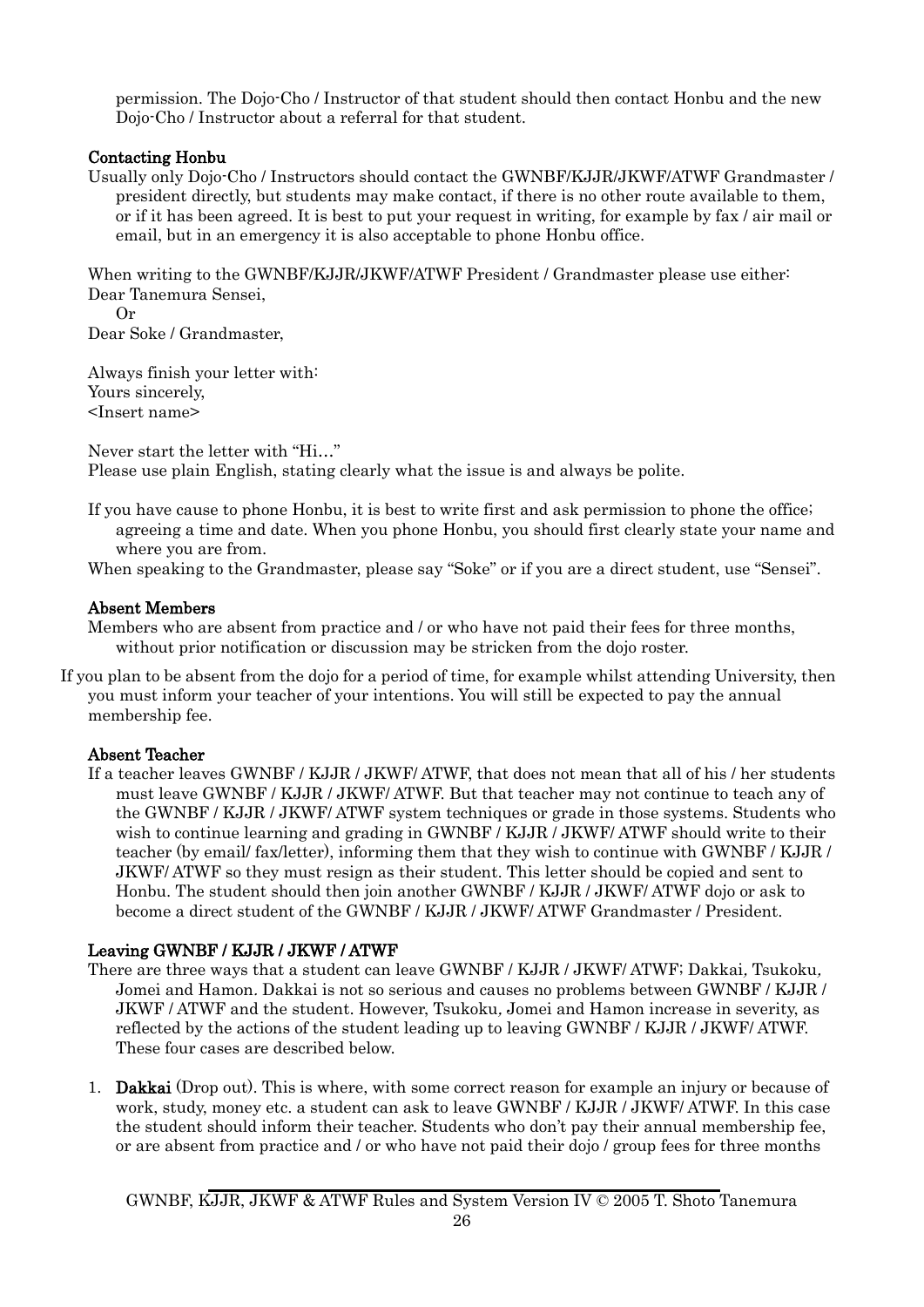without telling their teacher will also be counted as Dakkai. It is not normally a problem for a student to rejoin at a later date, but they will have lost their title / rank, please see the returning GWNBF / KJJR / JKWF/ ATWF members section of this document.

- 2. Tsukoku (asked or resign). This is where an order is issued from Honbu or an authorized instructor to leave or resign from GWNBF / KJJR / JKWF/ ATWF. This order will be issued when a member displays bad manners, breaks the rules, does not follow GWNBF / KJJR / JKWF/ ATWF orders, does business behind Genbukan Honbu, etc., but does not do very seriously bad things for GWNBF / KJJR / JKWF/ ATWF. People who are told to leave may be given the opportunity to return to GWNBF / KJJR / JKWF/ ATWF if they make amends for any trouble caused, change their ways and sincerely apologize.
- 3. Jomei (expel). This is where an order is issued from Honbu or an authorized instructor to the student, expelling them from the organization. The student's records will be wiped from the organization, so that any good they have previously done or anything obtained through GWNBF / KJJR / JKWF/ ATWF is completely null and void. This order is issued when the student is shown to be a very bad person through there actions, the actions are the same as for Tsukoku, but being much worse in severity and consequences for GWNBF / KJJR / JKWF/ ATWF. There is rarely a chance to return to the organization, unless the student can prove that they have completely cleaned up their past discretion.
- 4. Hamon (expulsion / excommunication). This is expulsion with no expectation to ever be allowed to return to GWNBF / KJJR / JKWF/ ATWF. This is applied to cases where the student has seriously damaged GWNBF / KJJR / JKWF/ ATWF's reputation, or shown severe disrespect for their teacher and/ or GWNBF / KJJR / JKWF/ ATWF's president, or by not following orders from the President / Grandmaster of GWNBF / KJJR / JKBF/ ATWF. As a traditional martial art rule, this would mean the person would not be allowed to study any martial art under any teacher. So that GWNBF / KJJR / JKWF/ ATWF has a responsibility to inform the world's martial artists that that person has been expelled. GWNBF / KJJR / JKWF/ ATWF and its instructors will not teach students from other organizations who have been Hamon.
- Under any circumstances of leaving or being expelled from GWNBF / KJJR / JKWF/ ATWF, you have to return all Certificates / Denshos / scrolls to Honbu, via your teacher, at your expense, without expectation of remuneration. You may ask permission to keep your Certificates as a memorial from your teacher
- If a student of yours wishes to resign from GWNBF / KJJR / JKWF/ ATWF, please report this to Honbu as soon as possible, as well as posting back their Certificates / Densho / scrolls at their expense. If a student asks to keep their Certificates as a memorial, please consult with the GWNBF / KJJR / JKWF/ ATWF President/Grandmaster.
- If a student of yours behaves in such a manner that you feel they should not belong in GWNBF / KJJR / JKWF / ATWF, you must first consult with the President/Grandmaster before taking any action.

In the case that a Dojo-Cho or instructor leaves or is expelled from GWNBF / KJJR / JKWF/ ATWF: They must stop teaching from the GWNBF / KJJR / JKBF / ATWF systems immediately.

- Instructors must tell their students that they are no longer a member of GWNBF / KJJR / JKWF/ ATWF, and must inform their students that they can choose to remain a GWNBF / KJJR / JKWF/ ATWF member.
- That instructor / Dojo-Cho must stop using the Grandmaster's name, any titles given, any GWNBF / KJJR / JKWF/ ATWF names, logo's, patches, images, slogans, etc. immediately.
- That instructor / Dojo-Cho must remove any mention of the Grandmaster of GWNBF/KJJR/JKBF/ATWF, GWNBF/KJJR/JKBF/ATWF names, titles, logo's, patches, images, slogans, etc from any publicly accessible site such as Internet sites or leaflets immediately.

### Ex- GWNBF/KJJR/JKBF/ATWF Members

After leaving GWNBF / KJJR / JKWF / ATWF you may not teach any technique from the GWNBF / KJJR / JKBF / ATWF systems, use any title or grade obtained from GWNBF / KJJR / JKWF /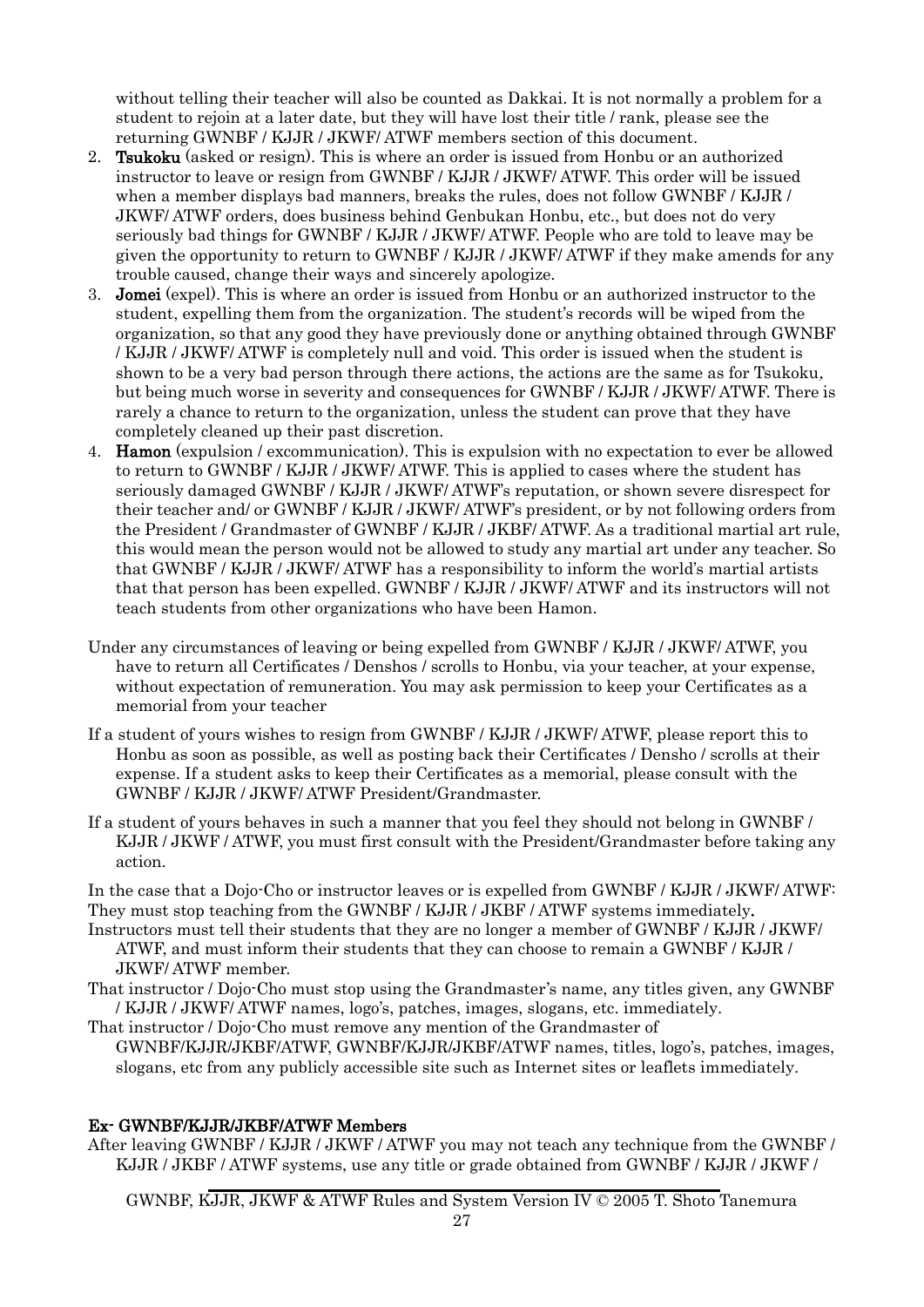ATWF and you may not use the GWNBF / KJJR / JKWF / ATWF President/Grandmaster's name or any of GWNBF / KJJR / JKWF / ATWF's logos, patches, images, slogans, etc.

People who are expelled from GWNBF / KJJR / JKWF / ATWF are rarely given permission to rejoin; perhaps only 1% of expelled people are given a chance to rejoin. In Japan expulsion from a system is a very serious matter, and would normally mean that that person is cut from that system forever as well as all other martial art teachers warned not to touch that person.

### Anti-social Groups

Members of GWNBF / KJJR / JKWF / ATWF may not join organizations which are deemed to be anti-social. By anti-social it is meant any group or organization which is seen to harm society or go against society's laws, for example terrorist or mafia groups. If it any member is found to belong to such a group they will be automatically given Hamon, without warning. That Hamon shall be effectively back-dated to the day they joined our organization, or the day they join the Anti-social Group, whichever is the later.

### Medical issues

- Before joining any class, it is the student's responsibility to inform the teacher of any medical issues which may affect their training, their health or the health and safety of those around them. For example any injuries, mental illness, infectious diseases including but not limited to HIV, syphilis, type C hepatitis, cholera, etc. Teachers must accept this information in the strictest of confidence and act for the good of all concerned, in order to protect the health and safety of all Dojo members, including themselves. Teachers are also required to inform their students of any injuries, mental illness or infectious diseases (as described above) that they have.
- Dojo-Cho / Instructors/ group leaders must make decisions about such cases themselves and are deemed to be responsible for their actions. Although Genbukan is not responsible for such decisions or their consequences, advice can be asked for.

## <span id="page-27-0"></span>10.Dojo Attire

As with most martial arts, it is usual to wear a Gi whilst training. This should be black, with a t-shirt underneath. In addition Tabi and a belt should be worn. In some cases Hakama and Hachimaki are also advisable.

### Belts

- Belts should be worn to reflect your current grade. If you are a member of GWNBF and KJJF then your grade in GWNBF Taijutsu takes priority.
- Instructors may also choose to follow the adult color belt system for their child students. Regardless of which color belt system is used for the child grades, they are still required to pay the certificate fee for rank promotions as described in the Fees section of this document.

| Grade           | <b>GWNBF</b>  |                              |                             | <b>KJJR</b><br>(Adults) |                             |                             | <b>KJJR</b><br>(Children) |
|-----------------|---------------|------------------------------|-----------------------------|-------------------------|-----------------------------|-----------------------------|---------------------------|
|                 | Color<br>belt | Stripes on<br>right<br>side. | Stripes on<br>left<br>side. | Color<br>belt           | Stripes on<br>right<br>side | Stripes on<br>left<br>side. |                           |
| <b>Beginner</b> | White         | $\blacksquare$               | $\overline{\phantom{0}}$    | White                   |                             |                             | White                     |
| 9th Kyu         | Green         |                              | $\overline{\phantom{a}}$    | Green                   |                             | $\overline{\phantom{a}}$    | Yellow                    |
| 8th Kyu         | Green         | $\overline{2}$               | $\overline{\phantom{a}}$    | Green                   | $\overline{2}$              | $\blacksquare$              | Green                     |
| 7th Kyu         | <b>Green</b>  | 3                            | $\blacksquare$              | Green                   | 3                           | $\overline{\phantom{a}}$    | <b>Blue</b>               |
| 6th Kyu         | <b>Green</b>  | $\overline{4}$               | $\overline{\phantom{a}}$    | Green                   | $\overline{4}$              | $\blacksquare$              | <b>Orange</b>             |
| 5th Kyu         | Green         | 5                            | $\blacksquare$              | Green                   | 5                           | $\blacksquare$              | Red                       |
| 4th Kyu         | Green         | 5                            |                             | Green                   | $\overline{5}$              |                             | Purple                    |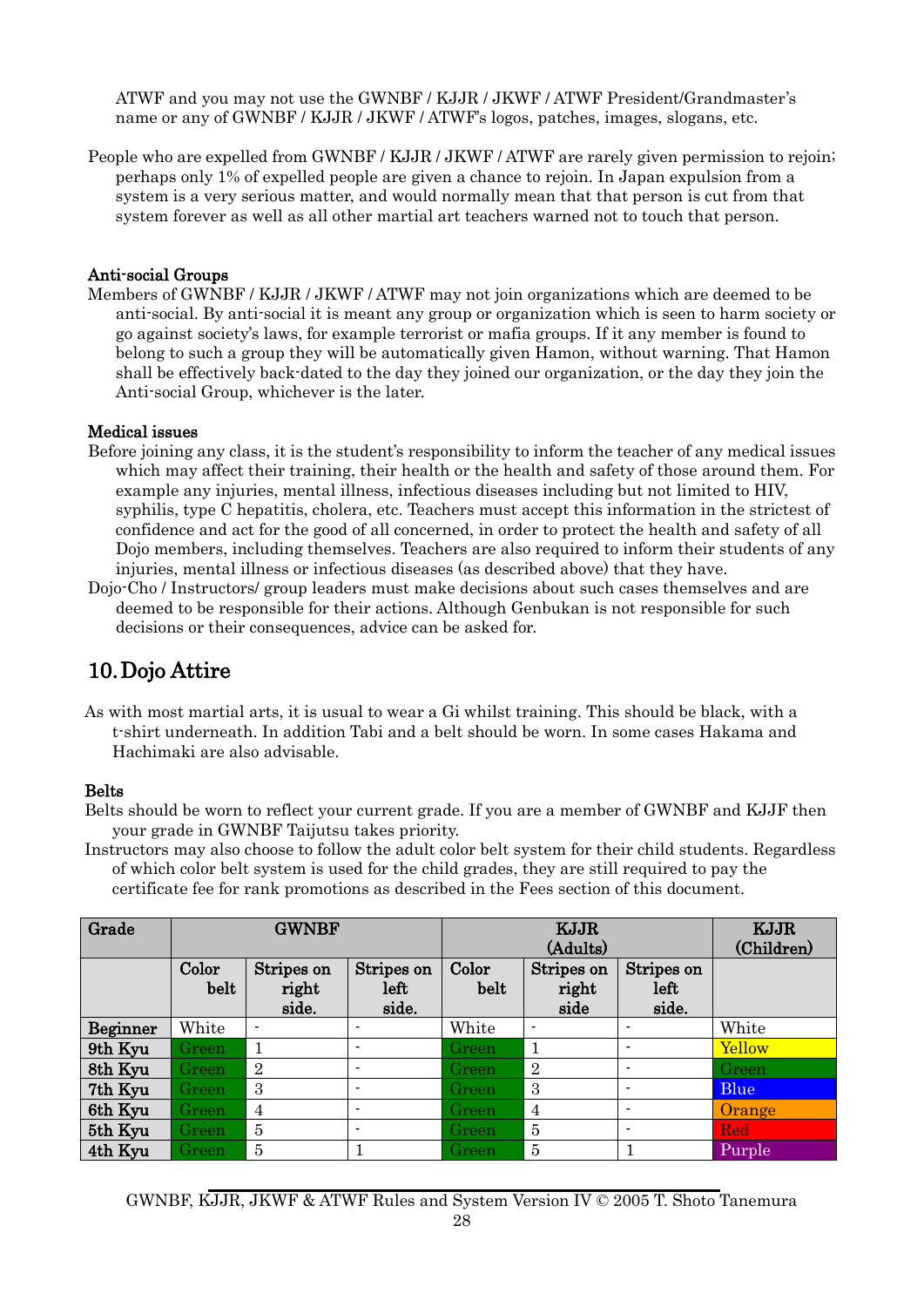| 3rd Kyu | Green | 5              | $\overline{2}$           | Brown        |                | $\overline{\phantom{0}}$ | As adult |
|---------|-------|----------------|--------------------------|--------------|----------------|--------------------------|----------|
|         |       |                |                          |              |                |                          | system   |
| 2nd Kyu | Green | 5              | 3                        | <b>Brown</b> | $\overline{2}$ | $\overline{\phantom{0}}$ |          |
| 1st Kyu | Green | 5              | 4                        | Brown        | 3              | $\overline{\phantom{0}}$ |          |
| 1st Dan | Black |                | $\overline{\phantom{a}}$ | Black        | 1              | $\overline{\phantom{0}}$ |          |
| 2nd Dan | Black | $\overline{2}$ |                          | <b>Black</b> | $\overline{2}$ |                          |          |
| 3rd Dan | Black | 3              |                          | Black        | 3              |                          |          |
| 4th Dan | Black | $\overline{4}$ |                          | Black        | 4              |                          |          |
| 5th Dan | Black | $\overline{5}$ |                          | Black        | $\overline{5}$ |                          |          |
| 6th Dan | Black | 5              |                          | <b>Black</b> | 5              |                          |          |
| 7th Dan | Black | $\overline{5}$ | $\overline{2}$           | Black        | $\overline{5}$ | $\overline{2}$           |          |
| 8th Dan | Black | 5              | 3                        | <b>Black</b> | 5              | 3                        |          |
| 9th Dan | Black | 5              | 4                        | Black        | 5              | 4                        |          |

KJJR and JKWF members may choose to follow the GWNBF belt system.

### Patches

There are three separate patches for GWNBF, KJJR and JKWF.

- If you are a member of only one organization, then that patch should be worn on the left side of your Gi above your heart.
- If you are a member of two organizations, then one patch should be worn over your heart, and the second patch should be worn on your left sleeve at heart level.
- If you are a member of all three organizations, then one patch should be worn over your heart, the other two should be worn on your left and right sleeve at heart level.
- If you are a member of GWNBF, then this patch must always be worn over your heart, regardless of the other organizations you belong to.
- The Koryu Karate patch may be worn by anyone who is training or teaching the Koryu Karate system. There are two designs for this patch, the older version is rectangular in shape and should be worn on the bottom right corner on the front, left side of the Gi top. The newer design is a round patch and should be worn on the sleeve or over your heart as described above.
- Dojo-Cho / instructors may also wear the Amatsu Tatara patch on the back of the Gi, between the shoulder blades, it has the following design:



### Pins

- There are currently four pins available to the public; the designs are for Genbukan, KJJR, Koryu Karate and Amatsu Tatara. These can be worn by any person who is a member of the respective organization, on any item of clothing outside the dojo.
- From March 2009, Genbukan Honbu made a special gold pin available via the Genbukan website. This pin may only be worn by black belt members. Please wear it with pride on any item of clothing outside of the dojo.



Gold pin for Black belt members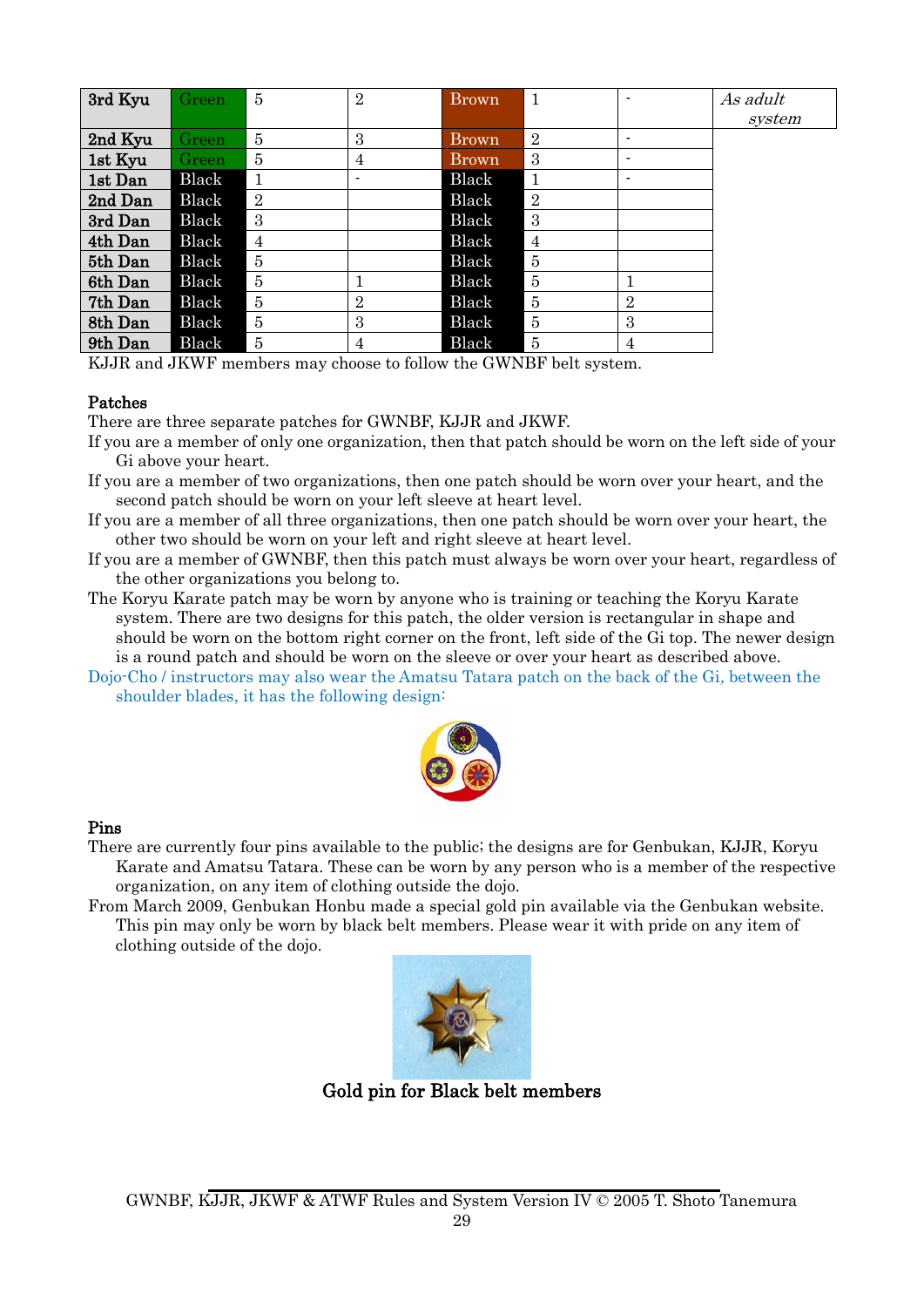## <span id="page-29-0"></span>11.Website Rules and Products

The image presented to the public of GWNBF / KJJR / JKWF / ATWF must be uniform, to avoid confusion. Therefore there are several rules applied to advertisement, such as on web pages and products, such as T-shirts and videos, which involve GWNBF / KJJR / JKWF / ATWF, or any logo, image, material, dojo, etc. belonging to GWNBF / KJJR / JKWF / ATWF.

### Creating a new Website

Before creating a new website for a GWNBF / KJJR / JKWF / ATWF branch dojo or member, please ask for the GWNBF / KJJR / JKWF / ATWF President/Grandmaster's permission. He will also need to pre-check your website before it is available to the public. The dojo name must follow the format Genbukan <Dojo name> Dojo <Country>, for example: Genbukan Kijin Dojo UK or GWNBF/KJJR Kijin Dojo UK.

An example of how this might look in a website is shown below:



### Seminars

If a GWNBF / KJJR / JKBF / ATWF instructor intends to hold a seminar, and wishes to publicize the event on the Internet, they must ask the GWNBF / KJJR / JKWF / ATWF Grandmaster/ President for his permission first.

### Video tapes, Video Clips etc.

Before using the GWNBF / KJJR / JKBF / ATWF Grandmaster's figure, image, name, demonstration, interview etc. to make video tapes, video clips, DVDs, CD-ROMs, T-shirts, Hachimaki, photos, magazines, bulletins/newspapers etc., please contact the Grandmaster and ask for his permission and contract of agreement. Even if you intend to give merchandise away for free, you must seek permission, as these things are under copyright.

### Trademark / Logo

GWNBF, KJJR, JKWF and Amatsu Tatara name and logo etc. are all under President/ Grandmaster Shoto Tanemura's copyright and trademark. So that you must have an agreement / contract with Grandmaster Shoto Tanemura, before you can use them for any purpose.

### Translation of books

Before translating any of Grandmaster Shoto Tanemura's books (Fundamental Taijutsu, Ninpo Secrets, Hanbo-jutsu etc.), for publishing in another language, you must first ask for an agreement or contract with Grandmaster Shoto Tanemura.

### Genbukan products

Genbukan products can be purchased via the Genbukan website [\(www.genbukan.org\)](http://www.genbukan.org/) or via Dojo-Cho. These products include, but are not limited to: Books, DVDs, Densho, Hachimaki, hand towels, etc.

### Densho

- Traditionally, a Densho was a hand written book, given by the grandmaster of the system to his student. That Densho contained detailed information about the history, techniques and Kuden of the Ryuha, as a personal note from the teacher to the student.
- Grandmaster Shoto Tanemura hopes to reach as many people as possible about the true nature of our Ryuha, so as a special service he has created Densho which may be bought by our members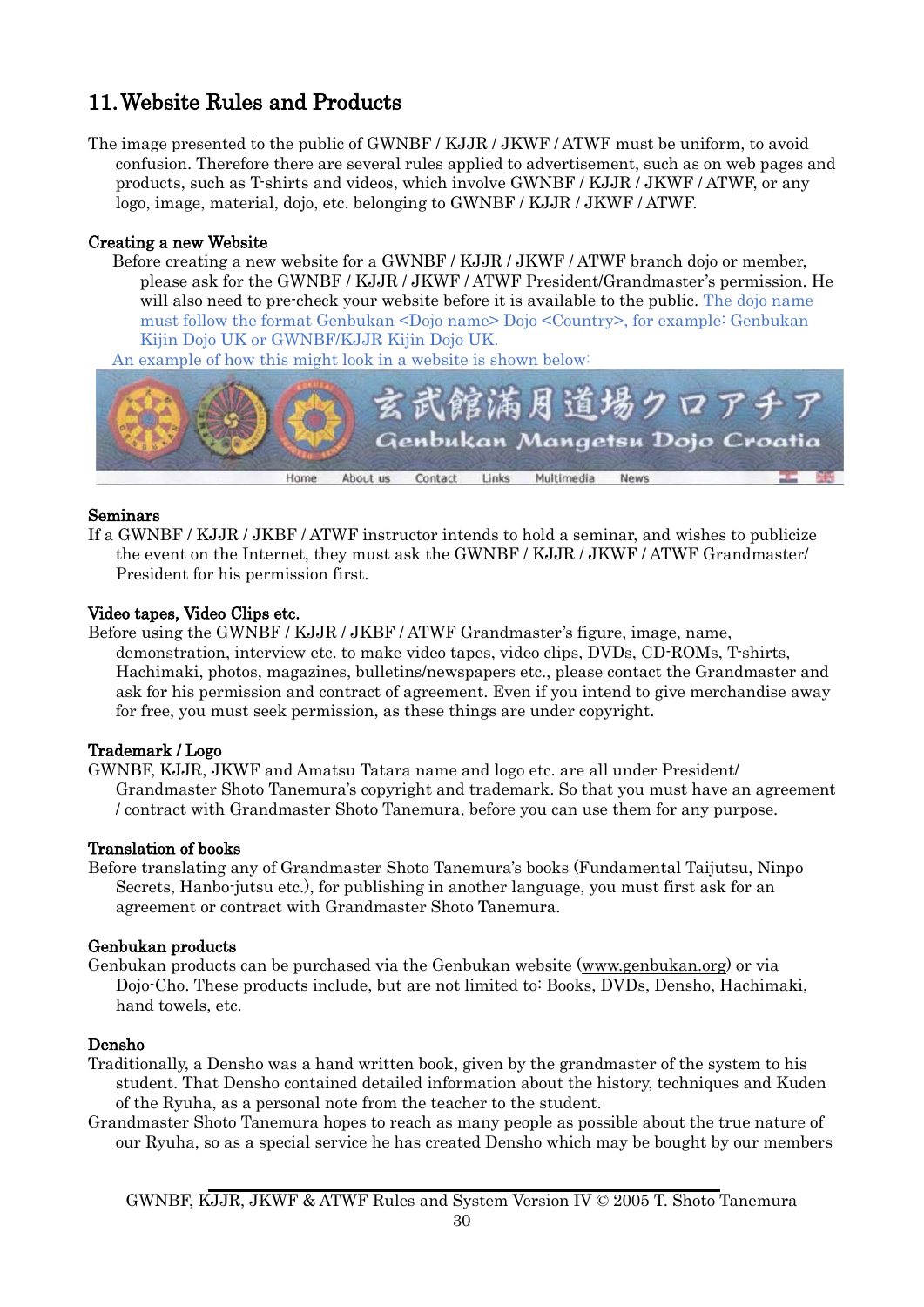and by the public. These books contain jewels of information, but the Ryuha can only be learnt properly through authorized instructors.

### Non-authorized business

Business that is conducted within the context of a GWNBF / KJJR / JKWF / ATWF dojo, without the prior knowledge and permission of the GWNBF / KJJR / JKWF / ATWF President/Grandmaster is grounds for immediate dismissal from GWNBF / KJJR / JKWF, without the right to appeal. Business includes any contract or transaction (not only sales of martial arts goods), that takes place at the dojo, or by using personal information or contacts of GWNBF / KJJR / JKWF / ATWF members, for example contracts between Dojo-Cho or between a Dojo-Cho and his / her student are only allowed with the prior knowledge and consent of the GWNBF / KJJR / JKWF / ATWF President/Grandmaster.

### <span id="page-30-0"></span>12. Further Information

### <span id="page-30-1"></span>Bufu (newsletter)

A Bufu will sometimes be issued over the Internet. Instructors should make available a copy of the Bufu to all of their students who are members of GWNBF, KJJR, JKWF or ATWF. Instructors may also add their own dojo /group news, which would be a nice personal touch, but they must show this additional information to the GWNBF / KJJR / JKWF / ATWF President / Grandmaster and wait for permission before issuing it.

### <span id="page-30-2"></span>Genbukan Honbu website

The main Honbu website address is [www.genbukan.org.](http://www.genbukan.org/) This contains information about the different organizations, products, discussion forum, events, etc.

Information from the Genbukan Honbu President/Grandmaster will occasionally be posted in the Dojo-Cho only section of the website. All Dojo-Cho should regularly check this section for new information.

### <span id="page-30-3"></span>Questions

If you have any questions that cannot be answered by this document, please ask your instructor. There are also several books / DVDs/ websites that provide further information, please check the Genbukan Home page [\(www.genbukan.org\)](http://www.genbukan.org/) for more details.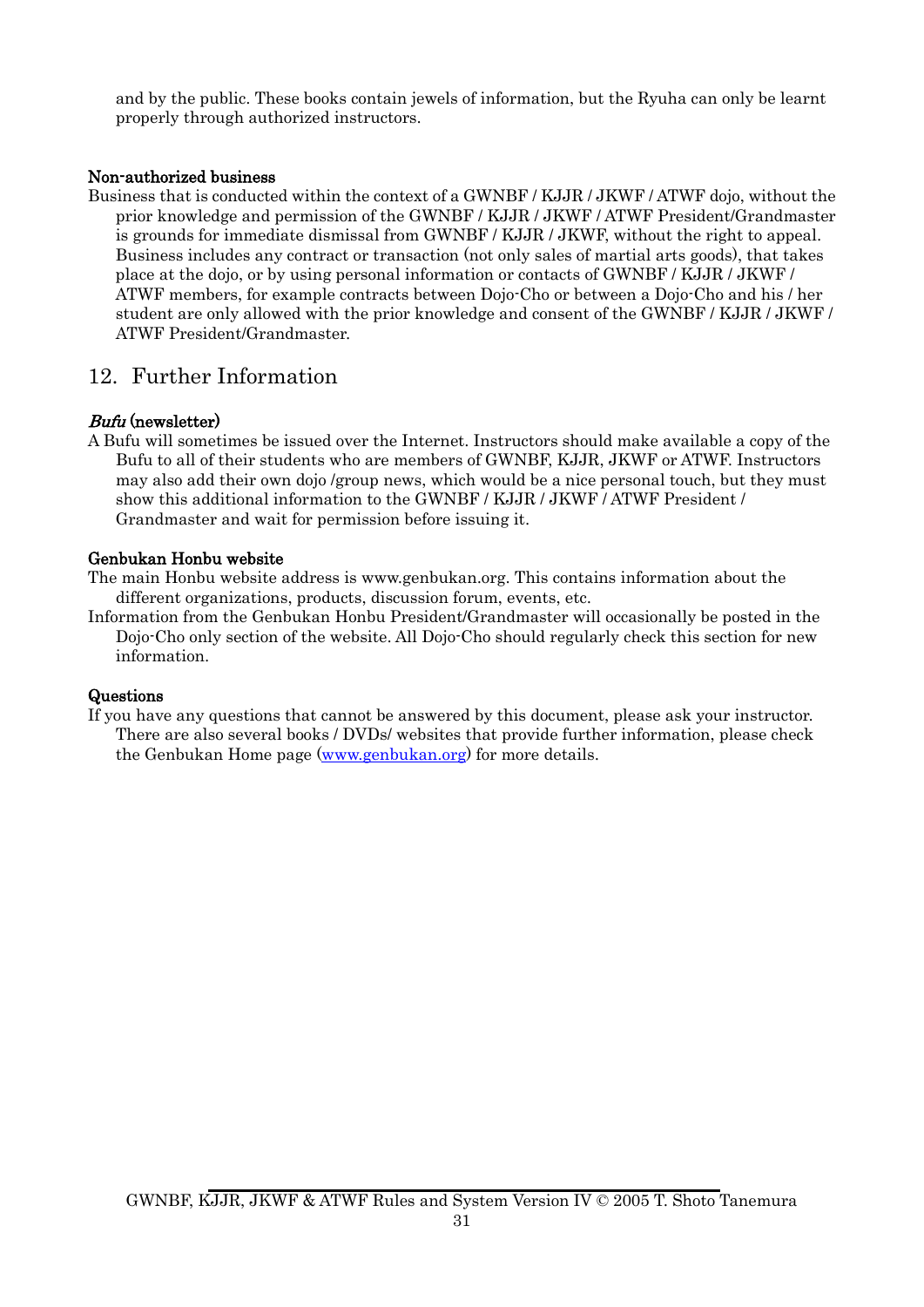# <span id="page-31-0"></span>Appendix

Included after this page are the following application / agreement / contract documents:

- The application form for GWNBF, KJJR, JKWF and ATWF. Please make sure you are using the current version of this.
- The Agreement between Dojo Visitor and Dojo Cho is a sample to show the recommended format by Honbu.
- The Dojo-Cho / Group Leader / Instructor / Black belt Contract To be filled in and sent to Honbu, as and when Students either start teaching as a group leader or achieve the rank of Shodan in any of the systems.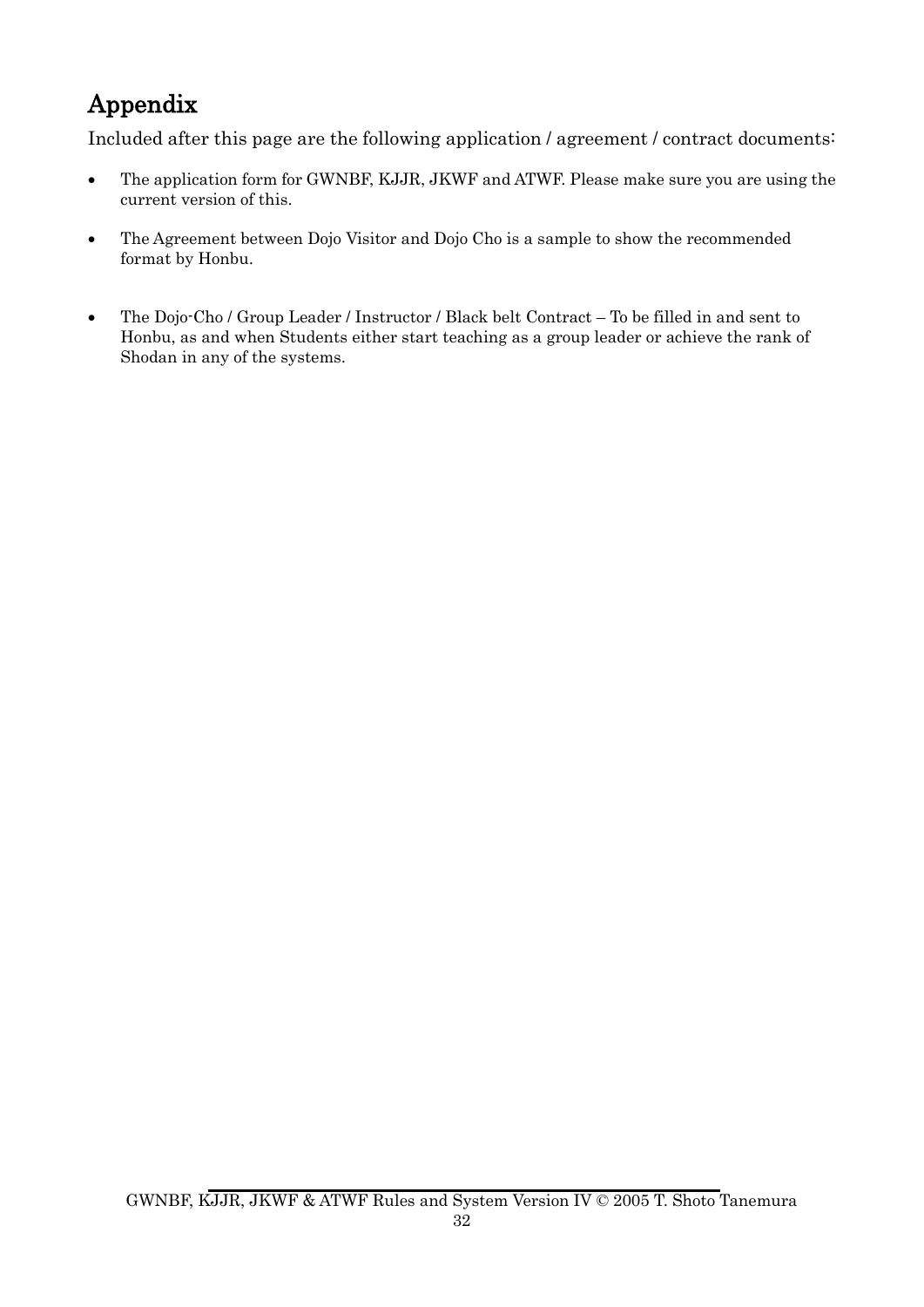

 $\Box$  $\Box$  $\Box$ 

## 玄武館本部世界忍法武芸連盟入門書

APPLICATION FORM OF THE GENBUKAN HONBU (HONBU: HEADQUARTER OFFICE)

 For Grandmaster Shoto Tanemura and Dojo-Cho/ Group Leader/ Club Chief, I hereby submit this application form along with my application fee, to be considered for admitance for training in the GWNBF/KJJR/ATWF/JKWF.

 If accepted for training, I will uphold all GWNBF/KJJR/ATWF/JKWF rules (downloadable from www.genbukan.org) and conduct myself in a manner fitting the high reputation of the GWNBF/KJJR/ATWF/JKWF.

 I will hold the GWNBF/KJJR/ATWF/JKWF (Dojo/Group/Club) and its members free from all responsibility in any cases of personal injury.

- GWNBF / World Ninpo Bugei Federation
- KJJR / Kokusai Jujutsu Renmei Federation
- ATWF / Amatsu Tatara World Federation

JKWF / Japan Kobudo World Federation

|                    |                 | Signature:       |
|--------------------|-----------------|------------------|
| Two Photos         |                 |                  |
|                    |                 | Sex <sup>2</sup> |
| $32mm \times 32mm$ |                 |                  |
|                    |                 | $\Gamma$ ax.     |
|                    | E-mail address: |                  |

## PERSONAL RECORD

| Nationality        |              |          |         |           |             |
|--------------------|--------------|----------|---------|-----------|-------------|
| Passport No.       |              |          |         |           |             |
| Occupation         |              |          |         |           |             |
| School Career      |              |          |         |           |             |
| Personals          | Height:      | cm/inch, | Weight: | kg,       | Blood type: |
| Guarantor          |              |          |         |           |             |
| Introducer         |              |          |         |           |             |
| Martial Arts       | M.A. Name    | Grade    | Career  | Dojo Name | Instructor  |
| Career             |              |          |         |           |             |
|                    | Relationship |          | Name    | Birthday  | Occupation  |
| Family             |              |          |         |           |             |
| Purpose and Motive |              |          |         |           |             |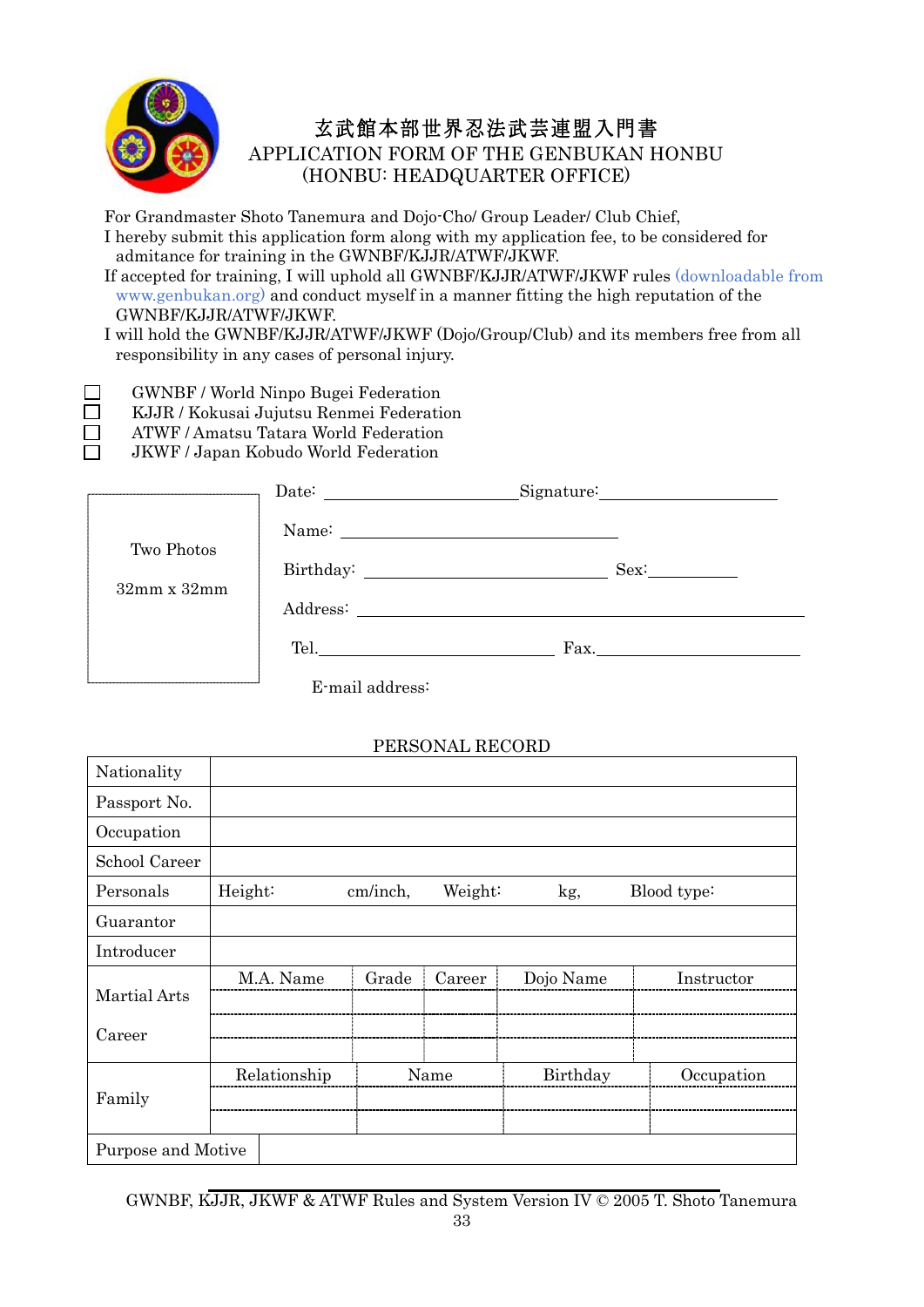### Agreement between Dojo Visitor and Dojo-Cho

<span id="page-33-0"></span>

| Dojo Name: |  |  |
|------------|--|--|
|            |  |  |

| Dojo-Cho Name: |  |  |
|----------------|--|--|
|                |  |  |

- I will watch or take part in a trial class. Through the duration of the class I agree to the following;
- (1) I will follow any instruction given to me by the teacher,
- (2) I acknowledge that I am not necessarily covered by this dojo's insurance, in the case of any accidents, injuries or other problems,
- (3) I will not sue or make any claim against this organization, this dojo, the teacher, or any other student, who is participating.
- (4) I will not take photos / memos or otherwise record the details of this class, without the permission of the teacher.
- (5) Furthermore, I promise that I will not use or teach any techniques, which I have seen or learned during this class, except in the case of a real emergency.

Date:

Signed:

Applicants Details:

Address\*:

 $\overline{a}$ 

Telephone Number\*:

\* Please provide some ID, for example driver's license.

\* In the case that this person is under 16 years old, please provide information below:

Parents / Guardians Name:

Parents / Guardians Signature:

Emergency Contact Number: Number:

Age of child: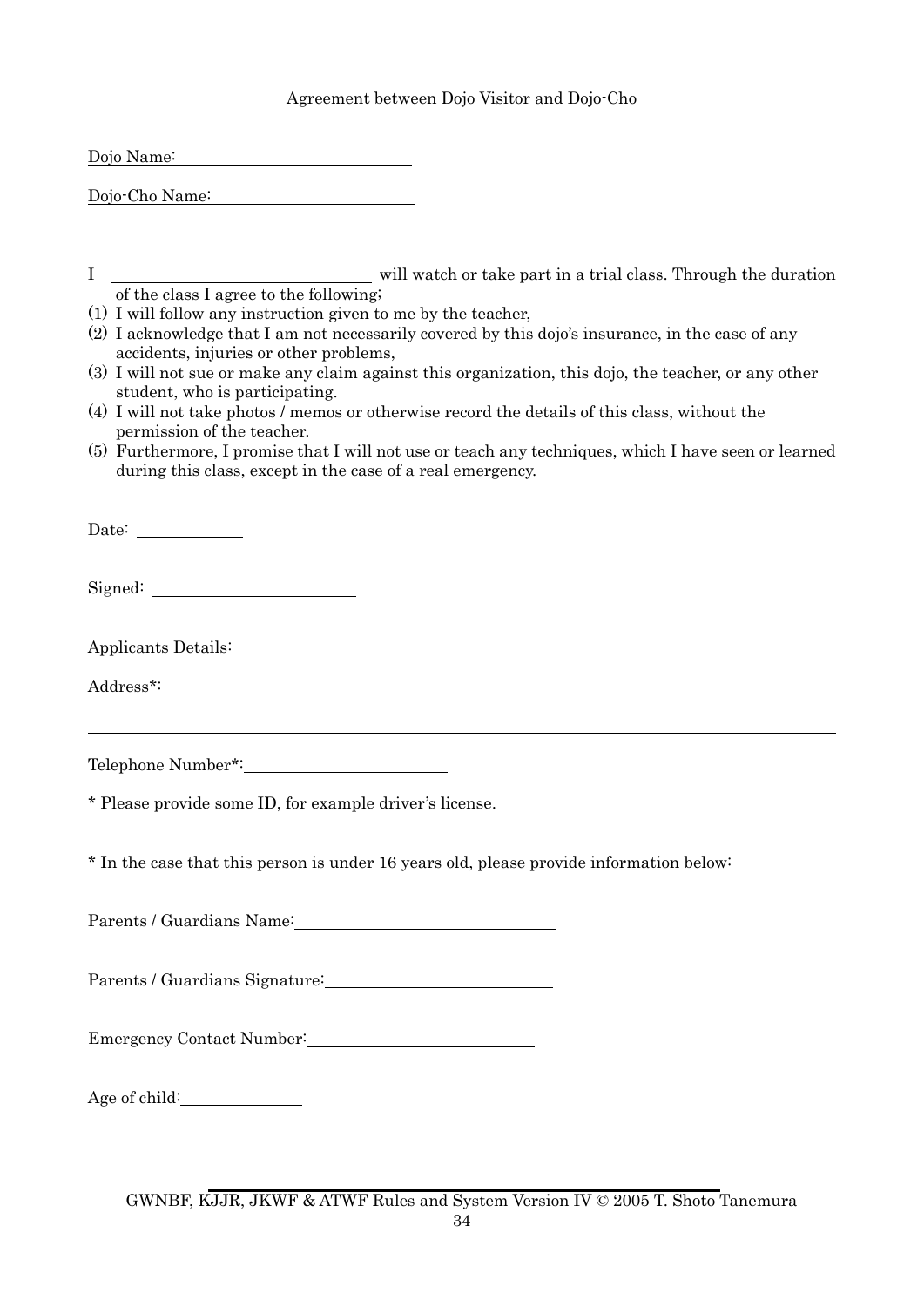## Dojo-cho / Group Leader / Instructor / Black belt Contract

Parties to this Contract are:

President / Grandmaster of Genbukan World Ninpo Bugei, Kokusai Jujutsu Renmei, Japan Koryu Bujutsu World Federation, Amatsu Tatara World Federation 219-1, Matsubushi-Machi, Kita Katsushika-Gun, Saitama-Ken 343-0105, JAPAN

Hereafter called "President / Grandmaster"

|          | And                   |
|----------|-----------------------|
|          |                       |
|          |                       |
| Address: |                       |
|          |                       |
|          |                       |
|          | Telephone/Fax Number: |

Hereafter this Dojo-cho / Group leader / Instructor / Black belt member will be called "Instructor"

Date of commencement of this person as an Instructor:

Whereby it is agreed as follows:

E-mail Address:

### Section I Responsibilities of the President / Grandmaster

- 1) The President / Grandmaster will provide access to extra information and training as required by the Instructor, dependent on their level and situation.
- 2) The President / Grandmaster will give a name to any new dojo, after it has been agreed through the proper channels.
- 3) The President / Grandmaster and Genbukan Honbu (headquarters) will give all possible assistance as the President / Grandmaster sees is reasonable and required.
- 4) The President / Grandmaster will issue certificates, membership books, GWNBF / KJJR / JKWF / ATWF patches, etc. as appropriate for the Instructor or the Instructor's students.

### Section II Duties of the Instructor

- 1) The Instructor shall up hold the rules of GWNBF / KJJR / JKWF / ATWF as stated in GWNBF / KJJR / JKWF & ATWF Rules & System.
- 2) The Instructor shall not go against the President's / Grandmaster's teachings or orders.
- 3) The Instructor shall not behave in an irresponsible or lawless way that may tarnish the reputation of Genbukan.
- 4) The Instructor shall keep confidential any techniques, Kudens, or information from Densho (special book) or Makimono (scrolls) given to the Instructor by the President / Grandmaster or his student instructors, except when the President / Grandmaster gives express written permission to do otherwise. This includes teaching to members who are not direct students of the Instructor.
- 5) The Instructor shall not use any GWNBF / KJJR / JKWF / ATWF technique or part there of, or any other techniques learned while studying at a GWNBF / KJJR / JKWF / ATWF dojo or event, in a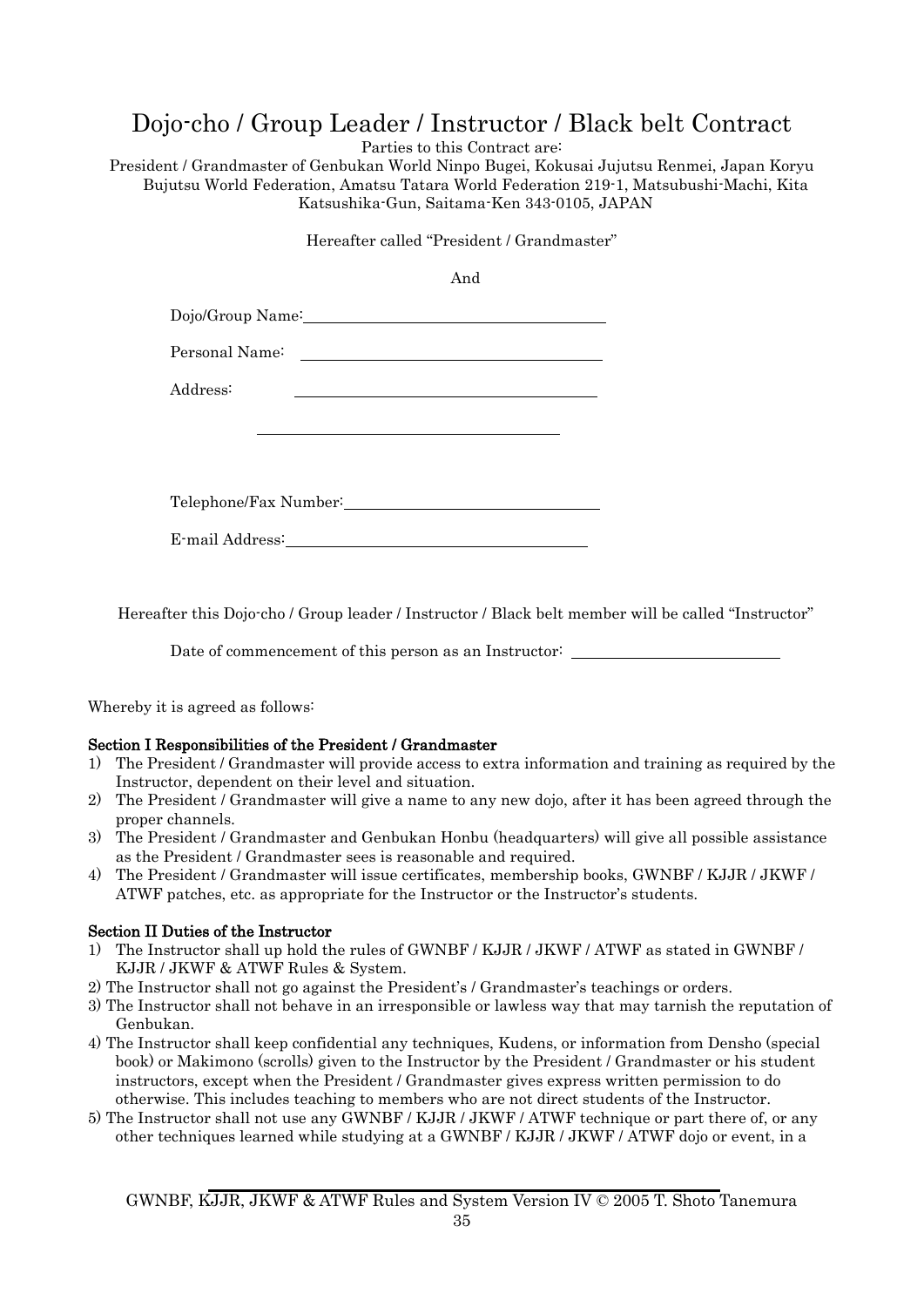different school or in their own way without first obtaining the President's / Grandmaster's written permission.

- 6) The Instructor shall pay the annual membership fee before the end of March every year. In the event of Instructor's failure to timely pay the annual membership fee, then the Instructor shall contact the President / Grandmaster and shall pay any late fee requested by the President / Grandmaster.
- 7) The Instructor shall collect application fees, renewal membership fees and certificate fees for all their students and deliver these fees to Honbu, via the correct chain. The fee schedule will be set forth in the GWNBF / KJJR / JKWF / ATWF rules and systems. The fees are subject to change.
- 8) The Instructor shall not belong to any other Ninja / Ninjutsu / Ninpo organizations other than GWNBF.
- 9) The Instructor shall obtain the President's / Grandmaster's approval before using the President's / Grandmaster's figure, image, name, demonstration, interview, book etc. or any of the GWNBF / KJJR / JKWF / ATWF copyrighted slogans or logos for any purpose.
- 10) The Instructor shall obtain the President's / Grandmaster's approval before issuing any of their own certificates, for example good attendance certificate, or completion of a particular seminar certificate, otherwise only certificates issued by the President / Grandmaster shall be used.
- 11) The Instructor shall follow correct GWNBF / KJJR / JKWF / ATWF protocol in contacting the President / Grandmaster. If the Instructor is not a direct student of the President / Grandmaster, he or she must first contact their direct teacher.
- 12) The Instructor shall not discuss any dissatisfaction he or she may have concerning GWNBF / KJJR / JKWF / ATWF or its members with his or her students.
- 13) The Instructor shall not do business, or allow business to take place in the dojo or from personal information supplied by GWNBF / KJJR / JKWF / ATWF members, that is not for GWNBF / KJJR / JKWF / ATWF, without the written consent of the President / Grandmaster.
- 14) The Instructor shall not make contracts with his / her students without written consent of the President / Grandmaster.

### Section III Teaching

- 1) The Instructor shall first gain permission from the President / Grandmaster, before opening a new dojo, or teaching any of the GWNBF / KJJR / JKWF / ATWF system techniques for any reason.
- 2) The Instructor shall follow the specific syllabus as defined by Honbu and not teach techniques or systems that they have not been given permission to teach.
- 3) Before teaching any student, the student must first sign either an application form to join one of the Genbukan organisations, or a trial agreement form, such as the "Agreement between Dojo Visitor and Dojo-Cho" from the System & Rules document.
- 4) The Instructor may teach trial students for up to one (1) month, with permission from Honbu, after this period that student must apply to join one of the Genbukan organisations. Trial students who are not members of GWNBF / KJJR / JKWF or ATWF, are the responsibility of the Instructor in terms of insurance, etc.
- 5) The Instructor will use the standard application form for GWNBF / KJJR / JKWF / ATWF from Honbu of GWNBF / KJJR / JKWF / ATWF. If the Instructor wishes to use another form for their own purposes, they must consult with the Grandmaster / President.
- 6) The Instructor may only teach techniques to members of the specific organisation, i.e. the Instructor may not teach GWNBF techniques to KJJR only members, unless they have permission from the President / Grandmaster to do so.
- 7) The Instructor will consult and ask permission from the President / Grandmaster before holding any kind of seminar. 20% to 40% of any profits from any seminar are usually to be sent to Honbu, the Instructor will consult the President / Grandmaster on this matter.
- 8) Certificates for Kyu, Dan or any other titles will be issued by the President / Grandmaster, except when the Instructor has specific written instructions from the President / Grandmaster to do otherwise.
- 9) The Instructor shall honestly grade students, and pass the check test fee and grade to Honbu within six (6) months of the check test.
- 10) The Instructor may grade students up to one grade below themselves, but from Shodan upwards, if the instructor is testing the student for the grade immediately below them, then this grading must be taped and a copy (as a CD, DVD, video tape etc.) must be sent to the President / Grandmaster, unless the Instructor has specific written instructions from the President / Grandmaster to do